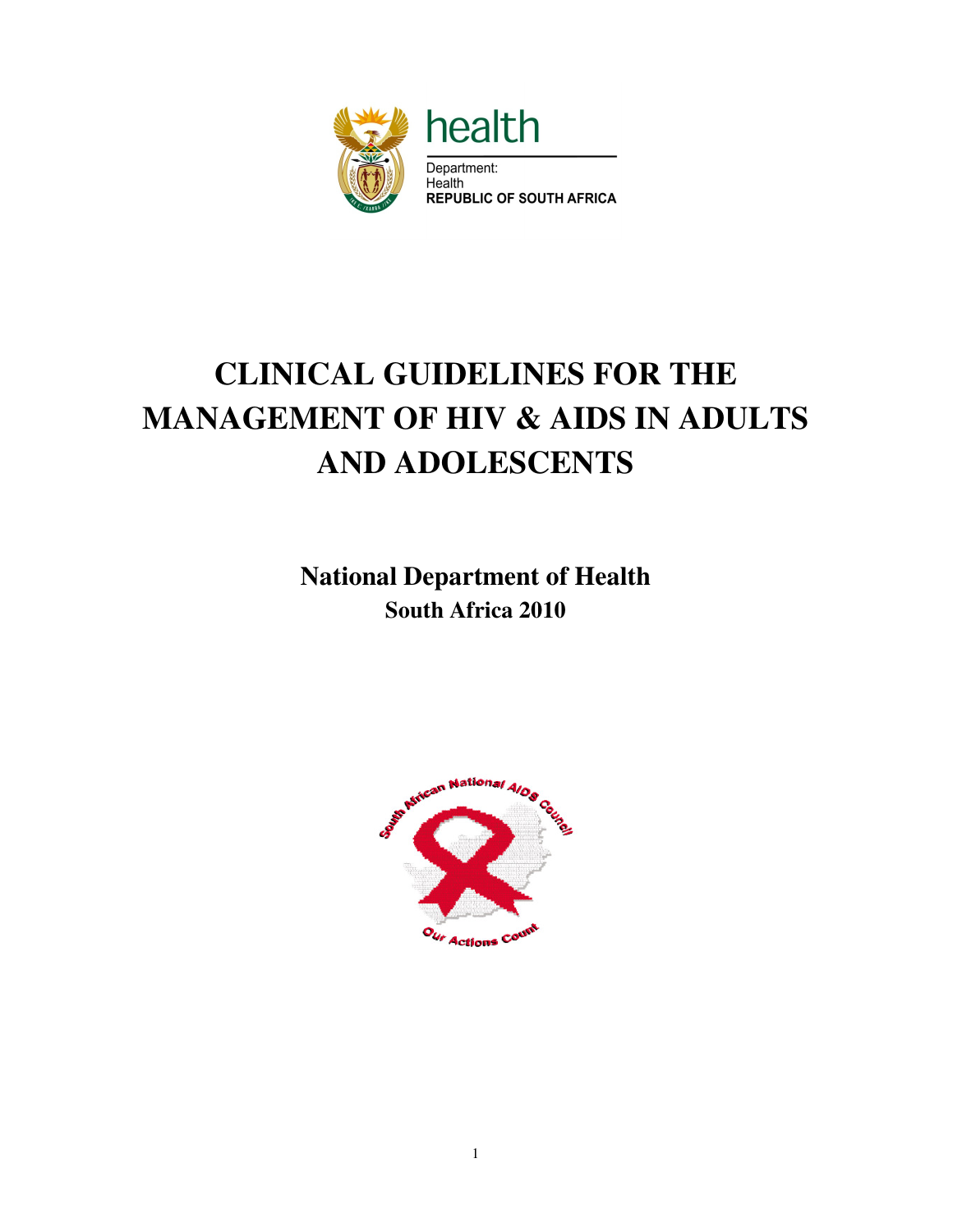# **Table of Contents**

| 1.   | Standardised National Eligibility Criteria for Starting ART Regimens for Adults and Adolescents 8 |                                                                                                 |  |  |
|------|---------------------------------------------------------------------------------------------------|-------------------------------------------------------------------------------------------------|--|--|
| 2.   |                                                                                                   |                                                                                                 |  |  |
| 3.   |                                                                                                   |                                                                                                 |  |  |
| 4.   |                                                                                                   | Standardised National ART and ARV Regimens for HIV Positive Pregnant Women and their Infants 11 |  |  |
| 5.   |                                                                                                   |                                                                                                 |  |  |
| 6.   |                                                                                                   |                                                                                                 |  |  |
| 6.1  |                                                                                                   |                                                                                                 |  |  |
|      | a)                                                                                                |                                                                                                 |  |  |
| 6.2  |                                                                                                   |                                                                                                 |  |  |
|      |                                                                                                   |                                                                                                 |  |  |
| 7.   |                                                                                                   |                                                                                                 |  |  |
| 7.1  |                                                                                                   |                                                                                                 |  |  |
| 8.   |                                                                                                   |                                                                                                 |  |  |
| 9.   |                                                                                                   |                                                                                                 |  |  |
| 9.1  |                                                                                                   |                                                                                                 |  |  |
| 9.2  |                                                                                                   |                                                                                                 |  |  |
| 9.3  |                                                                                                   |                                                                                                 |  |  |
| 9.4  |                                                                                                   |                                                                                                 |  |  |
| 9.5  |                                                                                                   |                                                                                                 |  |  |
| 9.6  |                                                                                                   |                                                                                                 |  |  |
| 9.7  |                                                                                                   |                                                                                                 |  |  |
|      |                                                                                                   |                                                                                                 |  |  |
|      | 10.1                                                                                              |                                                                                                 |  |  |
|      | 10.2                                                                                              |                                                                                                 |  |  |
|      | 10.3                                                                                              |                                                                                                 |  |  |
|      |                                                                                                   |                                                                                                 |  |  |
|      |                                                                                                   |                                                                                                 |  |  |
| 12.1 |                                                                                                   |                                                                                                 |  |  |
| 12.2 |                                                                                                   |                                                                                                 |  |  |
|      |                                                                                                   |                                                                                                 |  |  |
| 13.1 |                                                                                                   |                                                                                                 |  |  |
|      | a)                                                                                                |                                                                                                 |  |  |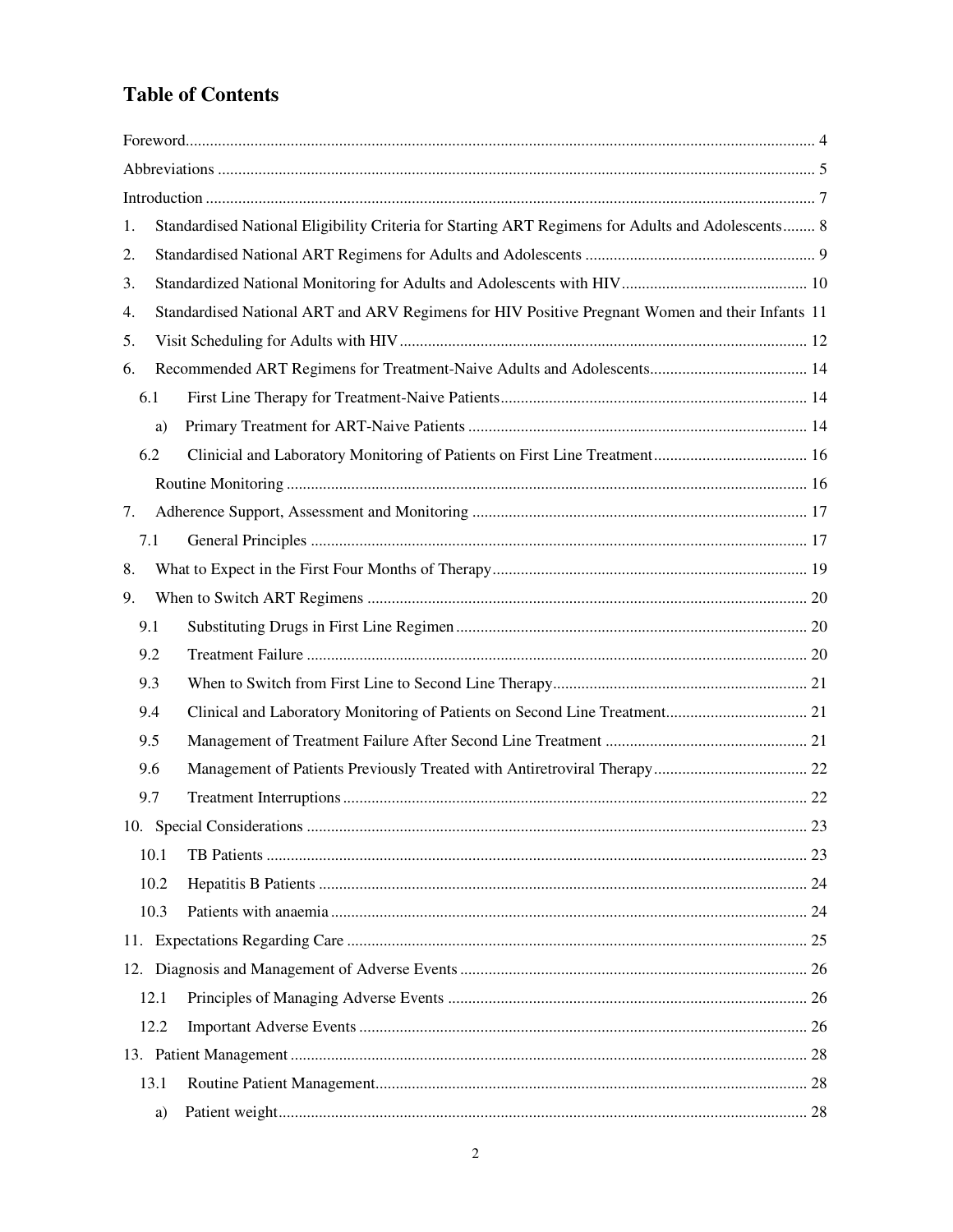| b)           |  |  |
|--------------|--|--|
| c)           |  |  |
| d)           |  |  |
| e)           |  |  |
| f)           |  |  |
| g)           |  |  |
| h)           |  |  |
| $\mathbf{i}$ |  |  |
| $\mathbf{j}$ |  |  |
| $\bf k)$     |  |  |
| $\mathbf{D}$ |  |  |
| m)           |  |  |
| n)           |  |  |
| $\Omega$     |  |  |
|              |  |  |
|              |  |  |
|              |  |  |
|              |  |  |

# **Tables**

| Table 9: Contraindications and Special Recommendations for Those Patients on Treatment 16       |
|-------------------------------------------------------------------------------------------------|
|                                                                                                 |
|                                                                                                 |
| Table 12: Recommended Second Line Treatment for Patients Failing First Line Regimen  21         |
|                                                                                                 |
| Table 14: Rotutine Monitoring Tests for All HIV Positive Initiating/On Second Line Treatment 21 |
|                                                                                                 |
|                                                                                                 |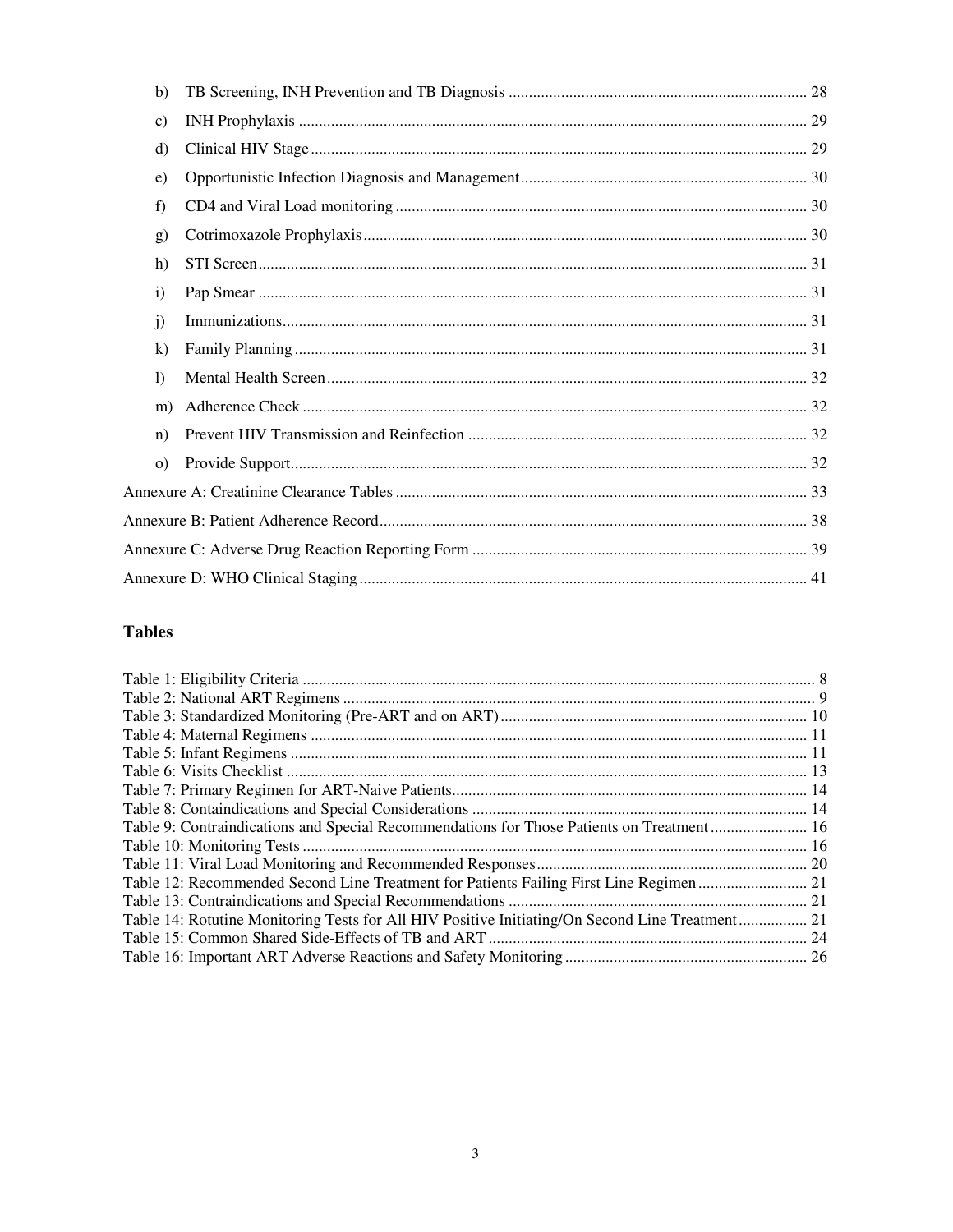# **Foreword**

It is with pleasure that I present the new guidelines for the management of HIV-infected adolescents and adults.

Government has adopted a new outcome-based approach to accelerate attainment of the objectives outlined in the MTSF (Medium-Term Strategic Framework) 2009-2014; one of the objectives being to improve the health profile of all South Africans. The 10 point plan of the Health Sector is aimed at creating a well functioning health system capable of producing improved health outcomes. Priority 7 of the 10 point plan alludes to accelerated implementation of the HIV/AIDS plan and the reduction of mortality due to TB and associated diseases.

On the 1<sup>st</sup> December 2009, on World AIDS Day, the Honourable President Jacob Zuma announced the new key interventions to improve antiretroviral treatment (ART) access to special groups (all HIV-infected infants, and pregnant women and people with TB and HIV at CD4 less or equal to  $350/\text{mm}^3$ ), in order to decrease the disease burden, to address maternal and child mortality and to improve life expectancy.

This document serves as a new guidance to health practitioners with regard to the comprehensive management of HIV infected adults and adolescents. The new ART regimens are described as well as laboratory and clinical monitoring at diagnosis, at initiation of antiretroviral treatment and whilst on treatment. It prioritizes integration of HIV with TB, maternal and child health (MCH), sexual and reproductive health (SRH), scaling up of TB preventive therapy (IPT), sexually transmitted infections (STI) and access to contraceptives. Furthermore all HIV positive multi/extensive drug resistant TB (MDR/XDR-TB) patients will commence ART regardless of CD4 count.

The many comments, additions and overall involvement from internal and external stakeholders is commended and has contributed to the excellence of the guidelines. I would like to thank them all for the development of these guidelines despite their busy schedules.

**DR. AARON MOTSOALEDI MINISTER OF HEALTH DATE:**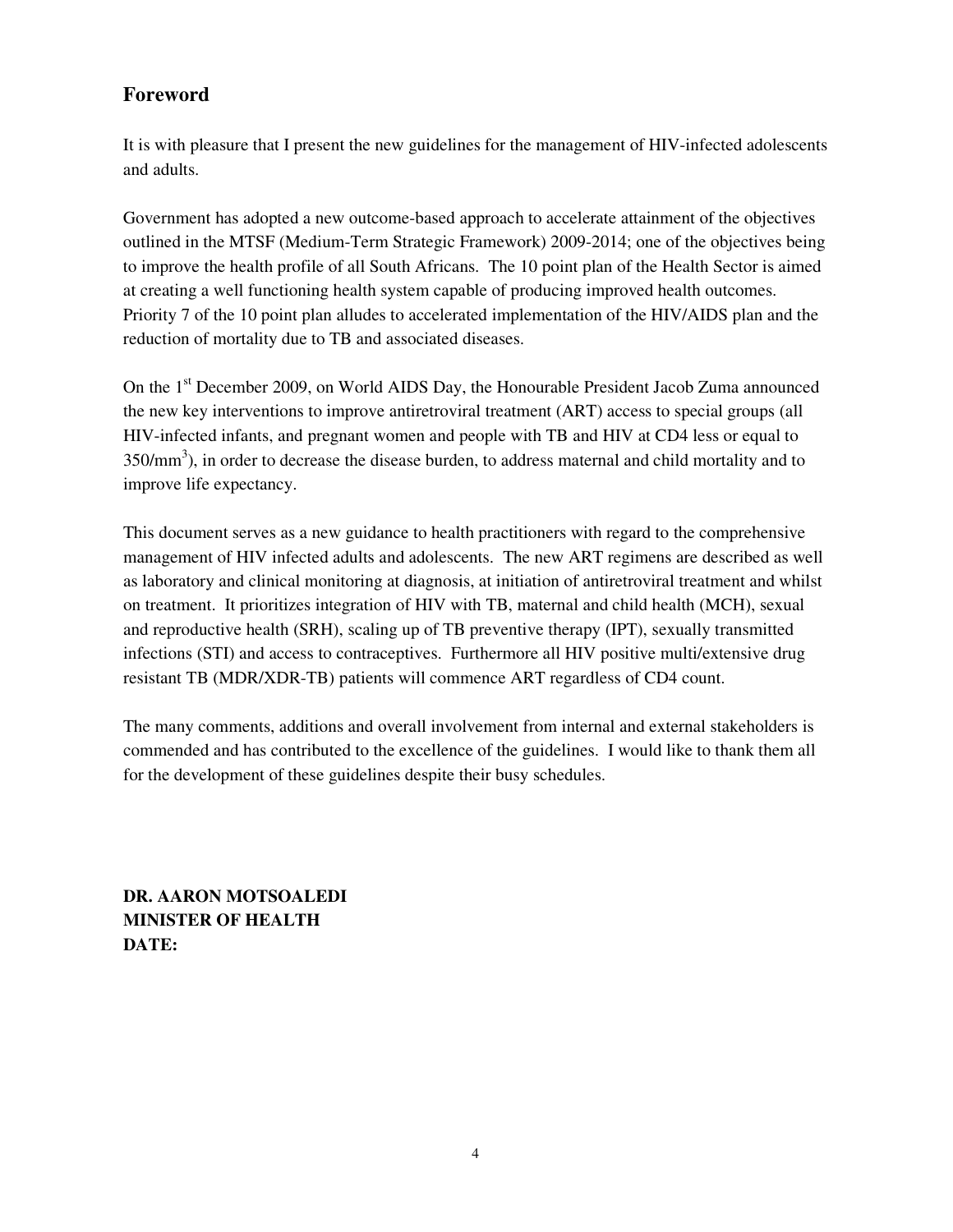# **Abbreviations**

| 3TC          | Lamuvidine                                                                 |
|--------------|----------------------------------------------------------------------------|
| ABC          | Abacavir                                                                   |
| <b>AIDS</b>  | Acquired immune deficiency syndrome                                        |
| ALT          | <b>Alanine Transaminases</b>                                               |
| <b>ART</b>   | Antiretroviral therapy                                                     |
| ARV          | Antiretroviral                                                             |
| AZT          | Zidovudine                                                                 |
| <b>BCG</b>   | Bacille Calmette Guerin (TB vaccine)                                       |
| Bd           | Twice-daily                                                                |
| BMI          | Body mass index                                                            |
| CD4          | CD4 cell or T4 'helper' lymphocyte                                         |
| Cr           | Creatinine                                                                 |
| CSF          | Cerebrospinal fluid                                                        |
| <b>CPT</b>   | Cotrimoxazole preventive therapy                                           |
| ddI          | Didanosine                                                                 |
| d4T          | Stavudine                                                                  |
| <b>DOT</b>   | Directly observed treatment                                                |
| E            | Ethambutol                                                                 |
| <b>EFV</b>   | Efavirenz                                                                  |
| ELISA (HIV)  | Enzyme-linked immunosorbent assay (A type of HIV antibody laboratory test) |
| <b>EPTB</b>  | Extrapulmonary tuberculosis                                                |
| <b>FBC</b>   | Full blood count                                                           |
| <b>FTC</b>   | Emtracitabine                                                              |
| <b>GFR</b>   | Glomerular filtration rate                                                 |
| <b>GIT</b>   | Gastrointestinal tract                                                     |
| Hb           | Haemoglobin                                                                |
| HBc          | Hepatitis B core                                                           |
| <b>HCT</b>   | HIV counselling and testing                                                |
| <b>HDL</b>   | High density lipoproteins                                                  |
| HepBsAg      | Hepatitis B surface antigen                                                |
| <b>HIV</b>   | Human immunodeficiency virus                                               |
| <b>INH</b>   | Isoniazid                                                                  |
| <b>IPT</b>   | Isoniazid preventive therapy                                               |
| <b>IRIS</b>  | Immune reconstitution inflammatory syndrome                                |
| <b>LDH</b>   | Lactose dehydrogenase                                                      |
| <b>LFT</b>   | Liver function tests                                                       |
| LOW          | Loss of weight                                                             |
| LPV/r        | Lopinavir/Ritonavir                                                        |
| MCC          | Medicines Control Council                                                  |
| <b>MCH</b>   | Maternal and child health                                                  |
| MC&S         | Microscopy, culture and sensitivity                                        |
| MDR-TB       | Multi-drug resistant tuberculosis                                          |
| <b>NNRTI</b> | Non-nucleoside reverse transcriptase inhibitor                             |
| <b>NRTI</b>  | Nucleoside reverse transcriptase inhibitor                                 |
| <b>NVP</b>   | Nevirapine                                                                 |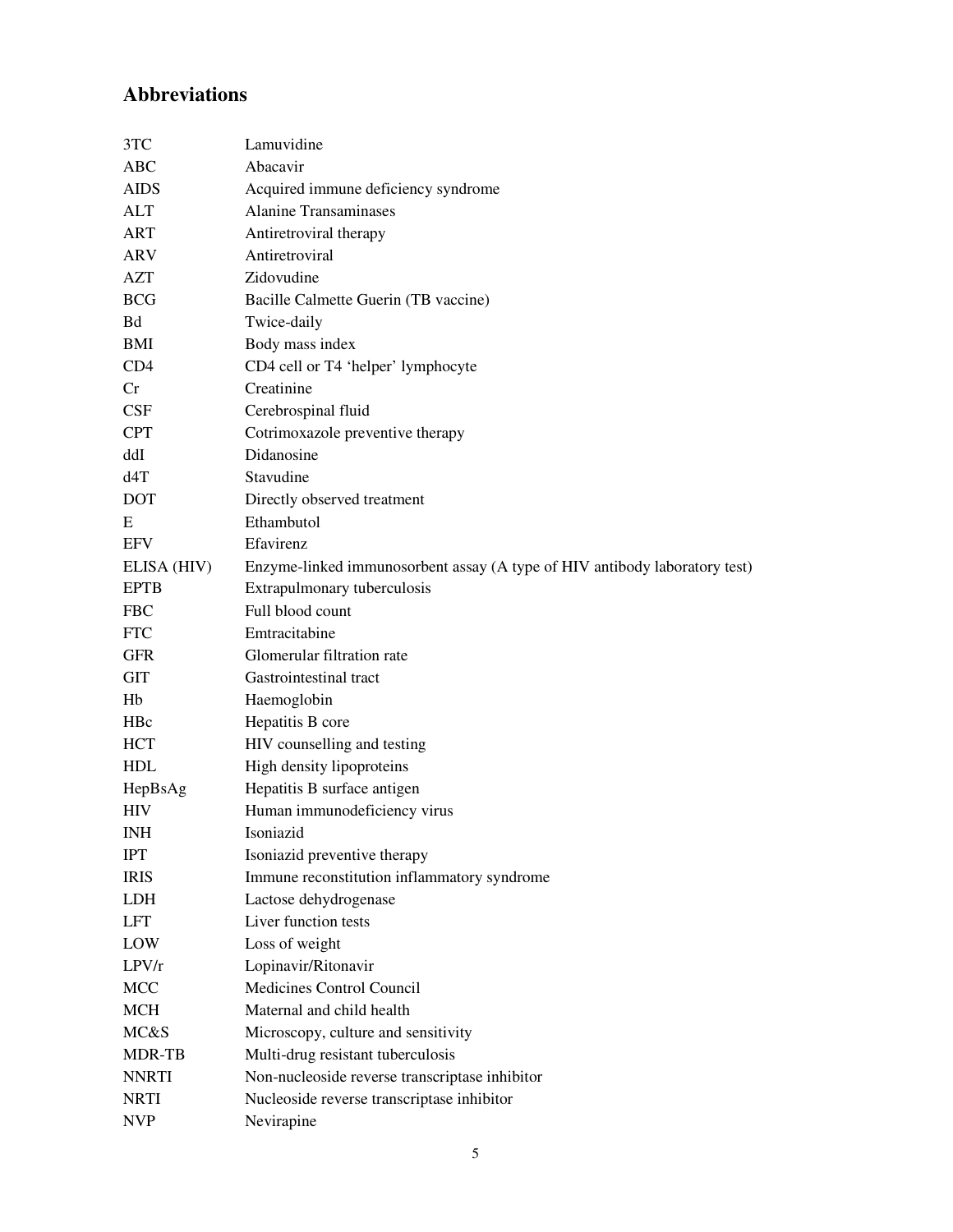| Od               | Once daily                                                   |
|------------------|--------------------------------------------------------------|
| OHL              | Oral hairy leukoplakia                                       |
| <b>OI</b>        | Opportunistic infection                                      |
| P <sub>24</sub>  | HIV antigen test                                             |
| <b>PAP</b> smear | Papanicolaou test                                            |
| <b>PCR</b>       | Polymerase chain reaction (a laboratory HIV detection test)  |
| <b>PEP</b>       | Post-exposure prophylaxis                                    |
| <b>PHC</b>       | Primary health care                                          |
| PI               | Protease inhibitor                                           |
| <b>PMTCT</b>     | Prevention of mother to child transmission                   |
| <b>PPD</b>       | Purified protein derivative                                  |
| <b>PTB</b>       | Pulmonary tuberculosis                                       |
| <b>PLWHA</b>     | Person living with HIV/AIDS                                  |
| QID              | 6 hourly                                                     |
| R                | Rifampicin                                                   |
| <b>RBC</b>       | Red blood count                                              |
| S                | Streptomycin                                                 |
| <b>SANAC</b>     | South African National AIDS Council                          |
| SRH              | Sexual and reproductive health                               |
| <b>STI</b>       | Sexually transmitted infections                              |
| <b>TMP-SMX</b>   | Trimethoprim/sulphamethoxazole - also known as cotrimoxazole |
| TB               | Tuberculosis                                                 |
| <b>TBM</b>       | Tuberculous meningitis                                       |
| TDF              | Tenofovir                                                    |
| <b>TID</b>       | 8 hourly - 3 times a day                                     |
| <b>VAS</b>       | Visual analog scale                                          |
| VL               | Viral load (HIV)                                             |
| <b>WBC</b>       | White blood count                                            |
| <b>WHO</b>       | World Health Organization                                    |
| <b>XDR-TB</b>    | Extensively drug resistant Tuberculosis                      |
| Z                | Pyrazinamide                                                 |
| ZAP              | Zoster-associated pain                                       |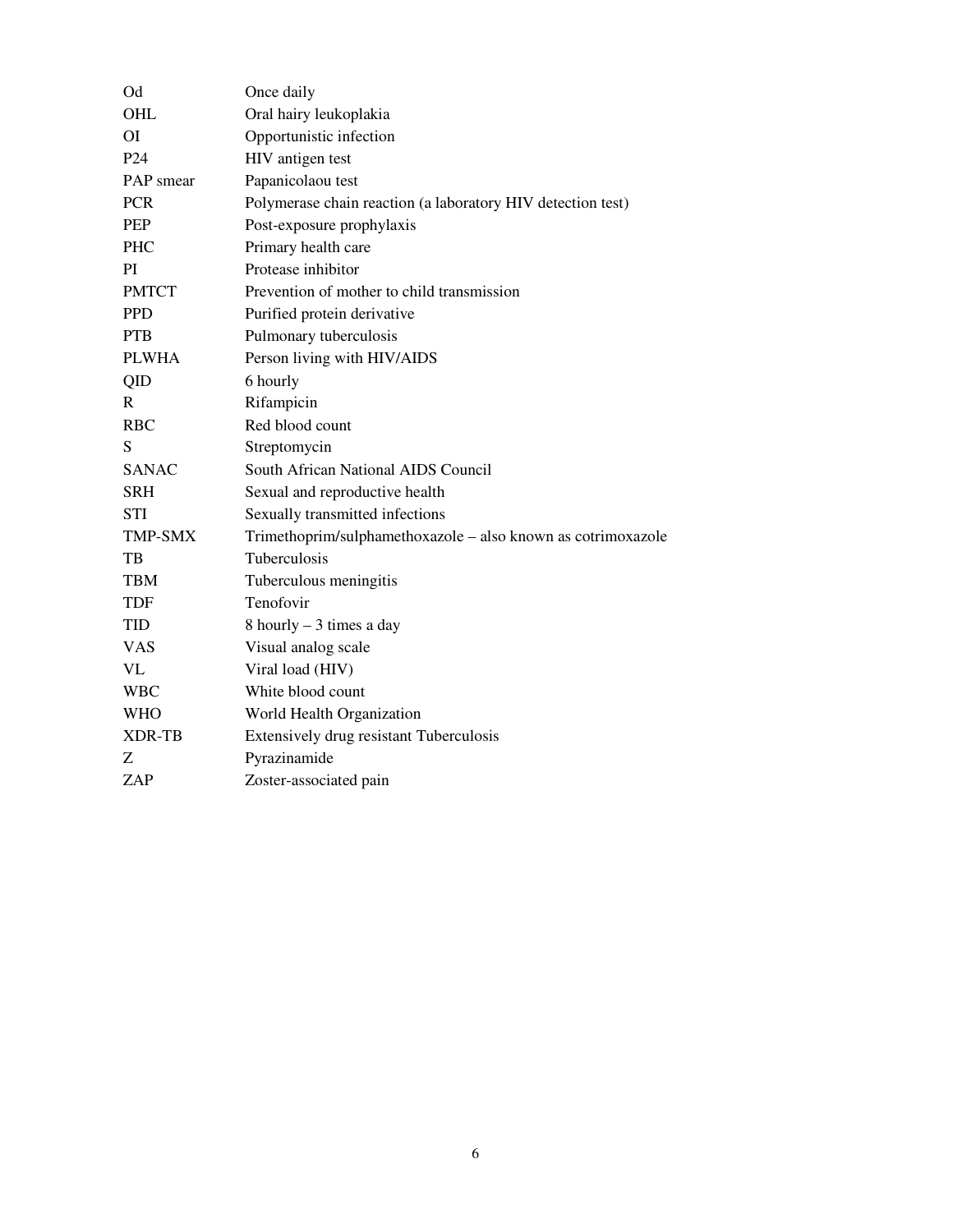# **Introduction**

These guidelines complement existing HIV/AIDS and TB management guidelines, and are the result of extensive consultation through the SANAC Treatment Technical Task Team. The guidelines aim to achieve the following:

### **Goals of the Programme**

- Achieve the best health outcomes in the most cost-efficient manner:
- Implement nurse-initiated treatment;
- Decentralise service delivery to primary health care (PHC) facilities;
- Integrate services for HIV, TB, maternal and child health (including prevention of mother to child transmission), sexual and reproductive health, and wellness;
- Diagnose HIV earlier;
- Prevent HIV disease progression;
- Avert AIDS-related deaths;
- Retain patients on lifelong therapy;
- Prevent new infections among children, adolescents, and adults; and
- Mitigate the impact of HIV/AIDS.

### **Objectives**

- To contribute to strengthening of the public and private health sectors' capacity to deliver high quality integrated health and wellness services;
- To ensure timely initiation of antiretroviral drugs (ARVs) for treatment and prevention according to the Presidential mandates;
- To minimize unnecessary drug toxicities.

# **Specific Objectives**

- To prioritise ARVs for:
	- $\circ$  Patients with CD4 counts < 200cells/mm<sup>3</sup> or with severe HIV disease irrespective of CD4
	- o Patients co-infected with TB/HIV
	- o Pregnant women
- To ensure access to ART within 2 weeks in pregnant women, those with low CD4 counts, very ill patients, and those with MDR-TB or extensively drug resistant TB (XDR-TB);
- To standardise first and second line therapy for children, adolescents, and adults in the public and private sector;
- To reduce the use of Stavudine;
- To expand the use of fixed-dose and co-packaged formulations;
- To enable nurses to initiate ARVs for treatment and prevention;
- To enable PHC facilities to initiate, manage, monitor and refer patients.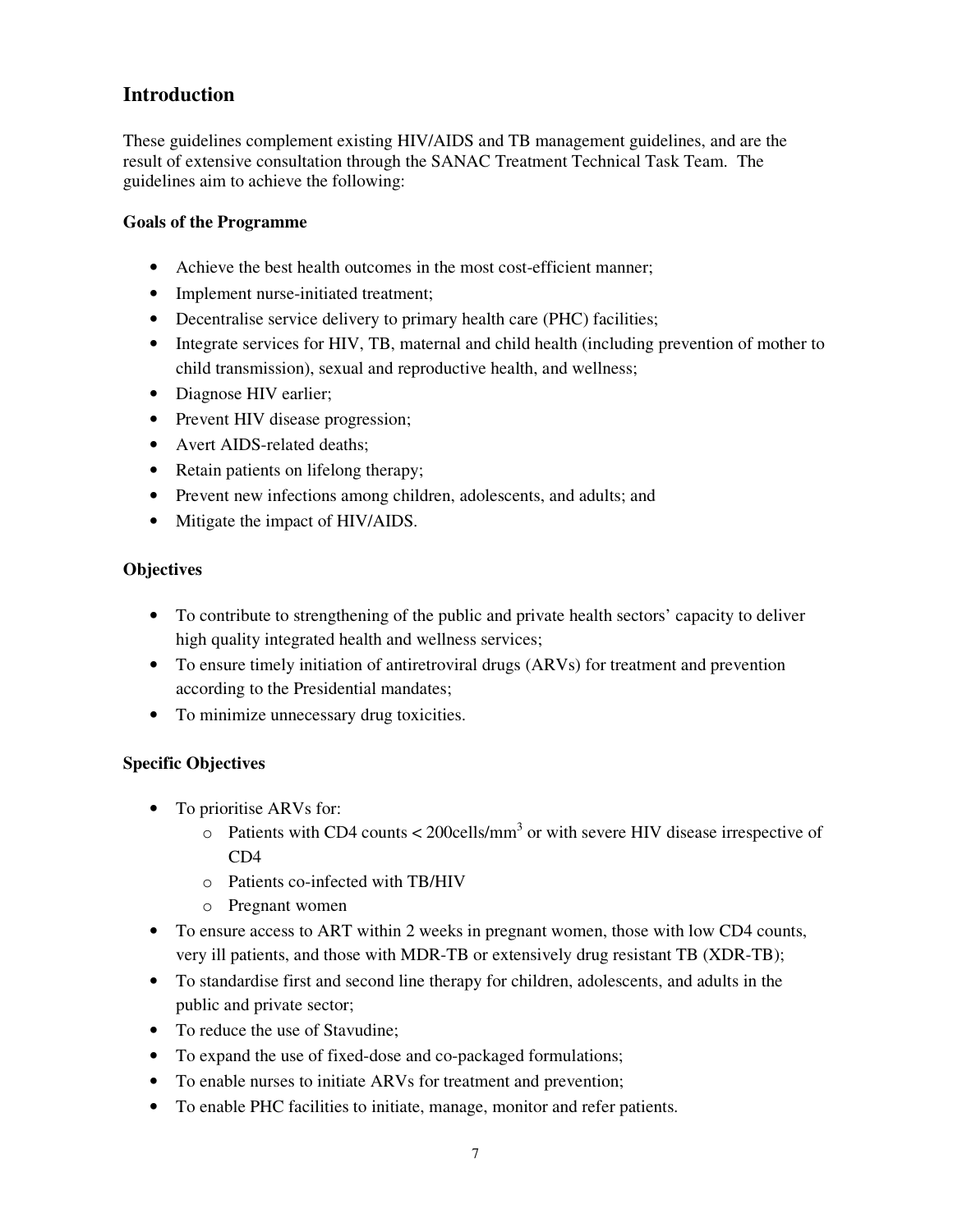# **1. Standardised National Eligibility Criteria for Starting ART Regimens for Adults and Adolescents**

**Table 1: Eligibility Criteria** 

| <b>Eligible to Start ART</b>                                      |  |  |
|-------------------------------------------------------------------|--|--|
| CD4 count $\leq$ 200cells/mm3 irrespective of clinical stage      |  |  |
| <b>OR</b>                                                         |  |  |
| CD4 count <350cells/mm3                                           |  |  |
| In patients with TB/HIV<br>$\Omega$                               |  |  |
| Pregnant women<br>$\circ$                                         |  |  |
| <b>OR</b>                                                         |  |  |
| WHO stage IV irrespective of CD4 count                            |  |  |
| <b>OR</b>                                                         |  |  |
| MDR/XDR-TB irrespective of CD4                                    |  |  |
| Require Fast-Track* (i.e. ART initiation within 2 weeks of being  |  |  |
| eligible)                                                         |  |  |
| Pregnant women eligible for lifelong ART                          |  |  |
| <b>OR</b>                                                         |  |  |
| Patients with very low CD4 (<100 200cells/mm3)                    |  |  |
| <b>OR</b>                                                         |  |  |
| Stage 4, CD4 count not yet available                              |  |  |
| <b>OR</b>                                                         |  |  |
| MDR/XDR-TB                                                        |  |  |
| <b>Not Yet Eligible for ART</b>                                   |  |  |
| Transfer to a wellness programme for regular follow up and repeat |  |  |
| clinical assessment/CD4 testing 6-monthly.                        |  |  |
| Advice on how to avoid HIV transmission to sexual partners and    |  |  |
| children                                                          |  |  |
| Initiate INH prophylaxis if asymptomatic for TB                   |  |  |
| Contraceptive advice and Pap smear                                |  |  |

*\* All other patients should receive ART within 2 months of clinical staging event or qualifying CD4 count*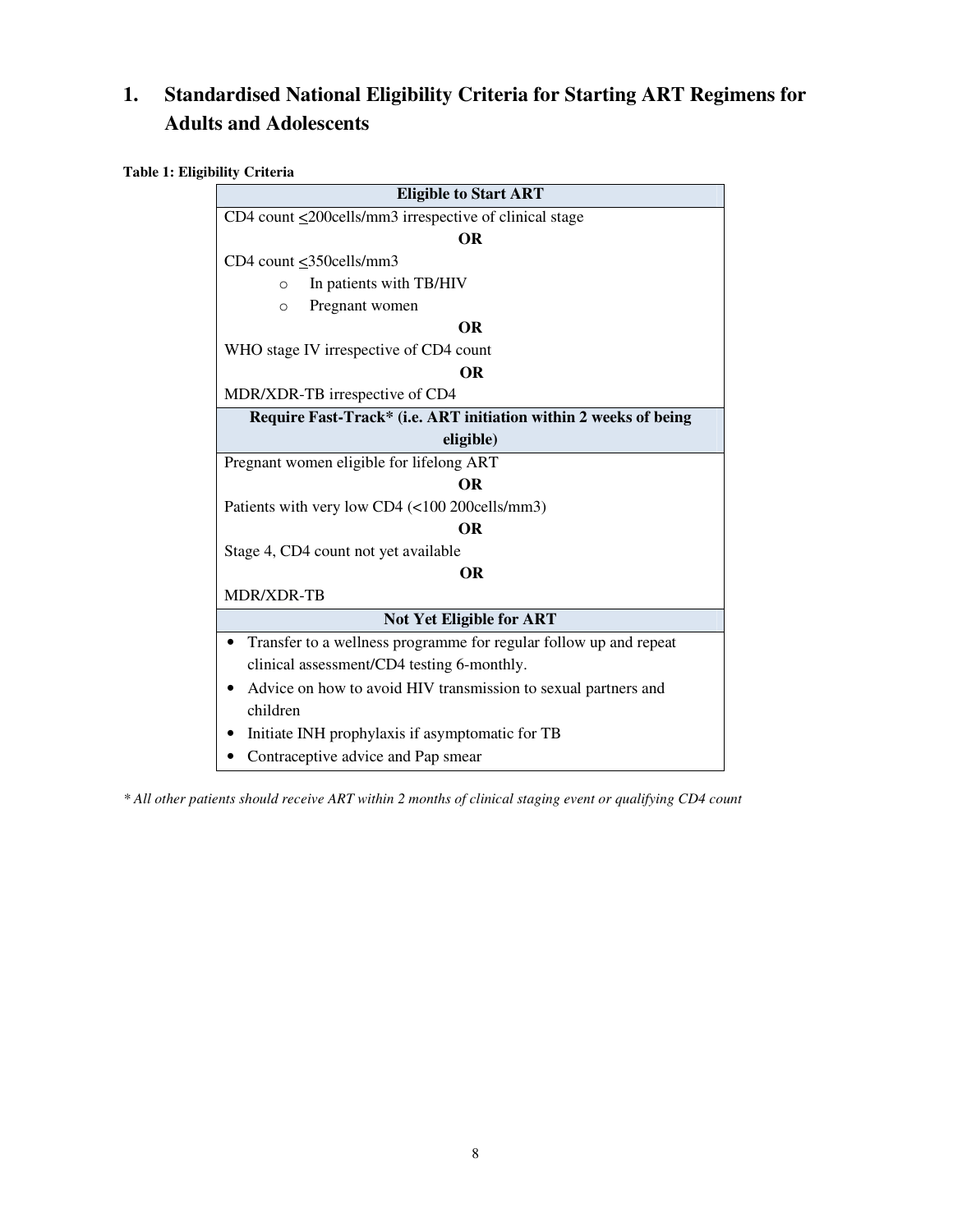# **2. Standardised National ART Regimens for Adults and Adolescents**

| $1st$ Line               |                         |                                               |  |
|--------------------------|-------------------------|-----------------------------------------------|--|
| All new patients needing | TDF + 3TC/FTC + EFV/NVP | For TB co-infection EFV is preferred.         |  |
| treatment                |                         | For pregnant women or women of child          |  |
|                          |                         | bearing age, not on reliable contraception,   |  |
|                          |                         | NVP is preferred.                             |  |
| Currently on d4T-based   | $dAT + 3TC + EFV/NVP$   | Remain on d4T if well tolerated. Early        |  |
| regimen with no side-    |                         | switch with any toxicity. Substitute TDF if   |  |
| effects                  |                         | at high risk of toxicity (high BMI, older,    |  |
|                          |                         | female, TB treatment)                         |  |
| Contraindication to      | AZT+3TC+EFV/NVP         |                                               |  |
| TDF: renal disease       |                         |                                               |  |
|                          | $2nd$ Line              |                                               |  |
| Failing on a d4T or      | $TDF + 3TC/FTC + LPV/r$ | Virological failure must be followed by       |  |
| $AZT$ -based $1st$ line  |                         | intensive adherence management, as            |  |
| regimen                  |                         | resuppression is often possible. If repeat    |  |
|                          |                         | VL remains >1000 in 3 months despite          |  |
|                          |                         | adherence intervention, switch.               |  |
| Failing on a TDF-based   | $AZT + 3TC + LPV/r$     | Virological failure must be followed by       |  |
| $1st$ line regimen       |                         | intensive adherence management, as            |  |
|                          |                         | resuppression is often possible. If repeat    |  |
|                          |                         | VL remains >1000 in 3 months despite          |  |
|                          |                         | adherence intervention, switch.               |  |
|                          | <b>Salvage Therapy</b>  |                                               |  |
| Failing any $2nd$ line   | Specialist referral     | Virological failure on protease inhibitors is |  |
| regimen                  |                         | almost always due to non-adherence.           |  |
|                          |                         | Intensively exploring and addressing          |  |
|                          |                         | issues relating to causes of non-adherence    |  |
|                          |                         | will most often lead to resuppression. If     |  |
|                          |                         | VL remains high, refer where possible, but    |  |
|                          |                         | maintain on failing regimen.                  |  |

# **Table 2: National ART Regimens**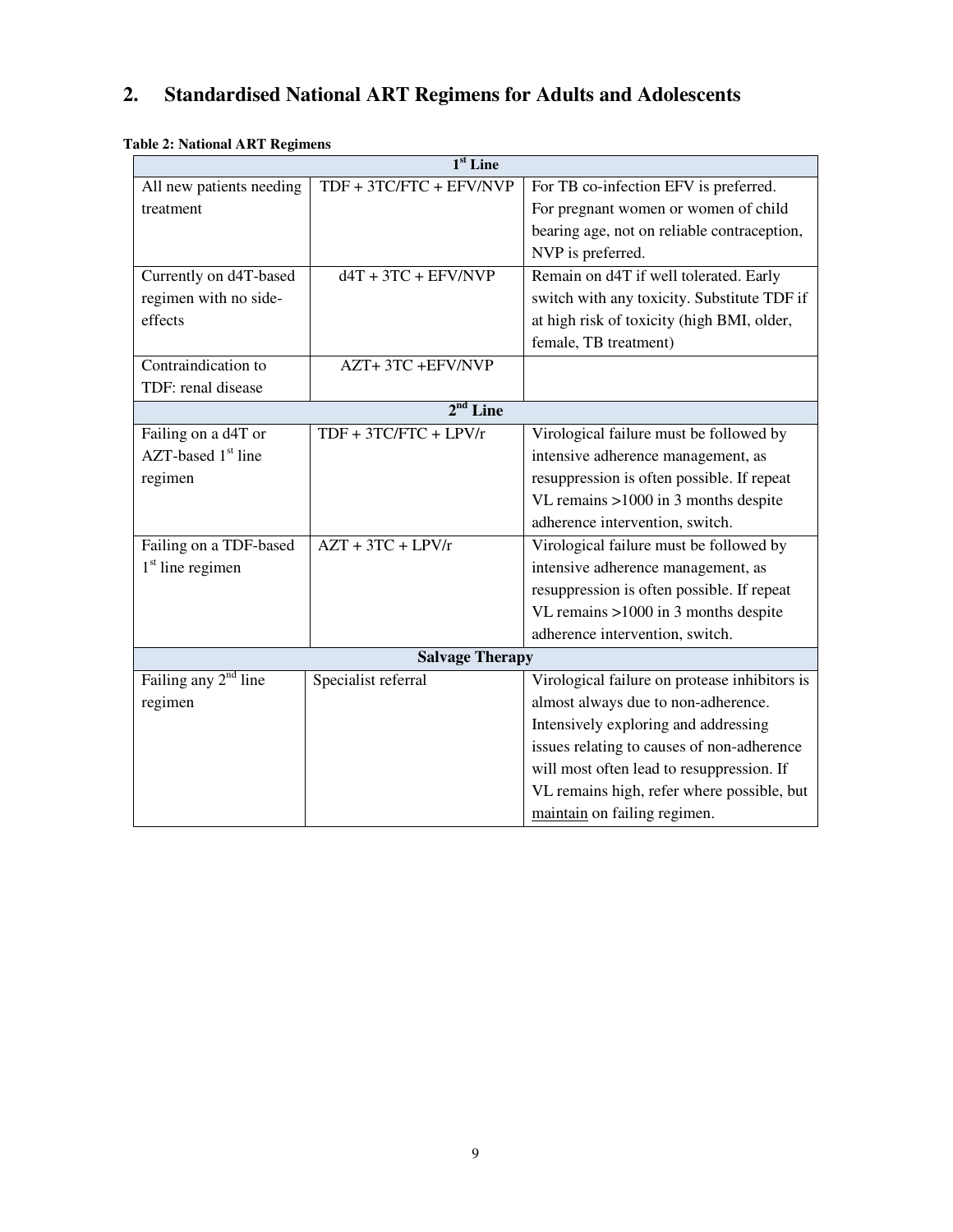# **3. Standardized National Monitoring for Adults and Adolescents with HIV**

| <b>At Initial Diagnosis of HIV</b>      | <b>Purpose</b>                                               |
|-----------------------------------------|--------------------------------------------------------------|
| Check HIV result                        | Ensure that the national testing algorithm has been followed |
| Clinical staging if HIV positive        | To assess eligibility for ART;                               |
|                                         | To assess eligibility for fast-tracking                      |
| Ask if pregnant or planning to conceive | To identify women who need ART or ARV for PMTCT              |
|                                         | (see section $6$ )                                           |
| Screen for TB symptoms                  | To identify TB/HIV co-infected                               |
| CD4 count                               | To identify eligibility for ART or ARVs if pregnant          |
| Hb or FBC if available                  | To detect anaemia                                            |

#### **Table 3: Standardized Monitoring (Pre-ART and on ART)**

| <b>At Routine Follow-Up Visits</b>  | <b>Purpose</b>                              |
|-------------------------------------|---------------------------------------------|
| Check that CD4 has been done in the | To see if they have become eligible for ART |
| last 6 months                       |                                             |
| WHO clinical staging                | To see if they have become eligible for ART |
| Screen for TB symptoms              | To identify TB/HIV co-infection             |

| If Eligible for ART                    | <b>Purpose</b>                                                |
|----------------------------------------|---------------------------------------------------------------|
| Serum creatinine and clearance if      | Refer urgently if estimated creatinine clearance is less than |
| starting on a TDF-based regimen        | 50; if referral not available, start AZT/3TC/EFV (or NVP),    |
|                                        | but dose adjust AZT and 3TC                                   |
| ALT if starting on a NVP-based regimen | If ALT raised >100, avoid NVP if possible; if no              |
|                                        | alternative, closley monitor the patient                      |

Only patients who have a calculated creatinine clearance greater than 50 should receive Tenofovir. While the serum creatinine gives an indication of renal function patients can have siginificantly reduced reduced renal function with a serum creatinine in the high normal range. This is particularly the case in older people and those with low body weight where the serum creatinine is a poor indication of renal function.

It is essential to calculate the creatinine clearance in all patients with: Age  $> 50$  years Weight < 50kg Serum creatinine > 100

In all other patients where serum creatinine is  $< 100$  the calculated creatinine is likely to be  $> 50$ and they can safely start Tenofovir.

Creatinine may be elevated in acute illness, and repeat measurement when the patient is recovered may give a better reflection of clearance.

*See Annexure A for the creatinine clearance tables.*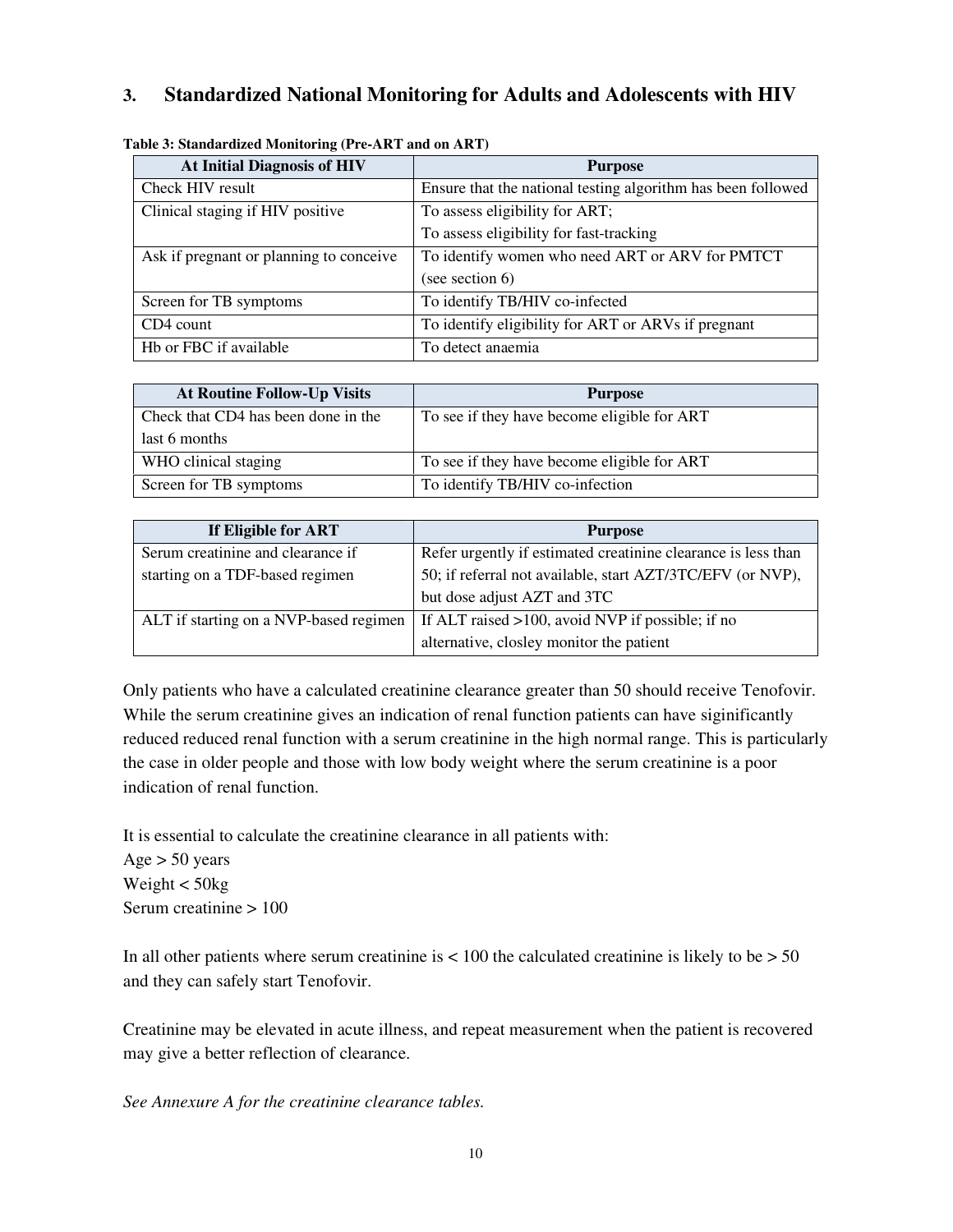# **4. Standardised National ART and ARV Regimens for HIV Positive Pregnant Women and their Infants**

| Woman                            | <b>Regimen</b>                         | <b>Comment</b>                    |
|----------------------------------|----------------------------------------|-----------------------------------|
| Eligible for lifelong ART        |                                        | Start lifelong ART within 2 weeks |
| (i.e. $CD4 \leq 350$ or WHO      | $TDF + 3TC/FTC + NVP$                  |                                   |
| clinical stage $3$ or $4$ )      |                                        |                                   |
| Currently on lifelong ART        | Continue ART                           | Substitute EFV with NVP if in     |
|                                  |                                        | first 12 weeks of pregnancy       |
| Contraindication to TDF          | $AZT+3TC+NVP$                          |                                   |
| (renal disease)                  |                                        |                                   |
| Not eligible for ART <i>i.e.</i> | AZT from 14 weeks                      |                                   |
| $CD4 > 350$ and WHO stage        | $sdNVP + AZT$ 3hrly in labour          |                                   |
| $1 \text{ or } 2$                | $TDF + FTC$ single dose (stat) after   |                                   |
|                                  | delivery                               |                                   |
| Unbooked and presents in         | $sdNVP + AZT$ 3hrly in labour          | Assess maternal ART eligibility   |
| labour                           | $TDF + FTC$ single dose after delivery | before discharge                  |

#### **Table 4: Maternal Regimens**

*\* See the PMTCT Guidelines for full diagnosis and treatment of mother and infant, including breastfeeding options* 

#### **Table 5: Infant Regimens**

| Infant                  | Regimen                                       | <b>Comment</b>                   |
|-------------------------|-----------------------------------------------|----------------------------------|
| Mother on lifelong ART  | NVP at birth and then daily for 6 weeks       |                                  |
|                         | irrespective of infant feeding choice         |                                  |
| Mother on PMTCT         | NVP at birth and then daily for 6 weeks       | If formula fed baby can stop NVP |
| regimen                 | continued as long as <b>any</b> breastfeeding | at 6 weeks                       |
| Mother did not get any  | NVP as soon as possible and daily for at      | Assess ART eligibility for the   |
| ARV before or during    | least 6 weeks continued as long as any        | mother within 2 weeks            |
| delivery                | breastfeeding                                 |                                  |
| Unknown maternal        | Give NVP immediately*                         | Follow-up 6 week HIV DNA         |
| status because orphaned | Test infant with rapid HIV test. If           | <b>PCR</b>                       |
| or abandoned            | positive continue NVP for 6 weeks. If         |                                  |
|                         | negative discontinue NVP                      |                                  |

*\* If rapid HIV test can be done within 2 hours, then wait for HIV result before commencing NVP*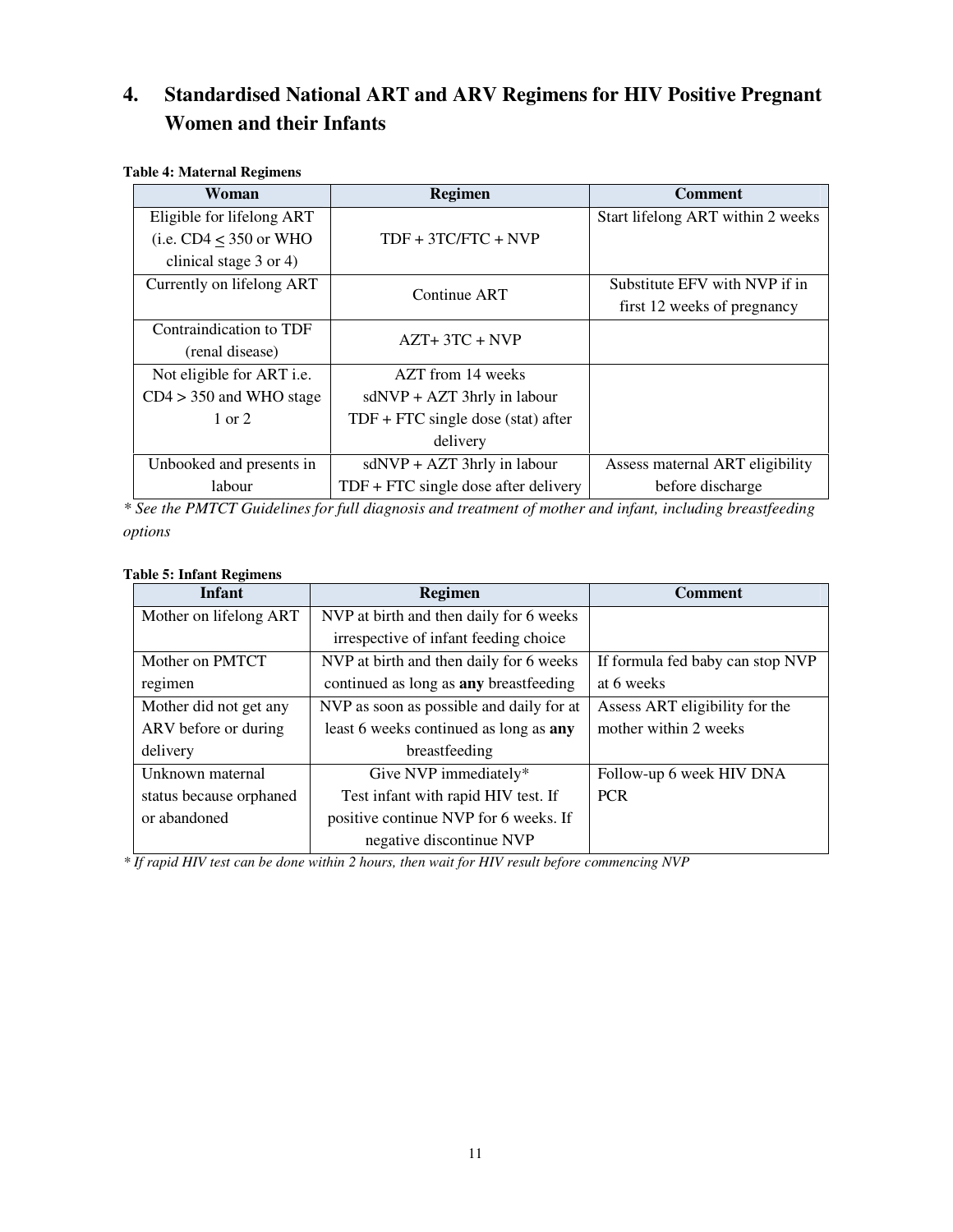# **5. Visit Scheduling for Adults with HIV**

#### **First Visit**

- Screen:
	- o Complete medical history, with specific TB symptom screening;
	- o Physical exam including documenting height, weight, body mass index (BMI, weight in kg/height in cm squared), blood pressure, temperature, respiratory rate and heart rate;
	- o Establish clinical stage
- Conduct laboratory tests and screenings *(see Table 3)*;
- Perform a Pap smear for all women if not done in the last twelve months;
- Identify and treat any opportunistic infection;
- Start Cotrimoxazole if indicated;
- Promote adherence;
	- o Do a basic psychosocial assessment to document social issues and current psychological state, focusing on factors that impact on adherence
	- o Discuss issues around the need for treatment, the rationale for adherence and strategies to overcomes barriers to adherence
- Schedule dates for patient to return for further clinicial assessment and ongoing adherence counseling, training and education, and possible ART initiation.

#### **Subsequent Visits**

- Physical exam
- Clinical stage
- Evaluate psychosocial support
- Evaluate laboratory results *(see Table 10)*
- Information and education session
- Adherence check if on Cotrimoxazole and/or INH
- Initiate ART if patient fulfills the criteria and is assessed as ready
- Initiate INH if no symptoms of TB and not on ART

# **ART Commencement Visit**

- Multidisciplinary team should reassess ART readiness criteria i.e.:
	- o Patient's understanding of:
		- **Their HIV status**
		- The need for ART
		- Importance of adherence and the link to treatment outcomes, specifically VL suppression
		- Commitment to scheduled visits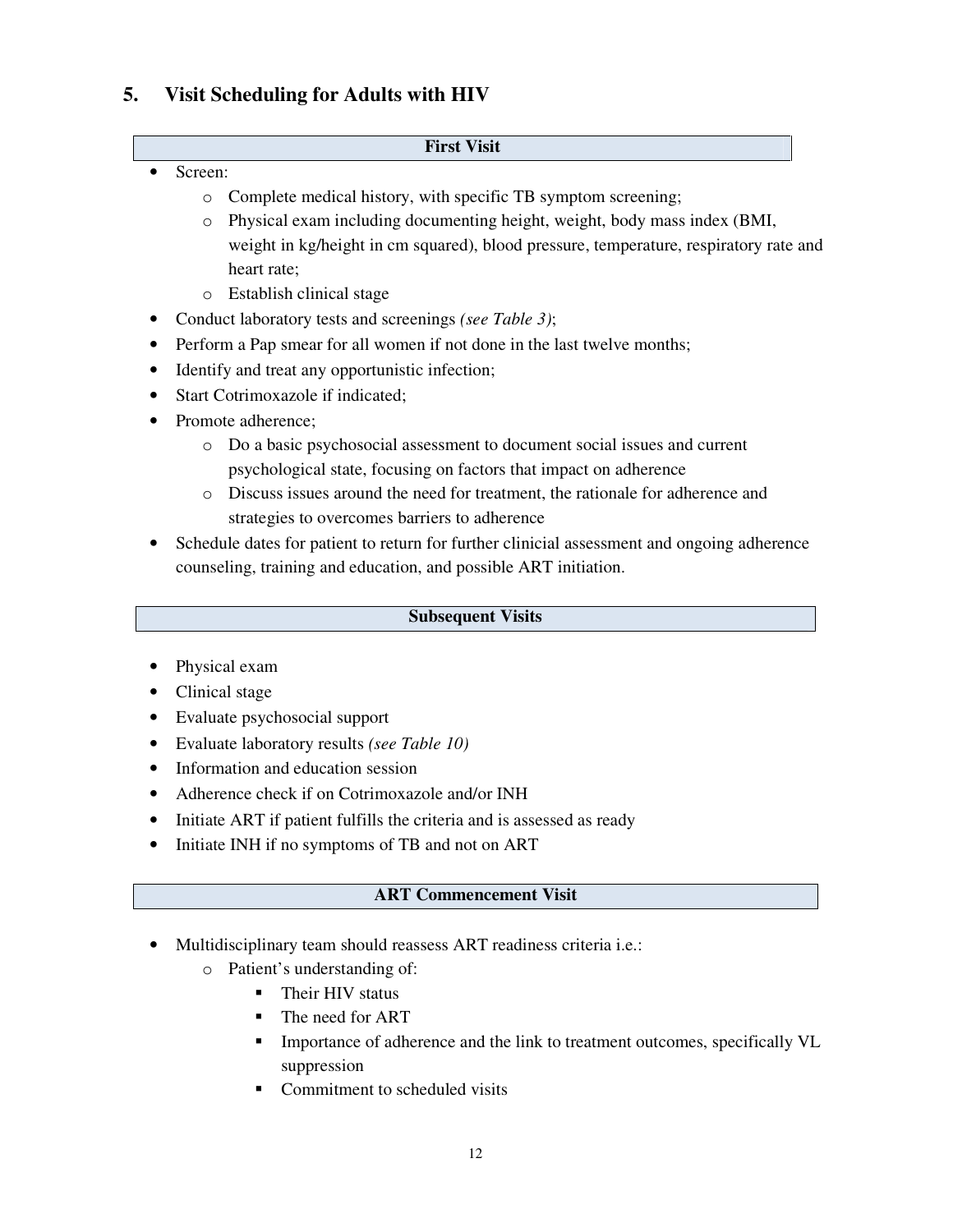- o Absence of severe medical contraindication (active disease that is not stabilised, including active substance abuse or severe depression)
- Do a physical examination
- Document clinical stage
- Review outstanding laboratory investigations
- Initiate recommended ART regimen
- Dispense ART, including:
	- o Detailed description and dosing of the antiretroviral drugs
	- o Ensure that dosing instructions are clearly written on the container

Avoid starting Cotrimoxazole and ART concurrently; rash may complicate either, and it can be difficult to work out which is the offending drug. Cotrimoxazole ideally should be started during the ART preparation phase, but should never delay ART; can usually be safely deferred until ART is established.

#### **Table 6: Visits Checklist**

| <b>Visits Checklist</b>           |                               |                               |  |
|-----------------------------------|-------------------------------|-------------------------------|--|
| <b>First Visit</b>                | <b>Subsequent Visit</b>       | <b>ART Commencement Visit</b> |  |
| • Confirm eligibility criteria    | Physical exam                 | Reassess ART readiness        |  |
| Complete medical history          | Evaluate psychosocial support | Conduct a physical            |  |
| Physical exam                     | Identify need for lab tests   | examination                   |  |
| Laboratory tests                  | Evaluate laboratory results   | Review laboratory             |  |
| Screen for TB                     | Promote PMTCT or              | investigations                |  |
| Check on need for Pap smear       | contraception                 | Prescribe ART regimen         |  |
| Identify & treat OIs              | Information and education     | based on laboratory results   |  |
| Promote adherence                 | session                       | Dispense ART                  |  |
| Schedule return visit             | Initiate ART as per next      |                               |  |
| <b>Start Cotrimoxazole or INH</b> | column, if eligible           |                               |  |
| as clinically indicated           |                               |                               |  |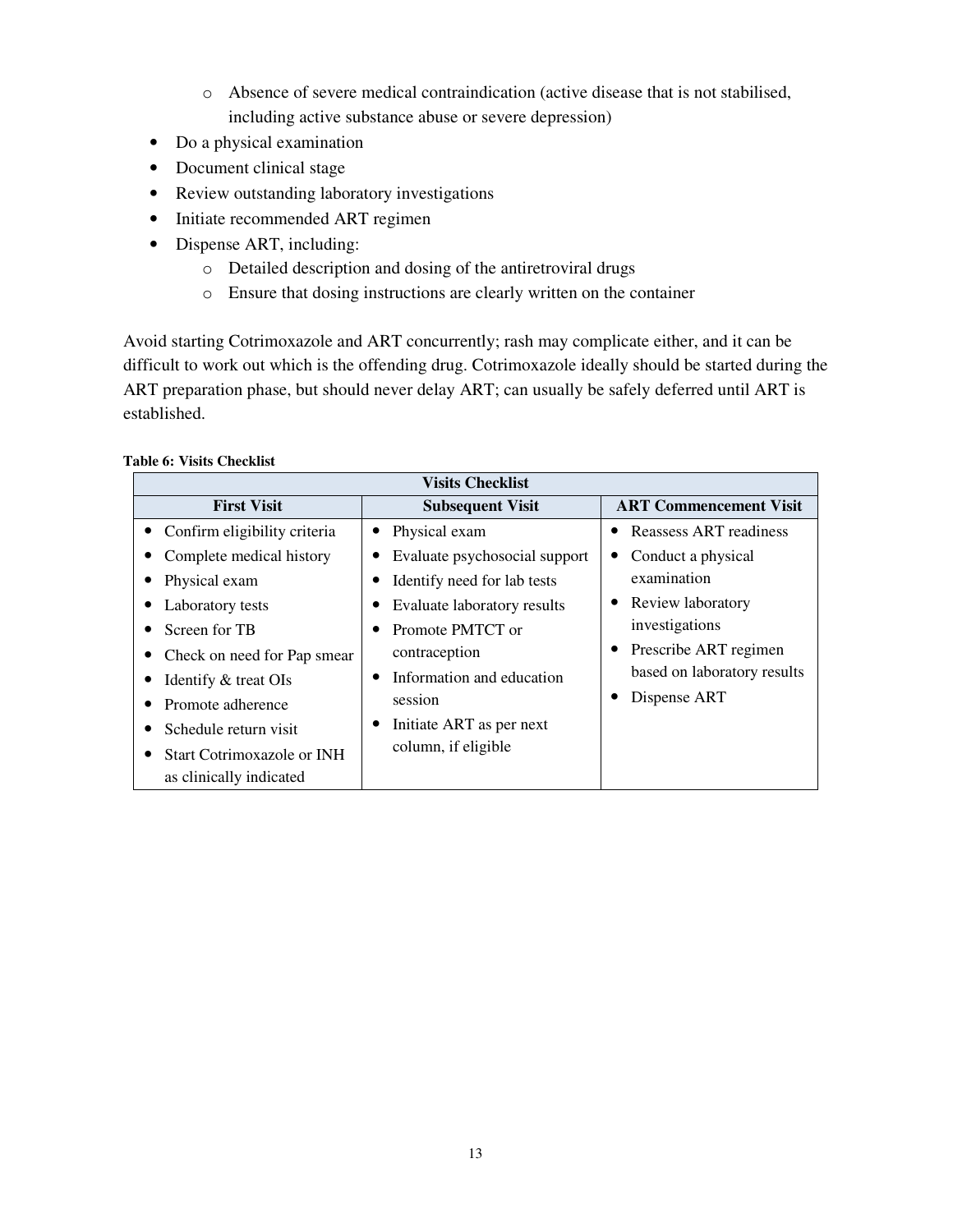# **6. Recommended ART Regimens for Treatment-Naive Adults and Adolescents**

# **6.1 First Line Therapy for Treatment-Naive Patients**

Standard antiretroviral therapy (ART) consists of the use of at least three antiretroviral (ARV) drugs to maximally suppress HIV and stop the progression of HIV disease. Treatment-naive patients should be initiated on triple therapy, which consists of one non-nucleoside reverse transcriptase inhibitor (NNRTI) (e.g. Nevirapine or Efavirenz) and two nucleoside reverse transcriptase inhibitors (NRTI) in combination (e.g. Tenofovir and Lamivudine/Emtricitibine).

Use fixed-dose combinations (FDCs) wherever possible to make adherence easier for the pateint and reduce compelexity of presribing and dispensing.

# **a) Primary Treatment for ART-Naive Patients**

The primary treatment regimen should be prescribed to all patients unless there is a contraindication. Substitutions for well known contraindications are described below.

| ле 7. 1 гипагу кединен гог такт-таатте 1 апения                                            |  |  |  |
|--------------------------------------------------------------------------------------------|--|--|--|
| <b>Primary Regimen for ART-Naive Patients</b>                                              |  |  |  |
| Tenofovir (TDF) 300mg daily                                                                |  |  |  |
|                                                                                            |  |  |  |
| <b>AND</b>                                                                                 |  |  |  |
| Lamivudine (3TC) 300mg daily or 150mg 12 hourly (Emtricitabine, FTC, may in future replace |  |  |  |
| 3TC                                                                                        |  |  |  |
| <b>AND</b>                                                                                 |  |  |  |
| Efavirenz (EFV) 600 mg at night (or 400 mg if $\langle 40 \text{ kg} \rangle$              |  |  |  |
| OR.                                                                                        |  |  |  |
| Nevirapine (NVP) 200 mg daily for the first 2 weeks, increasing to 200 mg BD if no         |  |  |  |
| hypersensitivity reaction                                                                  |  |  |  |

#### **Table 7: Primary Regimen for ART-Naive Patients**

#### **Table 8: Containdications and Special Considerations**

| <b>Contraindication</b>                                               | <b>Contraindicated</b> | <b>Replacement Drug</b>        |
|-----------------------------------------------------------------------|------------------------|--------------------------------|
|                                                                       | <b>ARV</b> Drug        |                                |
| If creatinine clearance is $\langle 50 \text{m} 1/\text{min} \rangle$ | Tenofovir              | <b>AZT</b>                     |
| Patients on psychoactive drugs (except                                | Efavirenz              | <b>NVP</b>                     |
| for Tryptanol for peripheral neuropathy)                              |                        |                                |
| Pregnant women or women desiring                                      | Efavirenz              | <b>NVP</b>                     |
| pregnancy                                                             |                        |                                |
| ALT elevation $>100$                                                  | Nevirapine             | Consider using EFV. Identify   |
|                                                                       |                        | cause, check hep B status (may |
|                                                                       |                        | require referral); ensuring    |
|                                                                       |                        | patient is aware of            |
|                                                                       |                        | hepatotoxicity symptoms, and   |
|                                                                       |                        | monitoring LFTs is essential   |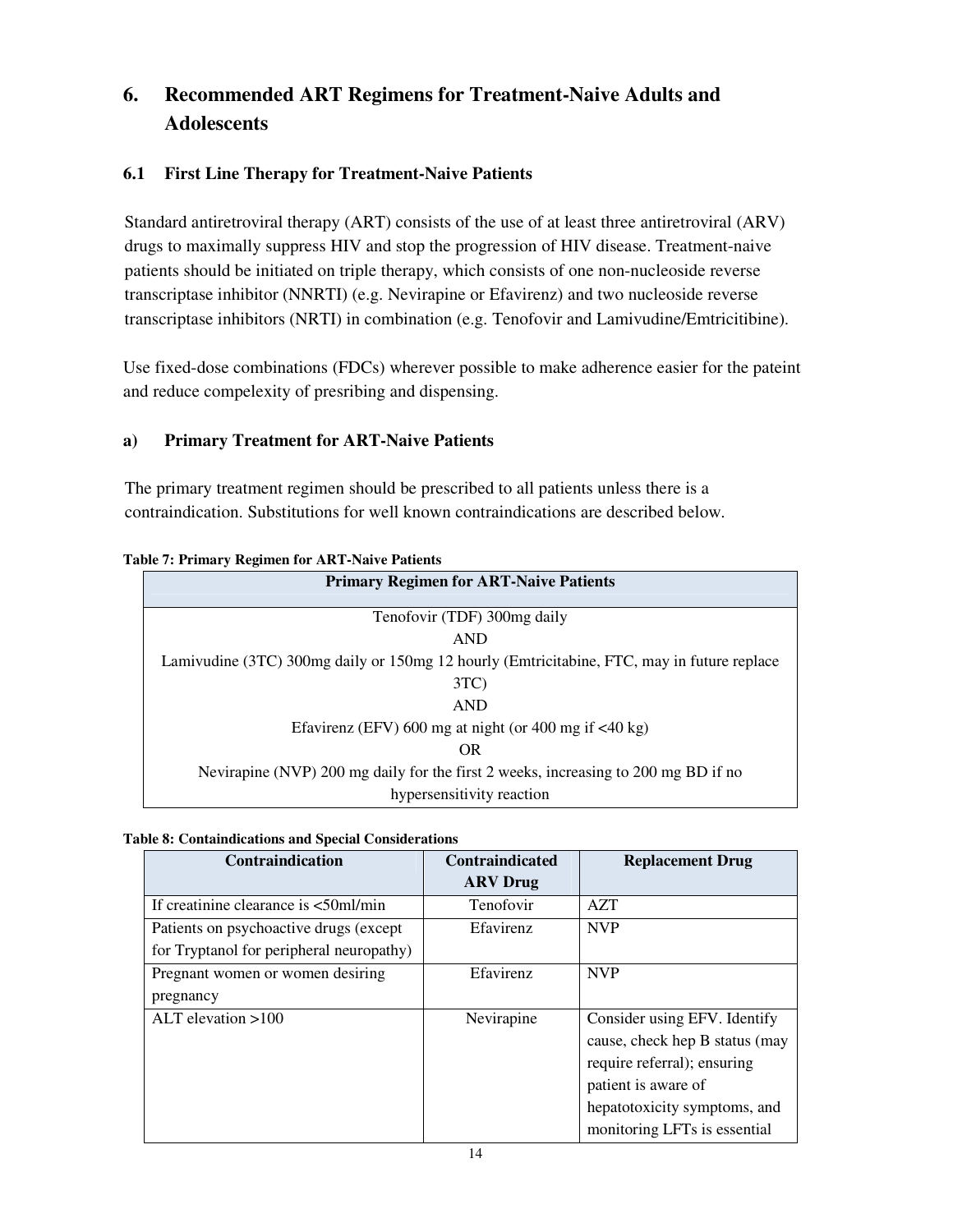Only patients who have a calculated creatinine clearance greater than 50 should receive Tenofovir. While the serum creatinine gives an indication of renal function patients can have significantly reduced renal function with a serum creatinine in the high normal range. This is particularly the case in older people and those with low body weight where the serum creatinine is a poor indication of renal function.

It is essential to calculate the creatinine clearance in all patients with:

- Age  $>50$  years
- Weight  $\lt$ 50kg
- Serum creatinine  $>100$

In all other patients where serum creatinine is  $\langle 100 \rangle$  the calculated creatinine is likely to be  $> 50$  and they can safely start Tenofovir.

Creatinine may be elevated in acute illness, and repeat measurement when the patient is recovered may give a better reflection of clearance.

### *See Annexure A for the creatinine clearance tables.*

Note: Patients on NVP must be seen two weeks after initiation of ART, in addition to their regular schedule, to monitor:

- NVP dosing: NVP 200mg daily, 200mg BD after the first 2 weeks (if patient already started on Efavirenz, can switch immediately to 200 mg NVP BD)
- NVP reactions may be more common at higher baseline CD4 counts, especially in women with CD4>200 cells/ul, or men with CD4 counts>400cells/ul. Careful weighing of the risk or benefit is required when initiating NVP at this level.
- Adverse events: severe NVP related side-effects occur in the first 3 months of therapy, especially in the first few weeks, and can be fatal; all patients should be warned to return to clinic immediately if they develop a rash, any significant muco-cutaneous reactions, fever, jaundice or abdominal pain; patients with severe symptoms or more than two of the above, require immediate hospitalisation, investigation and monitoring. Interrupt ART in these cases.
- Monitor ALT levels according to symptoms; check ALT in all cases of rash, as concomitant hepatotoxicity is common.
- Ensure correct dosing change at 2 weeks. Do not increase the dose to 200 mg BD in the presence of a rash. Delay increase until the rash stabilises. If it does not resolve within a week or worsens, change to alternative drug e.g. EFV.
- While side-effects in the first three months can be severe, long-term Nevirapine is very safe. Any patient started on Nevirapine with no side-effects should not be changed to another drug unless virological failure occurs.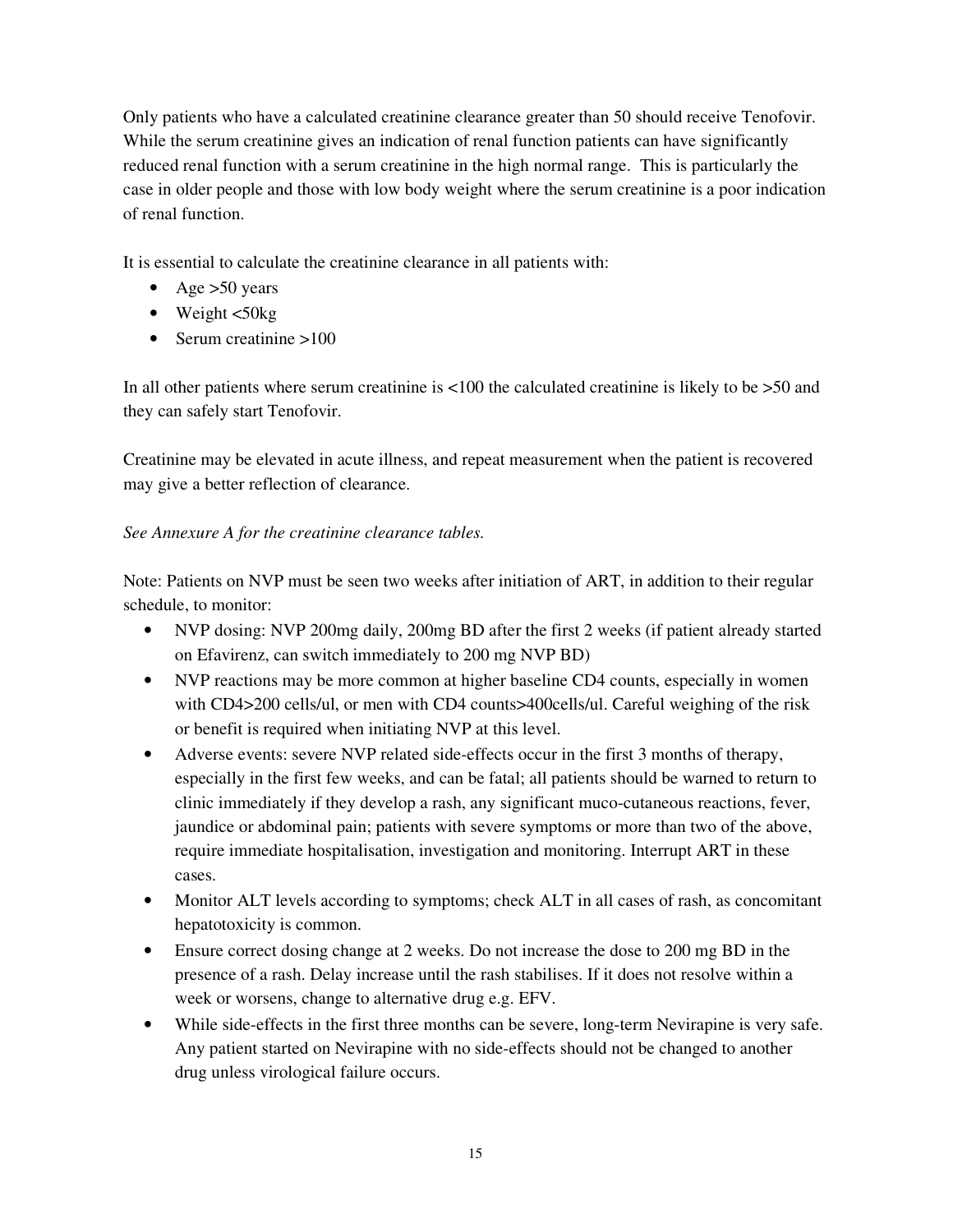**Table 9: Contraindications and Special Recommendations for Those Patients on Treatment**

| <b>Contraindication</b>                | <b>Contraindicated Drug</b> | <b>Replacement Drug</b> |
|----------------------------------------|-----------------------------|-------------------------|
| $BMI > 28$ (weight in kg/height in     | Stavudine                   | <b>TDF</b>              |
| metres squared)                        |                             |                         |
| Patients with symptoms of pre-         | Stavudine                   | <b>TDF</b>              |
| existing neuropathy                    |                             |                         |
| Previous history of severe d4T         | Stavudine                   | <b>TDF</b>              |
| toxicity (lactic acidosis, significant |                             |                         |
| lipoatrophy                            |                             |                         |
| Patients with a positive hepBsAg       | All regimens NOT containing | TDF with 3TC (or FTC)   |
| screen                                 | TDF/3TC (or FTC)            |                         |

Example of BMI calculation: Patient is  $1.86$  m tall and weighs  $88kg: 88/1.86<sup>2</sup> = 25.4$ 

# **6.2 Clinicial and Laboratory Monitoring of Patients on First Line Treatment**

# **Routine Monitoring**

*See Annexure A for the creatinine clearance tables.*

| <b>On ART</b>                                          | <b>Purpose</b>                      |  |
|--------------------------------------------------------|-------------------------------------|--|
| Clinical stage                                         | To monitor response to ART          |  |
| CD4 at month 6, 1 year on ART and then every 12        | To monitor response to ART          |  |
| months                                                 |                                     |  |
| VL at month 6, 1 year on ART and then every 12         | To monitor response to ART          |  |
| months                                                 | To identify problems with adherence |  |
| ALT if on NVP and develops rash or symptoms of         | To identify NVP toxicity            |  |
| hepatitis                                              |                                     |  |
| FBC at month 1, 2, 3 and 6 if on AZT                   | To identify AZT toxicity            |  |
| Creatinine clearance at month 3 and 6 then every 12    | To identify TDF toxicity            |  |
| months if on TDF                                       |                                     |  |
| Fasting cholesterol and triglycerides at month 3 if on | To identify LPV/r toxicity          |  |
| LPV/r                                                  |                                     |  |

#### **Table 10: Monitoring Tests**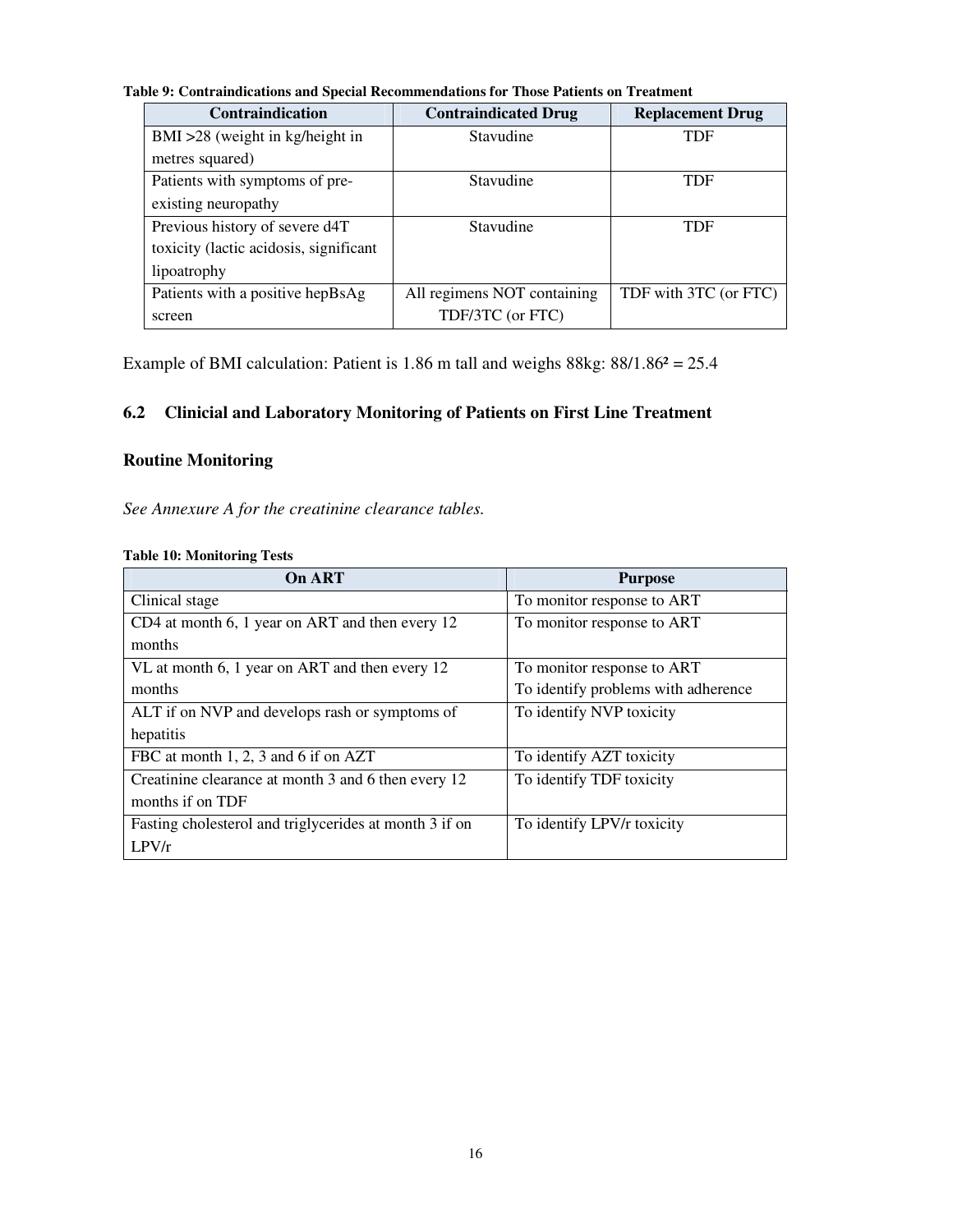# **7. Adherence Support, Assessment and Monitoring**

Patients who are supported in their adherence efforts are much more likely to maintain VLs that are undetectable. Explaining the link between VL suppression and clinical outcome, and adherence, allows patients to identify obstacles to successful adherence.

### *See Annexure B for the patient adherence record.*

# **7.1 General Principles**

- Monitor and offer ongoing support of adherence. Be supportive and non-judgmental to encourage patient honesty
- Provide ongoing education to patients on their disease, including any new diagnoses, unexplained symptoms or opportunistic infections
- Reassure on the transient nature of nausea and vomiting, if a patient experiences these at treatment initiation
- Address adverse events, interim illness, issues around stigma and disclosure
- Treat depression and substance abuse
- Identify food insecurity and actively address this through government support programmes
- Ensure communication between clinic visits and between referral points
- Ensure that interim management is availble during holidays or other absences; discuss absences with patient
- If there is sub-optimal adherence, provide extra support:
	- o Recommend more visits with more frequent adherence checks
	- o Enlist support of family/friends/ partners/ support group members/community adherence support workers
	- o Increase home visits if possible
	- o Use reminders and reinforce with adherence tools
	- o Actively address food security

### **7.2 Issues Which Impact Adherence**

Issues which impact adherence can be personal, and/or environmental.

Personal:

- Internalized stigma; external discrimination
- Denial of diagnosis
- Unresolved grief reaction
- Lack of disclosure, guilt
- Alcohol and other substance abuse/addiction
- Mental illness
- Dementia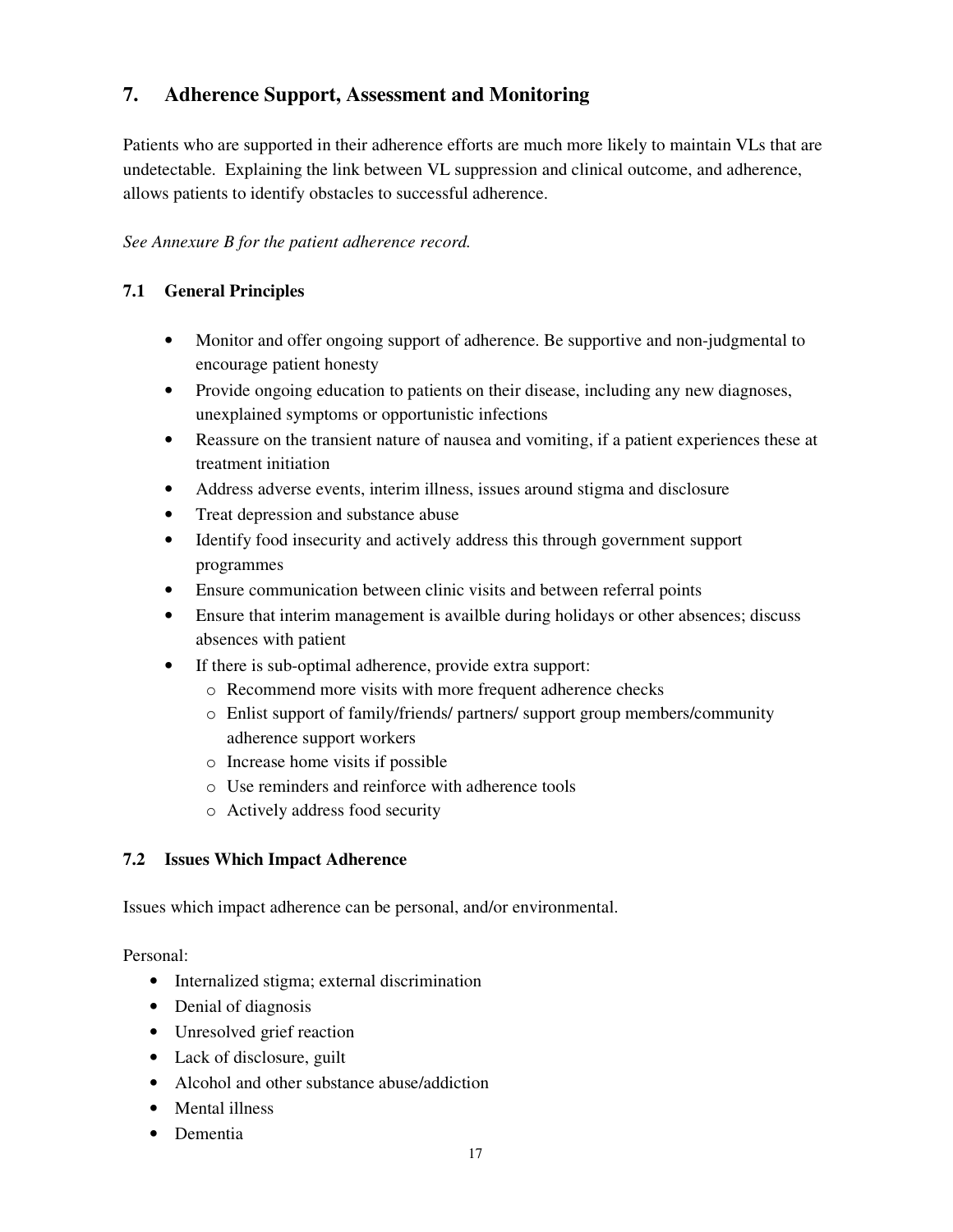Environmental:

- Pill burden and side-effects
- Income and food insecurity underlying starvation
- Negative staff attitudes
- Lack of training of staff; perceived lack of caring by health facility and staff
- Shift work; time off work to attend appointments

# **7.3 Strategies to Promote Adherence**

- The whole clinic team needs to support adherence at all points of intervention.
- Adherence counsellors (where possible, patient advocates; community health care workers, treatment supporters) need to:
	- o Spend time with the patient and explain the disease, the goals of therapy and why the need for adherence that ensures virological suppression as often as it is needed
	- o Consider monitoring of medications such as co-trimoxazole prior to ART initiation; this should, however, never delay ART
	- o Negotiate a treatment plan that the patient can understand and to which he/she commits
	- o Explain to patients how to avoid adverse drug-drug interactions. Herbs and other over the counter preparation can lead to renal and liver toxicity, complicating the clinical picture of adverse events, and may have unknown drug interactions affecting antiretroviral drug levels. The patient should understand the the possible consequences of unknown content and the danger of over-the-counter drugs and traditional medicines.
- Arrange home visit if available to be undertaken by the nominated community care giver, or trained home-based carer or other health care worker to facilitate:
	- o Access to drug and alcohol counseling
	- o Social welfare for grant access
	- o Emergency relief for nutritional support
	- o Support with disclosure
- Encourage attendance and participating in a support group. These should be ideally run by community members but might need to be supported by the clinic staff or adherence/ therapeutic counselors or social workers.
- Missed appointments for medicine pick-ups are a powerful predictor of poor adherence, and should trigger immediate questions about issues that may affect attendance and adherence.
- Pill counts can be used to calculate pill usage.
- Reinforce the use of adherence tools e.g. pillboxes and/or daily dosing diary.
- Consider using a 'treatment buddy' or even directly observed therapy for an agreed period.
- Use recall of missed pills to assess non-adherence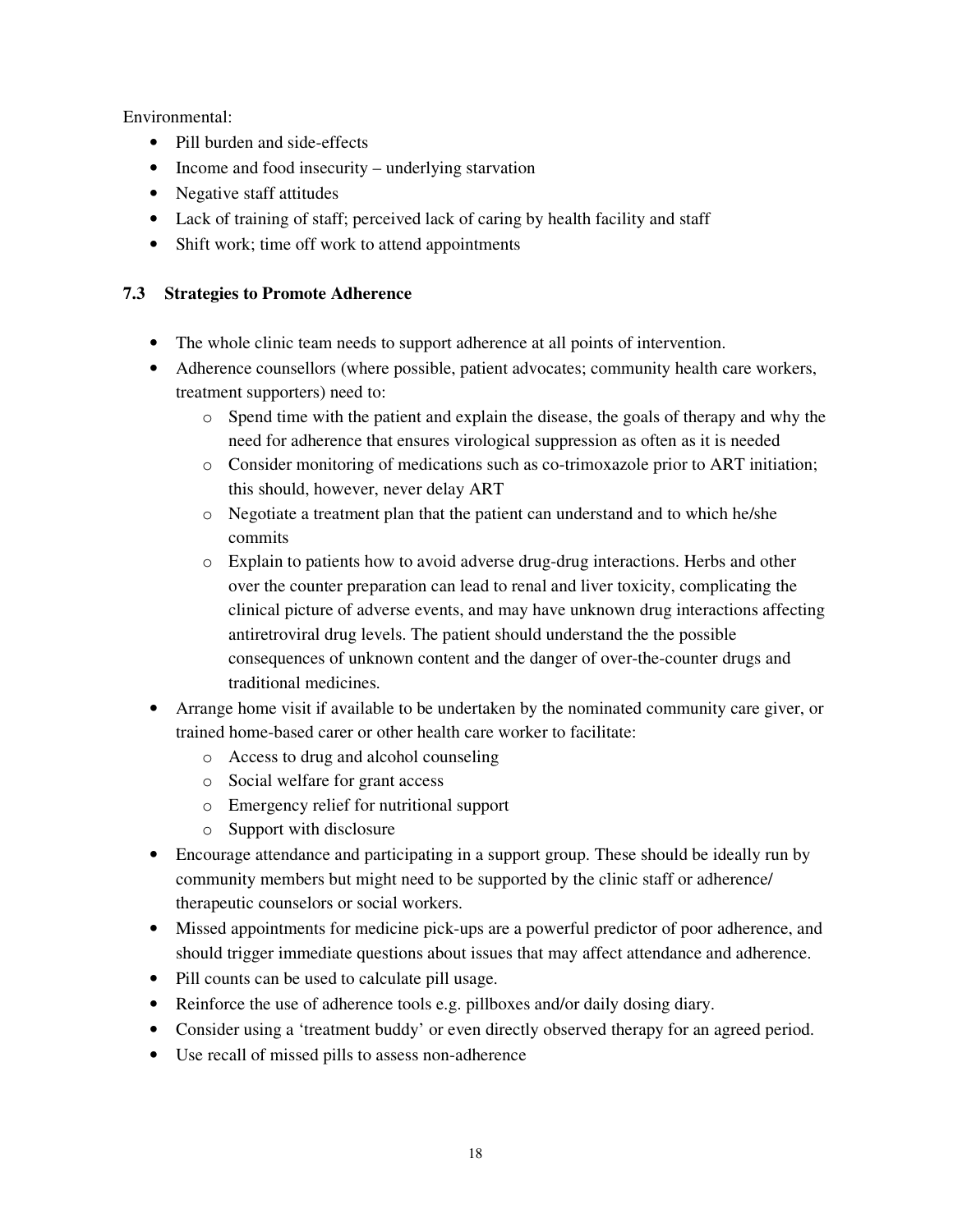# **8. What to Expect in the First Four Months of Therapy**

# **Viral Load**

• Undetectable at 6 months

# **Early ARV Side-Effects**

• Common symptoms include gastrointestinal and flu-like symptoms, headache, dizziness, vivid dreams, rash, and hepatitis.

# **Immune Reconstitution Inflammatory Syndrome (IRIS)**

# *General considerations*

- IRIS occurs when improving immune function unmasks a previously occult opportunistic infection which subsequently presents with an unusually aggressive inflammatory presentation, or causes paradoxical deterioration of an existing opportunistic disease.
- Patients with advanced HIV disease, particularly those with a CD4 count  $\langle 100 \text{ cells mm}^3 \rangle$ , may become ill with an immune reconstitution inflammatory syndrome (IRIS) usually during the first 3 months of ART.
- Most cases can be managed as an outpatient, with disease-specific therapies and antiinflammatories. Very ill or complex patients may need to be referred for advice regarding investigation and management.
- Tuberculosis is the commonest presenting IRIS reaction in South Africa. About a third of patients starting ART when on treatment for tuberculosis will experience recurrence of their TB symptoms/signs or worsening or new manifestations.
- The commonest of these presentation is with enlarging lymph nodes, often with extensive caseous necrosis. In addition, lung infiltrates or effusions may worsen. It is important to exclude multi-drug resistance in all these cases.
- MDR/XDR appears to be common in these patients, and TB culture of sputum, blood, lymph nodes and other affected tissue is essential.
- Opportunistic infections may also present in atypical ways during this phase of immune reconstitution.
- Rashes (including zoster, herpes, molluscum and others), cryptococcal meningitis, and hepatitis due to hepatitis B/C that occur in the first weeks and months after ART initiation are other manifestations of IRIS.

*Note: IRIS is not indicative of drug failure or drug side-effects. It is not a reason to stop ART, or to change the antiretroviral regimen. However, careful counselling is needed to ensure that the patient understands this.*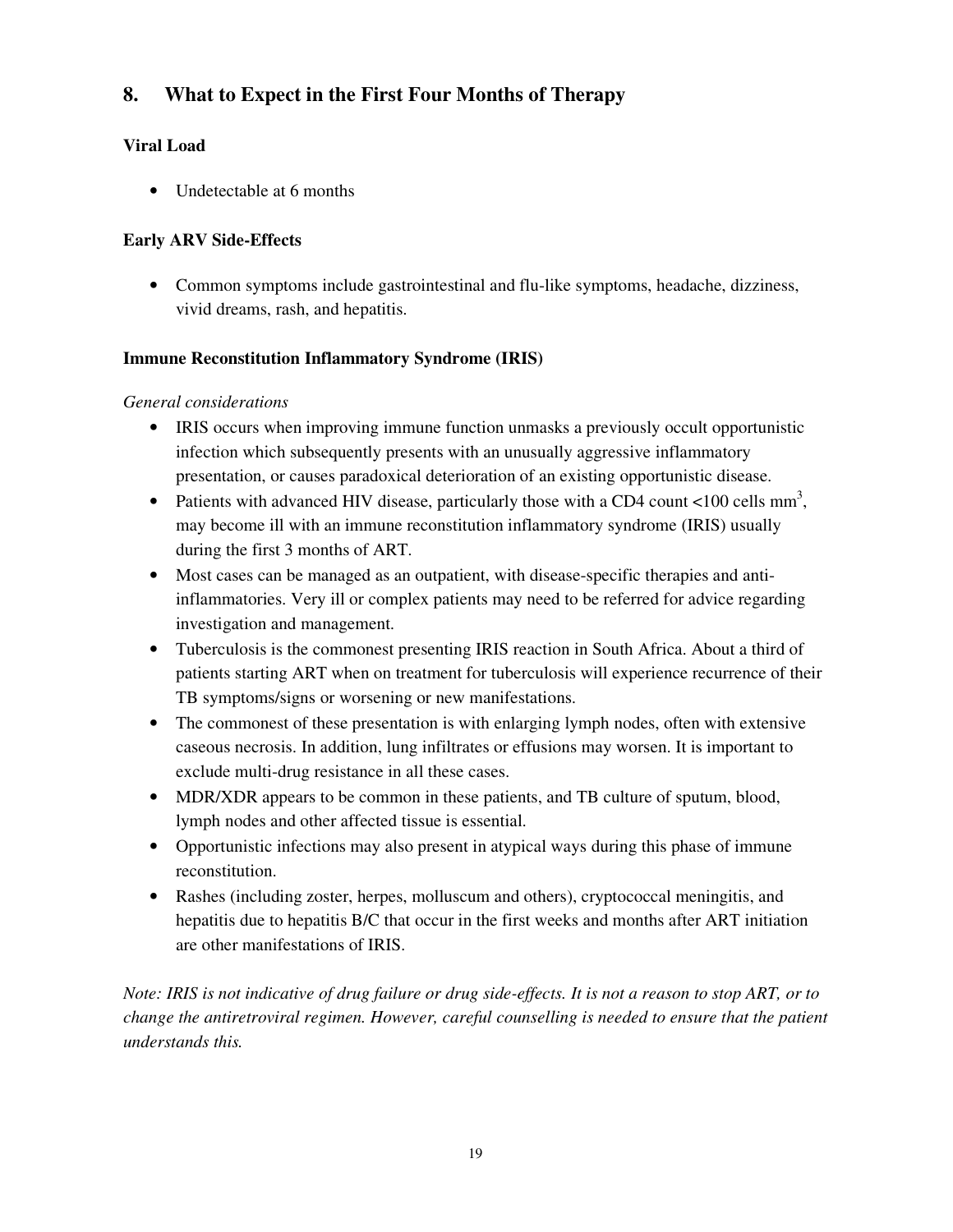# **9. When to Switch ART Regimens**

### **9.1 Substituting Drugs in First Line Regimen**

Symptoms of drug toxicity and of immune recovery are common immediately after initiation of ART, but usually resolve spontaneously. However, if severe or not resolving symptoms are due to drug side-effects, drug substitutions can be made easily and safely. Subsititution of an offending drug may be all that needs to be done to solve drug toxicity. The offending drug can be replaced with another drug from the same class that does not have the same adverse effect e.g. NVP for EFV (e.g. if patient experiences severe and non-resolving dizziness on Efavirenz).

### **9.2 Treatment Failure**

In these guidelines, treatment switches are only made for virological failure (VL>1000 copies/ml on two occasions, despite intensive adherence counselling). Virological failure is almost always due to poor adherence, often due to poor attention by the clinician to drug toxicity, or where social factors have not been addressed.

Rapid attention to drug toxicity or social factors, with better adherence, may allow resuppression of the virus in many cases.

Patients who fail clinically (new OIs while on treatment) or immunologically (CD4 count dropping) without virological failure are unlikely to benefit from treatment switches, and require clinical assessment and appropriate investigation.

Adherence may be improved, but sufficient resistance has occurred for first line therapies to be ineffective. Patients who have experienced virological failure with good adherence may be changed to second line therapy.

| Viral Load (VL)   | <b>Response</b>                                                           |
|-------------------|---------------------------------------------------------------------------|
| <400 copies/ml    | • 6-monthly viral load monitoring and routine adherence support           |
| 400-1000 ies/ml   | • Assess adherence carefully                                              |
|                   | Repeat viral load at 6 months<br>$\bullet$                                |
| $>1000$ copies/ml | Intense adherence assessment<br>٠                                         |
|                   | Repeat viral load in 3 months; check hepatitis B status, if not done      |
|                   | already $*$                                                               |
|                   | • If $<1000$ , return to routine 6-monthly monitoring                     |
|                   | • If > 1000 and adherence issues addressed, switch to second line therapy |
|                   | after hepatitis B status checked                                          |

**Table 11: Viral Load Monitoring and Recommended Responses**

*\* Hepatitis B status is checked if there is consideration of stopping TDF; stopping TDF in patients with chronic hepatitis B may lead to a fatal hepatitis flare*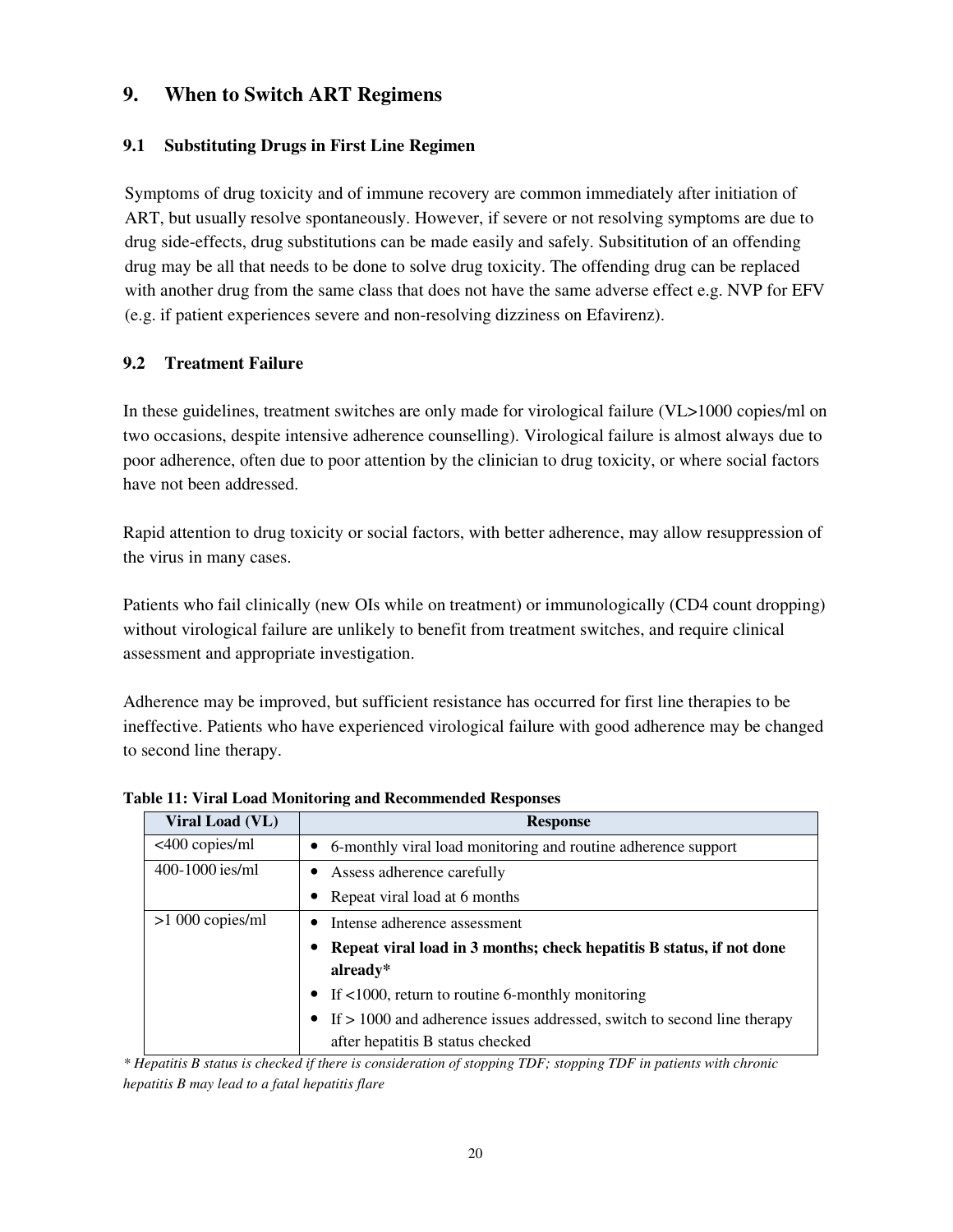# **9.3 When to Switch from First Line to Second Line Therapy**

Consider switching patients on the drug regimen if the patient has experienced virological failure (viral load> 1000 copies/ml on two occasions) in spite of a good adherence record.

- Recommended second-line treatment for patients failing primary regimen (see table below)
- All patients being assessed for switching should have their hepatitis B status checked, especially if on TDF and 3TC/FTC. Withdrawal of these can be associated with fatal hepatitis in chronic hepatitis B (hepatitis B surface antigen positive) patients.

**Table 12: Recommended Second Line Treatment for Patients Failing First Line Regimen** 

| <b>Second Line Treatment</b>                                              |  |  |
|---------------------------------------------------------------------------|--|--|
| Zidovudine (AZT) if previously on TDF; or TDF if previously on d4T or AZT |  |  |
| <b>AND</b>                                                                |  |  |
| Lamivudine $(3TC)$ (or FTC)                                               |  |  |
| <b>AND</b>                                                                |  |  |
| Lopinavir + Ritonavir $(LPV/r)$                                           |  |  |

If surface hepatitis B antigen positive, do not stop TDF; add the above to TDF.

| Contraindication                     | <b>Contraindicated Drug</b> | <b>Replacement Drug</b> |
|--------------------------------------|-----------------------------|-------------------------|
| Raised fasting blood glucose $> 6$   | Lopinavir + Ritonavir       | Atazanavir + Ritonavir  |
| mmol/l                               |                             |                         |
| Inability to take                    | Lopinavir + Ritonavir       | Atazanavir + Ritonavir  |
| Lopinair/Ritonavir due to            |                             |                         |
| gastrointestinal side-effects        |                             |                         |
| Raised serum/total cholesterol $> 6$ | Lopinavir + Ritonavir       | Atazanavir + Ritonavir  |
| mmol/l                               |                             |                         |

#### **Table 13: Contraindications and Special Recommendations**

### **9.4 Clinical and Laboratory Monitoring of Patients on Second Line Treatment**

**Table 14: Rotutine Monitoring Tests for All HIV Positive Initiating/On Second Line Treatment** 

| Test | <b>Frequency</b>                                                     |
|------|----------------------------------------------------------------------|
| CD4  | At start of second line 6 months into second line ART, then every 12 |
|      | months if virologically suppressed                                   |
|      | At 6 months, then 12 months annually                                 |

### **9.5 Management of Treatment Failure After Second Line Treatment**

- Patients failing second line therapy have few treatment options. Failure is almost always due to poor adherence, and every effort should be made to address this, as resuppression is often possible on the failing drugs.
- Studies have shown clinical benefit in continuing on second line therapy despite virologic failure; if no options exist, the patient should be left on the failing regimen.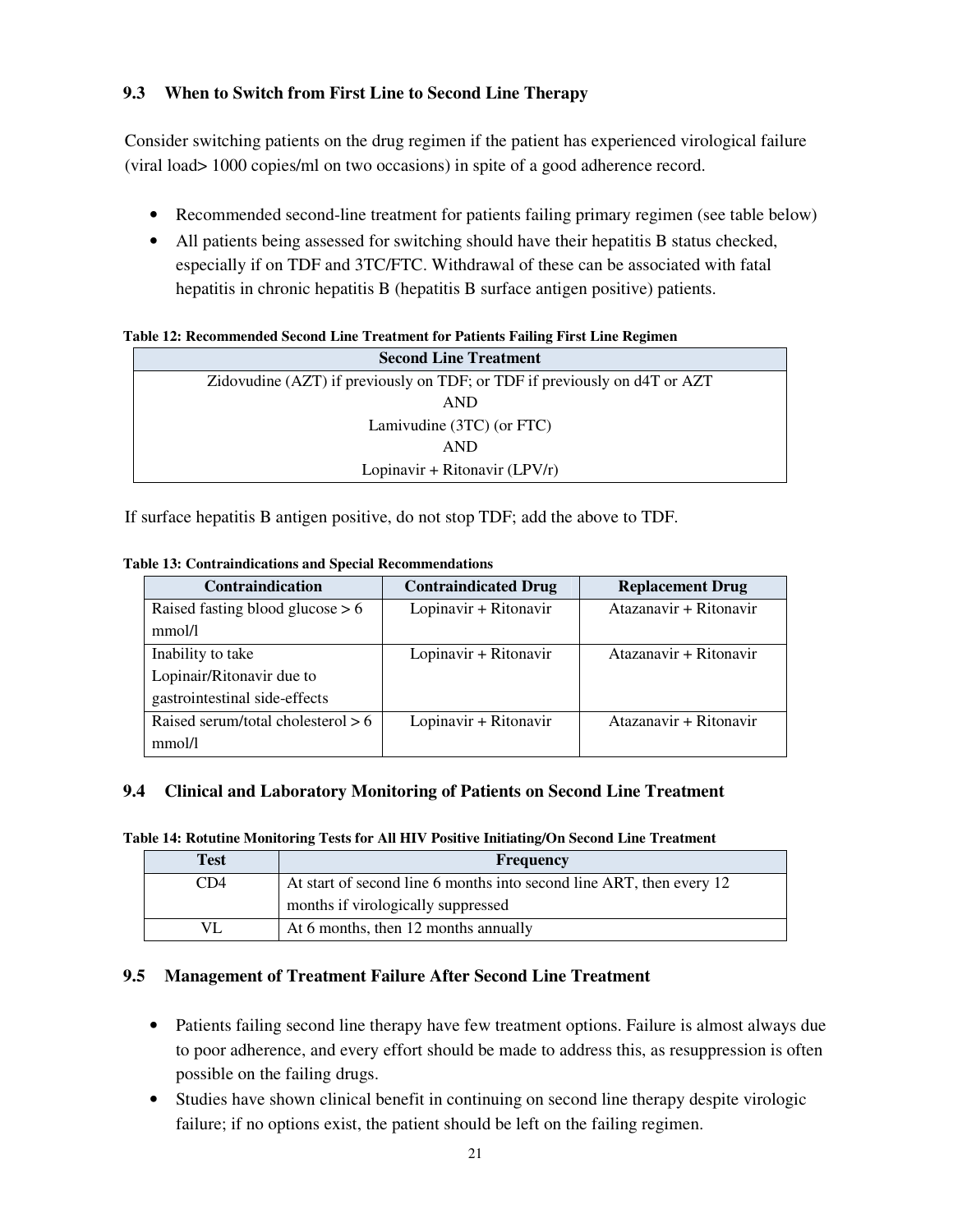• Alternative regimens may be available at selected referral sites, research groups, or through the private sector, and this should be explored.

# **9.6 Management of Patients Previously Treated with Antiretroviral Therapy**

- If a patient is referred in on ART (e.g. from the private sector), and the regimen is successful (VL undetectable and no side-effects), in general the patient should be continued on this regimen wherever possible.
- If the patient has interrupted treatment, and was on a previous regimen as above, or where the prior regimen is unknown, take a full history to establish why the treatment was stopped. If the interruption was NOT due to toxicity or clear virological failure, restart first line treatment as above and check the VL after 3 months.
- If patients have failed a previous regimen, initiate appropriate second line treatment.

# **9.7 Treatment Interruptions**

- Establish the cause of the interruption.
- If due to social or psychological factors, address these aggressively.
- If due to side-effects, subsequent drug choices should be carefully evaluated.
- If interruption was due to drug supply issues, and there were no adherence, resistance or toxicity issues, ART should be reinitiated as soon as possible.
- Nevirapine deserves special consideration; if Nevirapine is restarted after an interruption of >1 week, recommence with the 2 week lead-in dose, and monitor ALT closely for the first 3 months of treatment.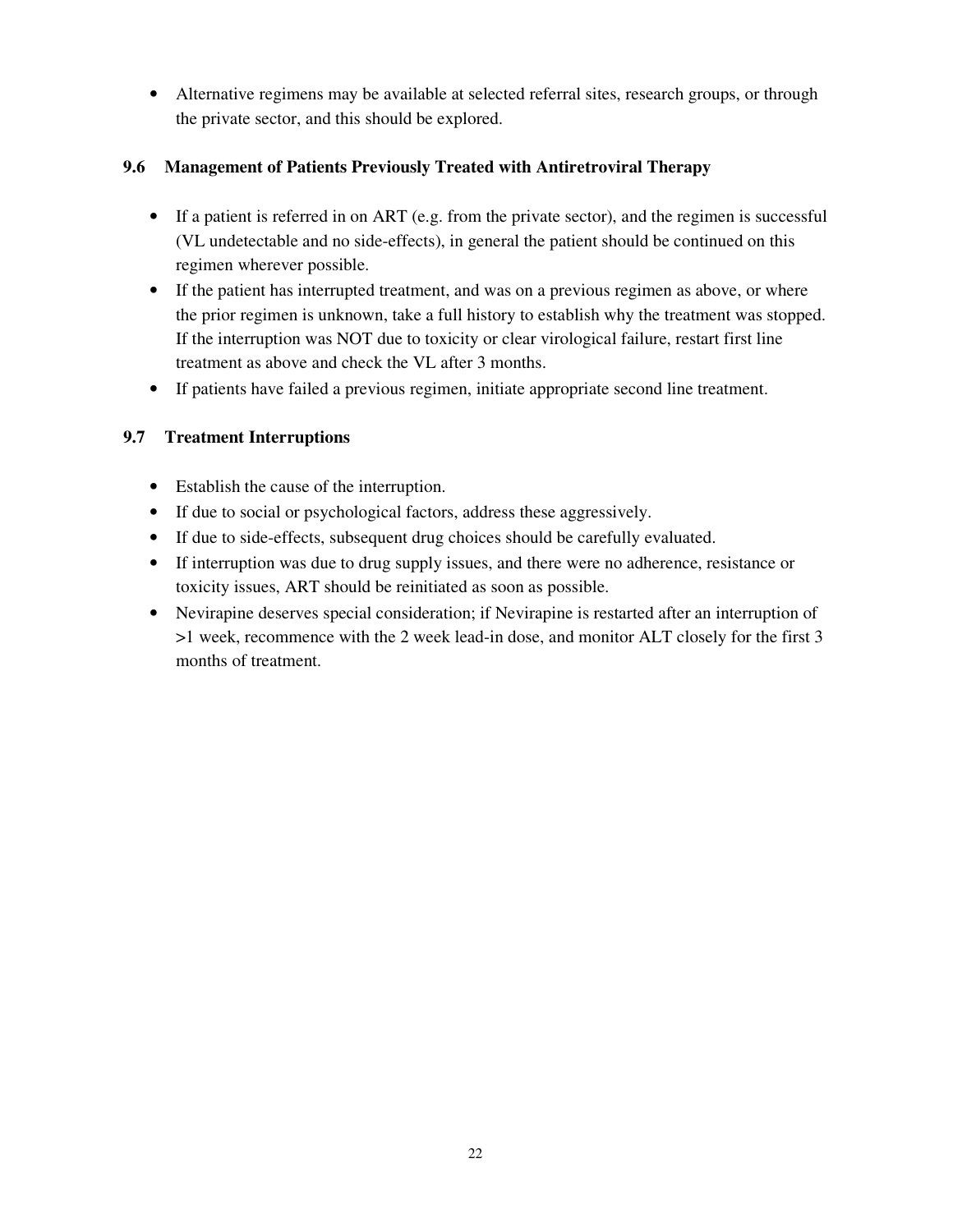# **10. Special Considerations**

# **10.1 TB Patients**

Tuberculosis is a common co-morbid illness with HIV. HIV positive patients are at higher risk of developing TB compared to the general population, especially during the period immediately afer initiating ART. All patients with HIV should have screening for TB. If an HIV positive patient has symptoms suggestive of TB, investigate appropriately using sputum and TB culture as per guidelines. It is very important to investigate patients for tuberculosis before starting ART and to routinely screen patients on ART.

There are no changes to the guidelines below, in women who are pregnant.

### *Suspect TB if 2 or more of the following are present:*

- Cough >2 weeks
- Sputum production which may occasionally be blood stained
- Fever
- Drenching night sweats
- Unexplained weight loss
- Loss of appetite, malaise, tiredness
- Shortness of breath, chest pains
- New palpable lymphadenopathy

The patient that presents with TB before commencing ART:

- TB/HIV carries a very high mortality if ART is deferred unnecessarily
- Complete 2 to a maximum of 8 weeks of TB therapy before commencing ART if the patient has CD4 count  $\leq$  350 cells/mm<sup>3</sup>
- In general, ART should be initiated as soon as the patient is tolerating their TB therapy; this is usually within 2-4 weeks
- EFV-based regimens are generally preferred in patients with active TB; however, other regimens are also effective

Patient developed tuberculosis while on ART:

- ART should be continued throughout TB treatment.
- Patients on Lopinavir/Ritonavir should have their dose doubled slowly over two weeks (to 800/200 mg twice a day); all other regimens can be continued unmodified. Monitor and investigate appropriately for hepatotoxicity symptoms.
- Continue these changes to Lopinavir/Ritonavir until two weeks after completion of TB treatment.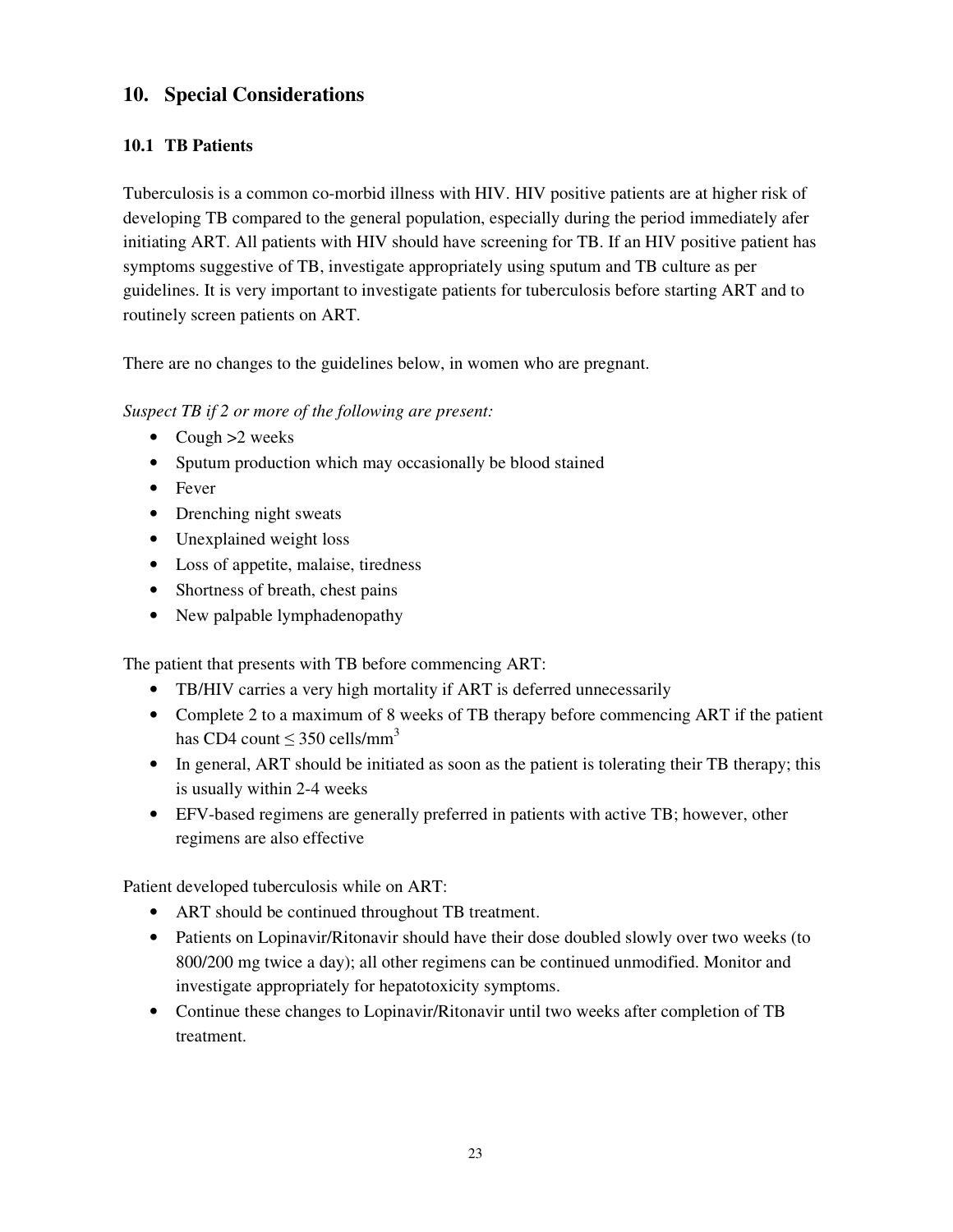| Table 15: Common Shared Side-Effects of TB and ART |  |
|----------------------------------------------------|--|
|----------------------------------------------------|--|

| <b>Side-Effects</b>   | <b>ART</b>              | <b>Tuberculosis Treatment</b>       |
|-----------------------|-------------------------|-------------------------------------|
| Nausea                | Didanosine, Zidovudine, | Pyrazinamide                        |
|                       | protease inhibitors     |                                     |
| Hepatitis             | Nevirapine, Efavirenz   | Rifampicin, Isoniazid, Pyrazinamide |
| Peripheral neuropathy | Stavudine, Didanosine   | Isoniazid                           |
| Rash                  | Nevirapine, Efavirenz   | Rifampicin, Isoniazid, Pyrazinamide |

*\* TB therapy carries significant side-effects, and attention by the health care worker to this is as important as with ART* 

### **10.2 Hepatitis B Patients**

- TDF/3TC (or FTC) should always be used in the regimen.
- Interruption of TDF has been associated with life-threatening hepatitis flares.

#### **10.3 Patients with anaemia**

- Patient should have a full clinical history, an examination, and have a full FBC, smear and reticulocyte count to characterise the anaemia. Decisions regarding further investigation can be made once this has been done. AZT may complicate this further, and should be used with care and close monitoring in these patients.
- Anaemia pre-ART: Anaemia is very common in patients with low CD4 counts, and those who are relatively asymptomatic or who are have a serious OI (e.g. TB) that explains the anaemia should have their ART started right away and monitored carefully. In other patients, an Hb<8 g/dl with no clear cause should generally trigger additional investigations; usually, there is an underlying serious OI, often TB, and this requires urgent diagnosis and treatment. A low Hb is an independent poor prognostic factor in HIV, so these patients should not delay ART if at all possible.
- Anaemia immediately after ART initiation: Confirm that the Hb has dropped, by comparing previous results. Again, a full history, examination and interpretation of a FBC/smear/reticulcyte count is helpful. Common causes of anaemia in the first few weeks and months of treatment include IRIS, disseminated TB, and AZT containing regimens, although many other conditions can cause this.
- Anaemia once on established ART (>6 months): This is unusual, and often suggest a serious OI or a condition unrelated to HIV.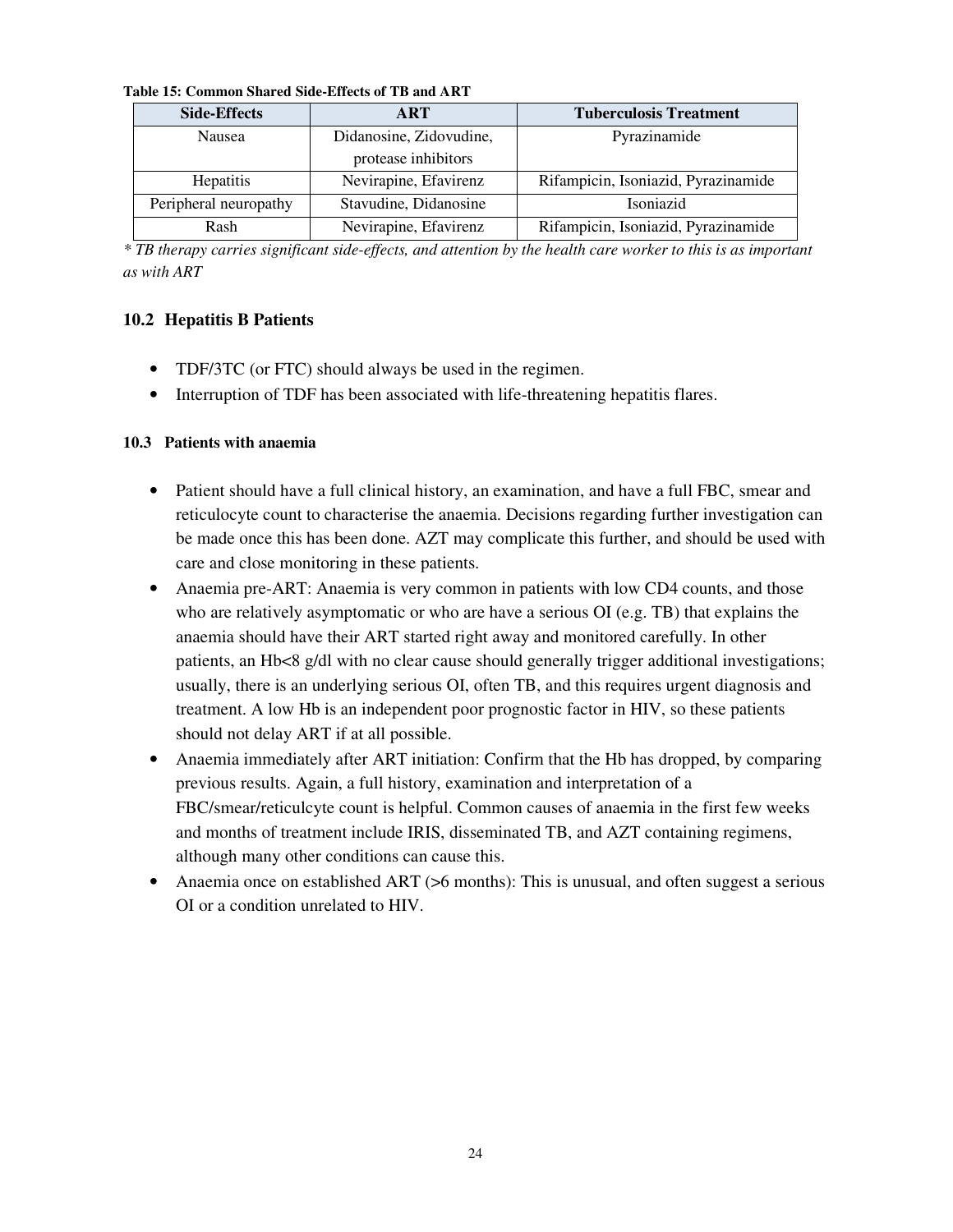# **11. Expectations Regarding Care**

- All patients should be clinically staged, have ART initiated and monitored by nurses, midwifes or other appropriate health care worker
- Adequate adherence counselling is essential and must be done as rapidly as possible
- Appropriate and rapid referral services should exist for complex cases
- All antiretrovirals should be available at a primary care level; drug substitutions should be immediately available and at clinic discretion
- INH and cotrimoxazole prophylaxis should be initiated but should not delay ART

# **Timelines**

- Fast-track patients should receive ART within 2 weeks of clinical staging
- All other patients should receive ART within 2 months of clinical staging event, or CD4 measurement that qualifies them for ART
- If this is not achievable, it is the Clinic Manager's responsibility to notify the District Manager, and prepare a plan urgently to achieve these timelines
- VL and CD4 count to be taken at 6 months, 12 months, and then annually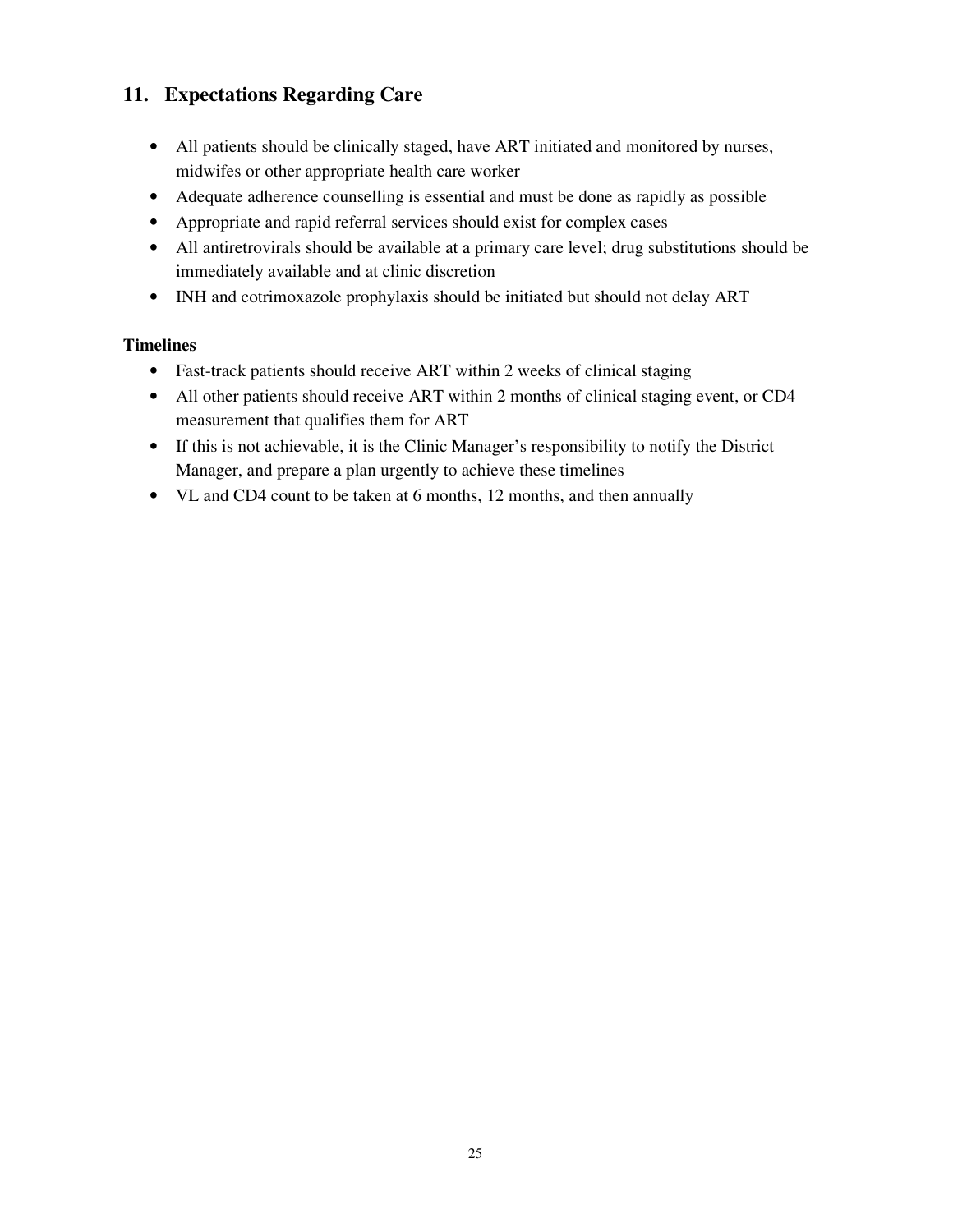# **12. Diagnosis and Management of Adverse Events**

# **12.1 Principles of Managing Adverse Events**

- Identify the adverse event and assess its possible cause: antiretroviral agents, other medication or other illness.
- If the reaction is mild or moderate, do not discontinue ART. Implement symptomatic therapy and counsel and monitor patients.
- If there is intolerance due to an individual drug, a single drug substitution can be made. A single drug substitution should not be made if the patient is known to be virologically failing.
- If there is a need to discontinue ART, all antiretroviral medications must be stopped together. Stopping only one drug can lead to resistance.
- If the patient experiences life threatening side-effects, such as lactic acidosis, severe druginduced hepatitis, kidney toxicity, pancreatitis, severe drug rash or abacavir hypersensitivity reactions, all therapy should be immediately interrupted.
- Record and report adverse events regularly to the HIV/AIDS programme at Head Office. Serious adverse events (SAEs) and deaths should be reported within 48-72 hours to the MCC National Adverse Drug Event Monitoring Centre, phone (012) 312-0000 or (021) 447- 1618, fax: (021) 448-6181.
- *See Annexure C for an adverse event form*. Event forms should be available at all clinical sites.

# **12.2 Important Adverse Events**

| Antiretroviral      | <b>Adverse Reactions</b>                          | <b>Recommended Safety</b>                |
|---------------------|---------------------------------------------------|------------------------------------------|
|                     |                                                   | <b>Monitoring</b>                        |
| Didanosine (ddI)    | Peripheral neuropathy, GIT effects (bloating,     | Clinical                                 |
|                     | flatulence, nausea, diarrhoea), hyperlactataemia, |                                          |
|                     | lactic acidosis, pancreatitis,                    |                                          |
| Efavirenz (EFV)     | CNS disturbances (dysphoria, vivid dreams,        | Clinical                                 |
|                     | distractedness, dizziness, depression)            |                                          |
|                     | Skin rash, hepatitis                              |                                          |
|                     | Possible link to congenital anomalies – avoid     |                                          |
|                     | during $1st$ trimester of pregnancy               |                                          |
| Lamivudine (3TC)    | Generally well tolerated                          | Clinical                                 |
| and Emtricitabine   |                                                   |                                          |
| (FTC)               |                                                   |                                          |
| Lopinavir/Ritonavir | GIT symptoms (mainly diarrhoea), lipid and        | Fasting cholesterol and                  |
|                     | glucose abnormalities, lipodystrophic changes     | triglycerides and glucose at 3<br>months |

#### **Table 16: Important ART Adverse Reactions and Safety Monitoring**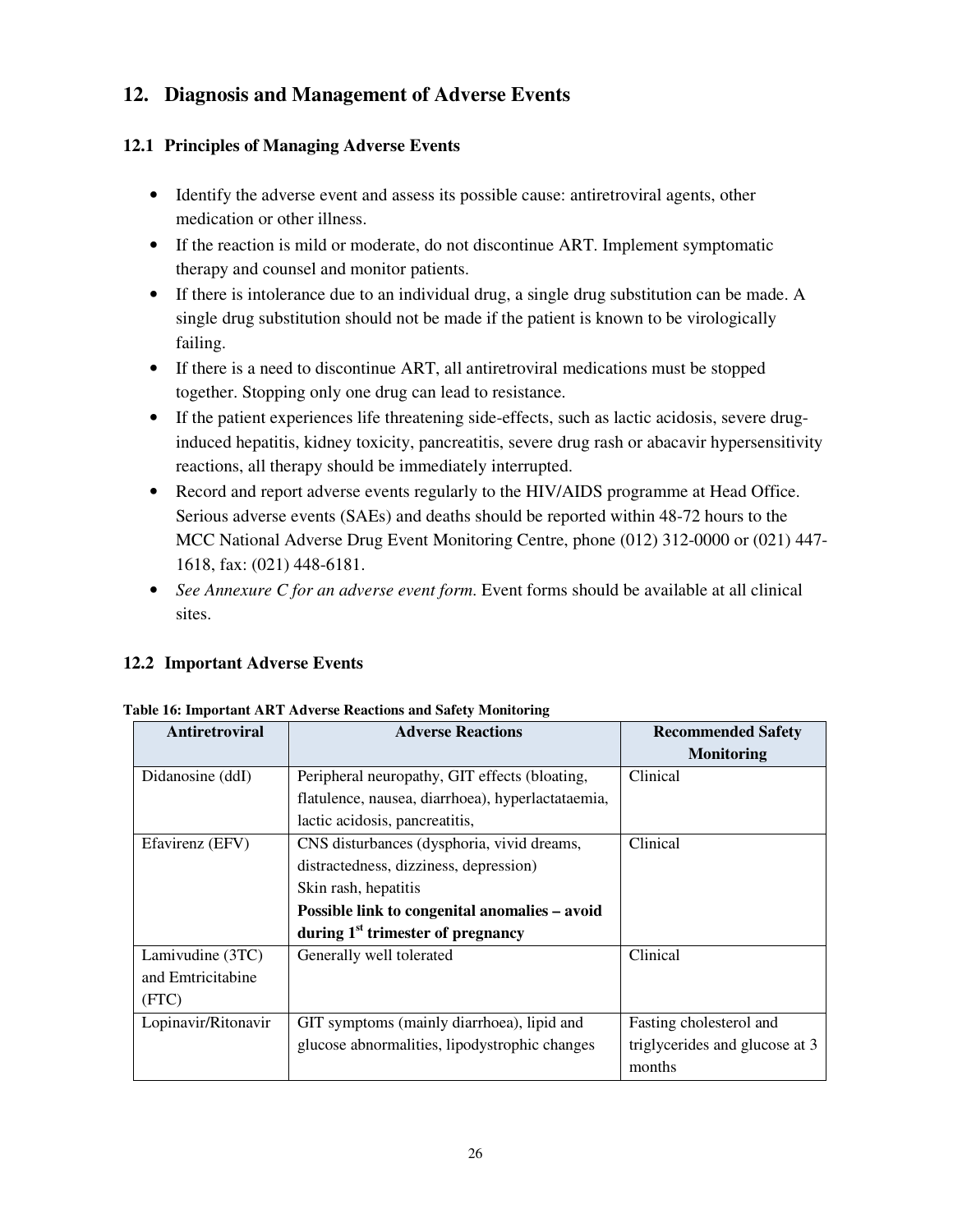| Antiretroviral   | <b>Adverse Reactions</b>                      | <b>Recommended Safety</b>         |
|------------------|-----------------------------------------------|-----------------------------------|
|                  |                                               | <b>Monitoring</b>                 |
| Nevirapine (NVP) | Skin rash (from mild to life threatening)     | ALT at baseline and at week       |
|                  | Hepatitis (can be fatal)                      | $2, 4,$ and $8,$ and $12$ and any |
|                  |                                               | time hepatitis symptoms           |
|                  |                                               | occur                             |
| Stavudine (d4T)  | Peripheral neuropathy, lipodystrophy/atrophy, | Clinical                          |
|                  | hepatic steatosis, hyperlactataemia, lactic   |                                   |
|                  | acidosis, pancreatitis                        |                                   |
| Tenofovir (TDF)  | Nephrotoxicity                                | Check creatinine at baseline,     |
|                  |                                               | monthly $x3$ , 6 months and       |
|                  |                                               | then annually                     |
| Zidovudine (AZT) | Bone marrow suppression (anaemia,             | FBC at baseline, then at          |
|                  | neutropenia), GIT symptoms, lipoatrophy,      | months $1, 2, 3$ and $6$          |
|                  | myopathy, headaches, hyperlactataemia, and    |                                   |
|                  | lactic acidosis                               |                                   |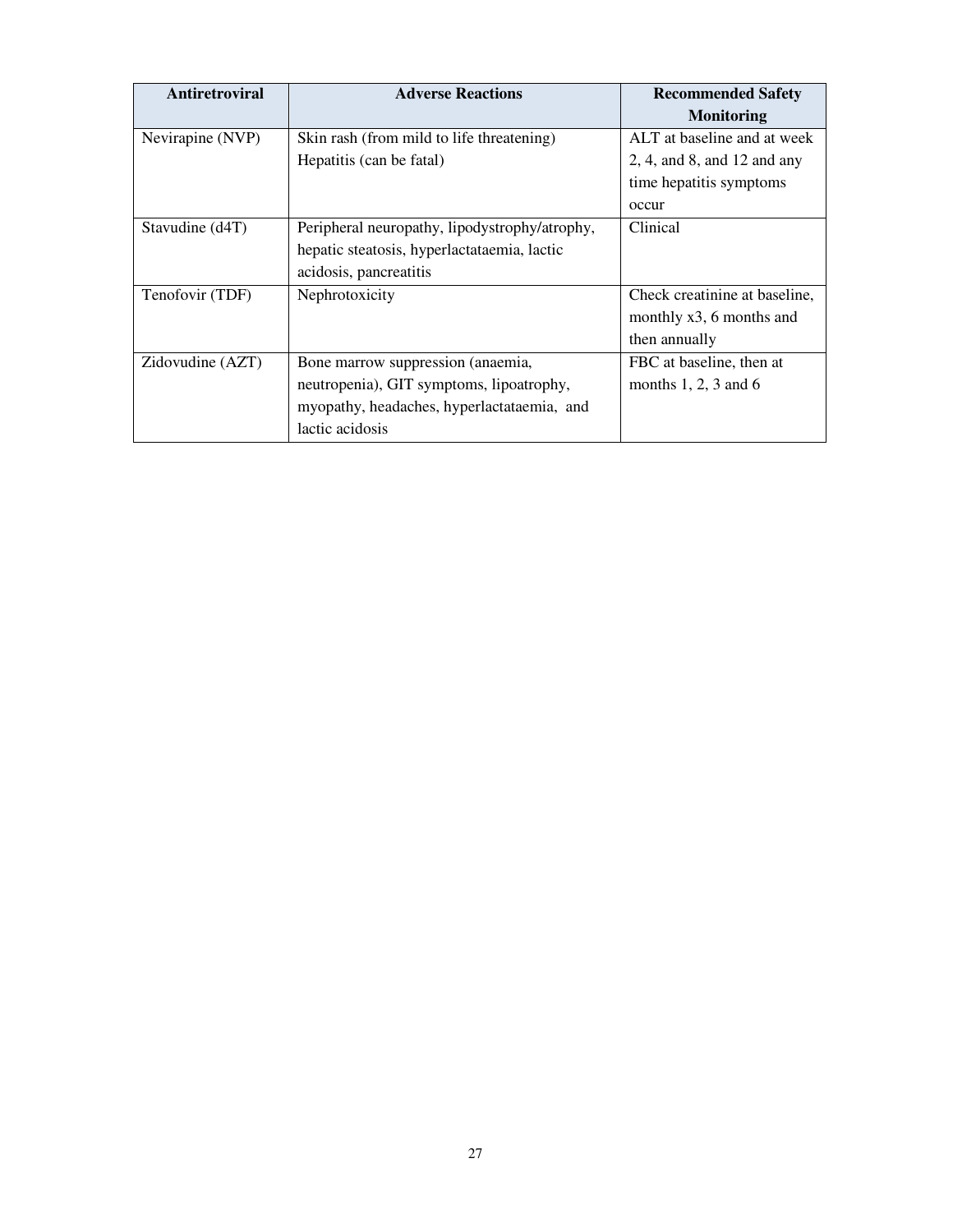# **13. Patient Management**

HIV is a chronic condition. Regular routine HIV care and immunological monitoring can prevent AIDS and other HIV complications by:

- Preventing, identifying early and managing opportunistic conditions
- Commencing ART as quickly as possible
- Providing nutritional advice and support
- Providing ongoing HIV education and support

A primary care approach to initiation of ART in eligible patients is to be taken: all patients should be evaluated for ART through clinical and laboratory assessment at the point of entry into the health service.

The patient should be seen six monthly if well, more often if unwell or newly started on ART. This chapter provides a routine approach to the consultation with the adult with HIV.

"Adult" has many age definitions. Care for adolescents should be provided by the most appropriate and experienced available clinician. Ideally, adolescents are managed in specialised clinics attached to paediatric clinics, but this may not be available.

# **13.1 Routine Patient Management**

At each visit, the history, physical examination and appropriate investigations should focus on the following aspects of care:

### **a) Patient weight**

- Record weight at every visit, and calculate BMI.
- Investigate unintentional weight loss  $> 1.5$  kg in a month. Loss of appetite and weight loss in the patient on ART should prompt investigation for opportunistic infections, particularly TB, malignancies, and hyperlactataemia.
- If the patient has lost significant weight, see the South African National Guidelines on Nutrition for People Living with HIV, AIDS, TB and other chronic debilitating conditions 2007 or nutritional advice, assessment and management.
- Consider multivitamin supplements (which provide no more than 100% of the Recommended Dietary Allowances) if the patient has a poor appetite and/or financial constraints that compromise meeting requirements for vitamins and minerals through diet alone.

# **b) TB Screening, INH Prevention and TB Diagnosis**

- Ask about TB symptoms at each visit.
- Suspect TB if any of the following are present: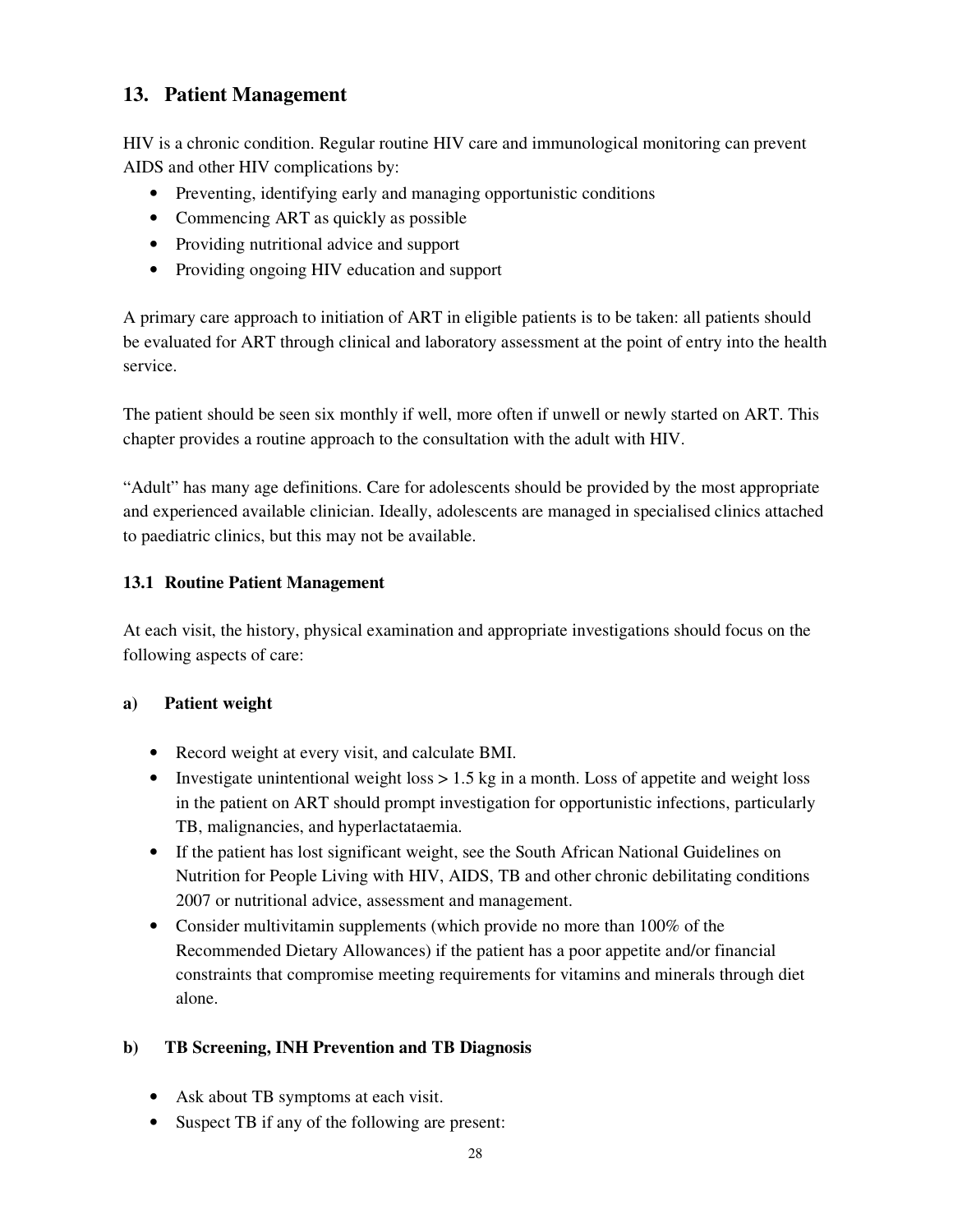- $\circ$  Cough  $\geq$  2 weeks
- o Shortness of breath
- o Sputum production
- o Drenching night sweats
- o Fever
- o Unexplained weight loss
- o Loss of appetite, malaise
- Cough should be current to exclude patients with long-standing cough due to chronic obstructive airways disease or bronchiectasis
- Sputum culture is an essential part of working up TB suspects, and will often identify patients with sputum negative on staining
- Have a high suspicion for TB in the period surrounding ART initiation; TB is often missed prior to starting ART, and there is high TB risk in the immediate period after ART initiation. While ART decreases long term risk of TB, this risk remains higher than in uninfected people.

*For patients who develop TB, see the TB Guidelines, and also refer to section 10.* 

# **c) INH Prophylaxis**

- TB preventive therapy is an effective intervention for HIV infected individuals prior to starting ARV.
- Screening for symptoms as described above is essential before starting INH. A chest X-ray does not significantly improve case detection in the absence of symptoms. Emphasis is on sputum samples and, where appropriate, on identification of extra-pulmonary TB.
- In patients not on ART with no TB signs or symptoms, TB prophylaxis with isoniazid preventive therapy should be started, unless adherence or side-effects are a concern, 5mg/kg to a maximum dose of 300mg daily, with pyridoxine 25mg/day, for 6 months,. A PPD is not required. Pregnancy is not a contraindication to INH prophylaxis.
- Interrupt INH if adherence is a concern, peripheral neuropathy is progressive, or hepatitis develops.
- Do not delay ART in favour of INH prophylaxis. ART effectively decreases long-term TB risk.
- INH has not been shown as yet to be effective in those on ART; hence INH prophylaxis is not recommended. However, TB risk in those on ART remains higher than the general population, and clinicians should have a high index of suspicion for investigation.

# **d) Clinical HIV Stage**

- Assess the HIV stage according to findings from medical history, symptom screening and complete physical examination signs. Ill patients should be evaluated for underlying opportunistic infection. *See Annexure D for South African Adapted WHO staging.*
- All patients with stage 4 HIV disease need ART.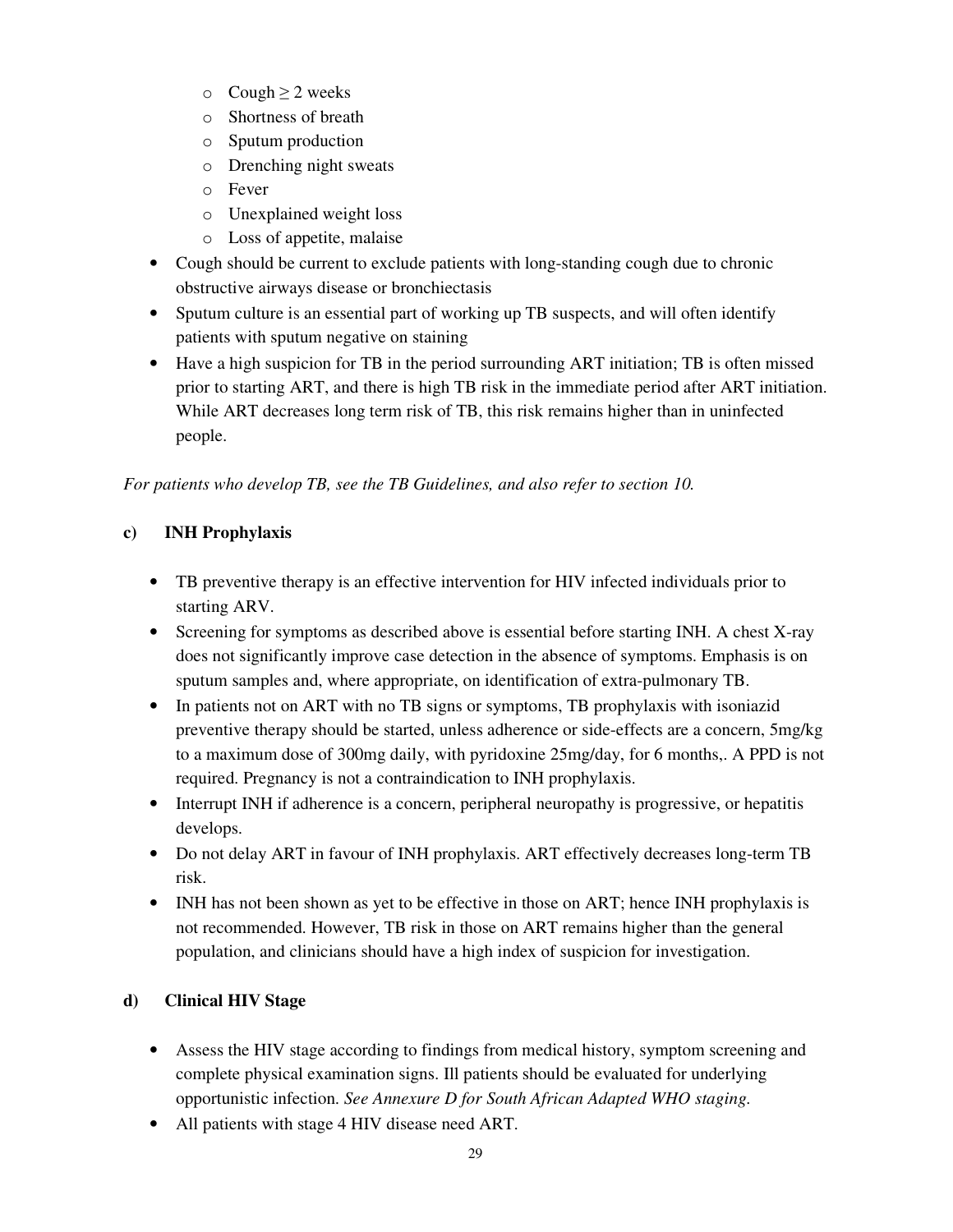• A new stage 4 condition or any new HIV-linked complication in the patient more than 3 months on ART may suggest treatment failure, and viral load should be assessed immediately.

# **e) Opportunistic Infection Diagnosis and Management**

- Diagnose and manage HIV-related opportunistic conditions according to National Standard Treatment Guidelines (Primary Health Care 2008; Hospital Level 2006).
- Immune reconstitution inflammatory syndrome (IRIS) is common, and covered above in section 8.
- Fluconazole and Cotrimoxazole secondary prophylaxis may be stopped if asymptomatic, CD4 over 200 cells/mm3 and total Fluconazole use is more than 6 months, once on ART.
- Pregnant women should discontinue Fluconazole as it is teratogenic; if required for secondary prophylaxis, women who desire pregnancy should delay pregnancy until fluconzaole can be safely discontinued.

# **f) CD4 and Viral Load monitoring**

- Check CD4 counts 6 monthly if the patient has a CD4 over  $350$  cells/mm<sup>3</sup> and is not on ART.
- Initiate ART if CD4 or clinical state indicates this, as per guidelines above, and monitor accordingly.
- Pregnant woman with CD4 above 350 cells/mm<sup>3</sup> needs PMTCT. *(See the National PMTCT*) *Guidelines, and section 4 for a summary of the recommendations.)*

# **g) Cotrimoxazole Prophylaxis**

- Cotrimoxazole markedly reduces hospitalization and mortality and provides protection against:
	- o Pneumocystis jiroveci (formerly P. Carinii pneumonia [PCP]), toxoplasmosismany bacterial infections, diarrhoea caused by Isospora belli or Cyclospora species, and malaria.
- Patients with CD4  $\leq$  200 cells/mm<sup>3</sup> or stage 2, 3 or 4 HIV disease (including TB) need Cotrimoxazole prophylaxis.
- Prescribe 160/800 (2 single strength tablets) orally once daily.
- Do not delay ART in favour of Cotrimoxazole initiation. Ideally, initiate Cotrimoxazole immediately at first adherence visit, if not done already, prior to ART.
- Cotrimoxazole's commonest side effect is a maculopapular rash. Prophylaxis may be continued in the presence of mild rash or interrupted and then reintroduced. Treatment should not be continued in the presence of fever, hepatitis or mucous membrane lesions e.g. Stevens-Johnson syndrome.
- Neutropenia is a rare side effect of prophylactic Cotrimoxazole routine blood count monitoring is not necessary.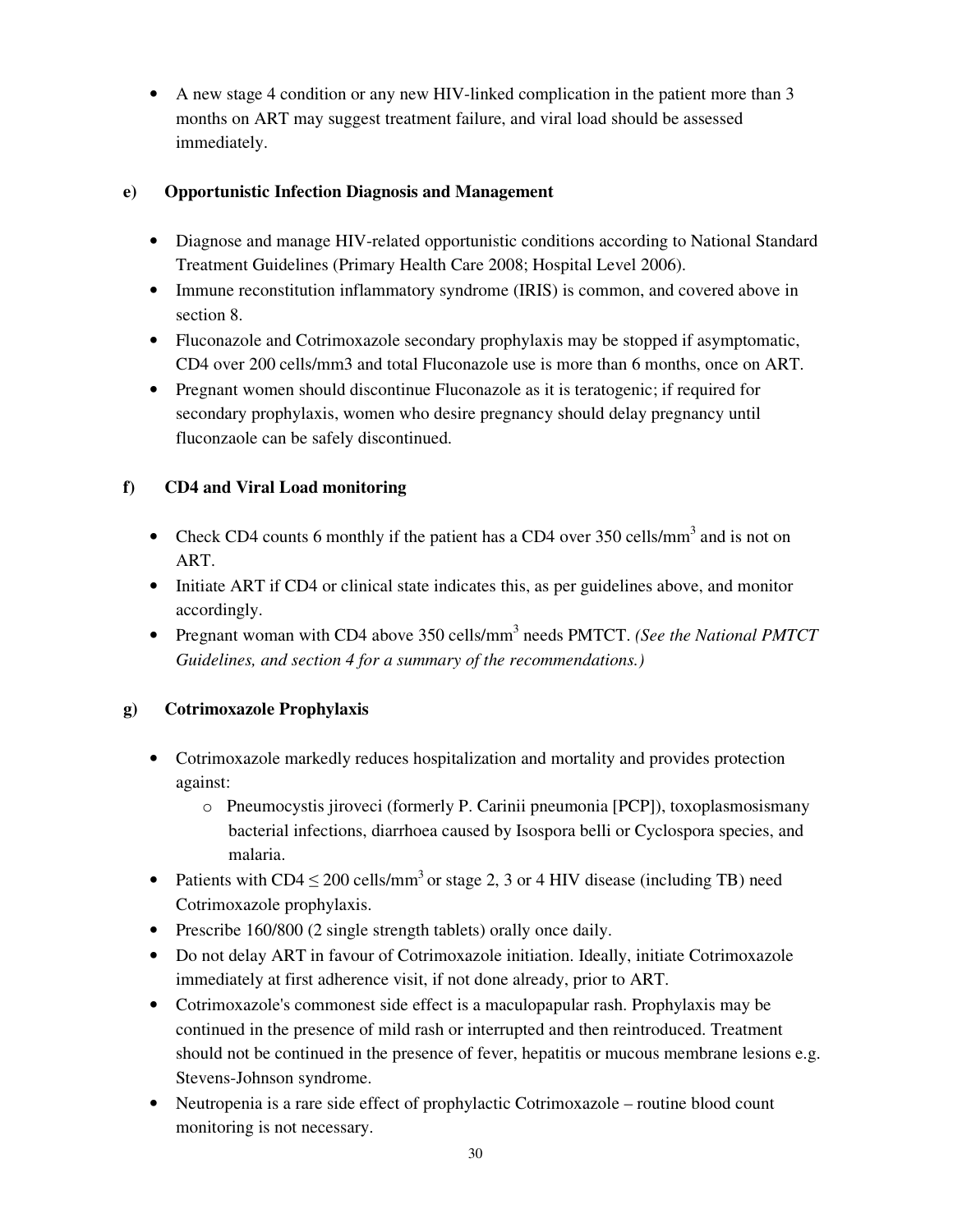- Use Dapsone 100 mg a day for patients who have had a mild reaction to Cotrimoxazole. Dapsone should not be used after severe reactions, as there may be cross-reactivity. Dapsone does not provide protection against bacterial infections and provides only limited protection against toxoplasmosis.
- Stop Cotrimoxazole prophylaxis only once well on ART and CD4 > 200cells/mm<sup>3</sup>
- Recommence Cotrimoxazole when CD4 drops below 200 if ART fails or a new opportunistic infection develops.
- Cotrimoxazole is safe to use in pregnancy. Pregnant women should continue on Cotrimoxazole prophylaxis

# **h) STI Screen**

- Ask about symptoms of sexually transmitted infections, including ulcers and discharge, and treat accordingly.
- Treat syndromically according to South African National STI guidelines.

# **i) Pap Smear**

- All HIV positive women need cervical cancer screening on diagnosis and if normal every 3 years yearly, irrespective of ART status.
- Repeat abnormal PAP smears according to the result:
	- o ASCUS repeat in one year and if still ASCUS, refer baseline colposcopy.
	- $\circ$  LSIL, repeat in one year and if still LSIL, refer baseline colposcopy.<sup>1</sup>
	- o HSIL, refer colposcopy
	- o Carcinoma in situ: refer immediately

# **j) Immunizations**

• Influenza vaccine is recommended annually prior to the influenza season for all HIV patients.

# **k) Family Planning**

- Screen for pregnancy in all women.
- Discuss plans for future pregnancies with all patients men and women.
- Dual contraception (condoms plus injectable or oral hormonal contraceptive) reliably prevents pregnancy. Avoid Efavirenz in women of childbearing age not using reliable contraception.
- While side-effects in the first three months can be severe, long-term Nevirapine is very safe. Any patient started on Nevirapine with no side-effects should not be changed to another drug unless virological failure occurs.

 $\overline{a}$  $<sup>1</sup>$  More than 40% of HIV positive women have LSIL</sup>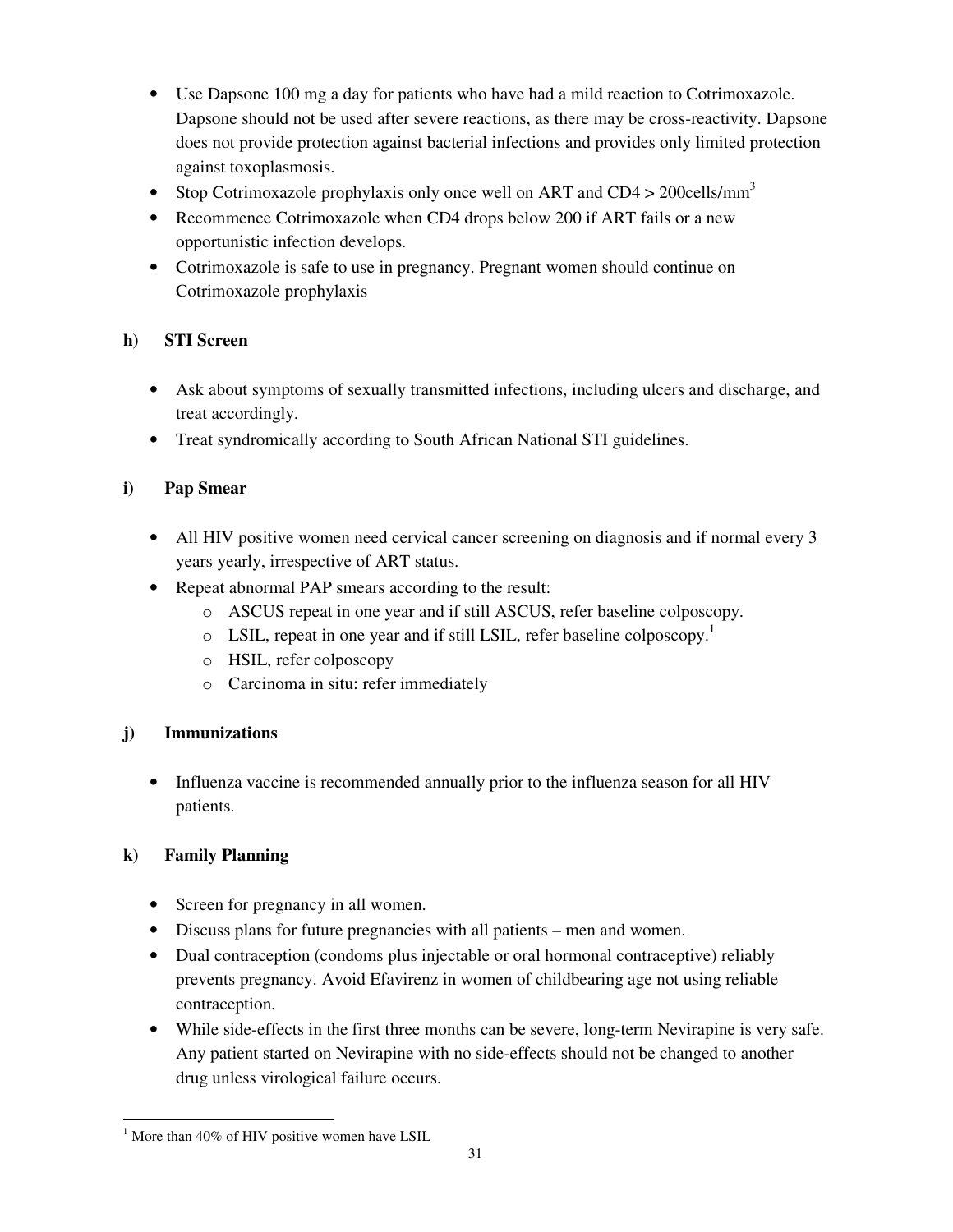### **l) Mental Health Screen**

- Mental health problems like depression, anxiety, substance abuse and sleep problems are more common among HIV positive people than those who are HIV negative. They may occur prior to HIV infection or as a complication of HIV infection, and may increase risk for infection.
- Depression is a common cause of loss of weight, adherence failure, and loss to follow-up. Rule out an underlying physical cause when an exacerbation occurs even when major mental illness is recurrent.
- Manage a psychiatric diagnosis according to National Standard Treatment Guidelines.
- Many cases of supposed HIV-associated dementia respond well to ART.
- Avoid Efavirenz in the patient with untreated depression or who is using psychoactive drugs.

### **m) Adherence Check**

- Adherence accounts for almost all failures to ART, and is commonly due to inadequate attention by the provider to side-effects or integrating medication in to the patient's routine.
- If quickly identified, re-emphasising adherence may result in a large number of patients achieving undetectable viral loads.
- Adherence processes should not slow initiation of ART, unless absolutely necessary; adherence obstacles should be addressed urgently.

*Note: See section 7 for additional adherence guidance.* 

### **n) Prevent HIV Transmission and Reinfection**

- Demonstrate proper use of male/female condoms and ensure adequate supplies are available for patients attending clinic.
- While ART appears to significantly decrease sexual transmission, unsafe sex on failing ART can still transmit HIV, especially drug resistant HIV, which can lead to subsequent treatment failure in the partner.
- Routinely discuss fertility intentions with women of child bearing age; unwanted pregnancy suggests unsafe sex, with HIV risk to both HIV-negative sexual partners and the child.

### **o) Provide Support**

- Encourage disclosure to friend or family member.
- Connect to counsellor and support group.
- HIV is a family disease offer to screen partners and children for HIV.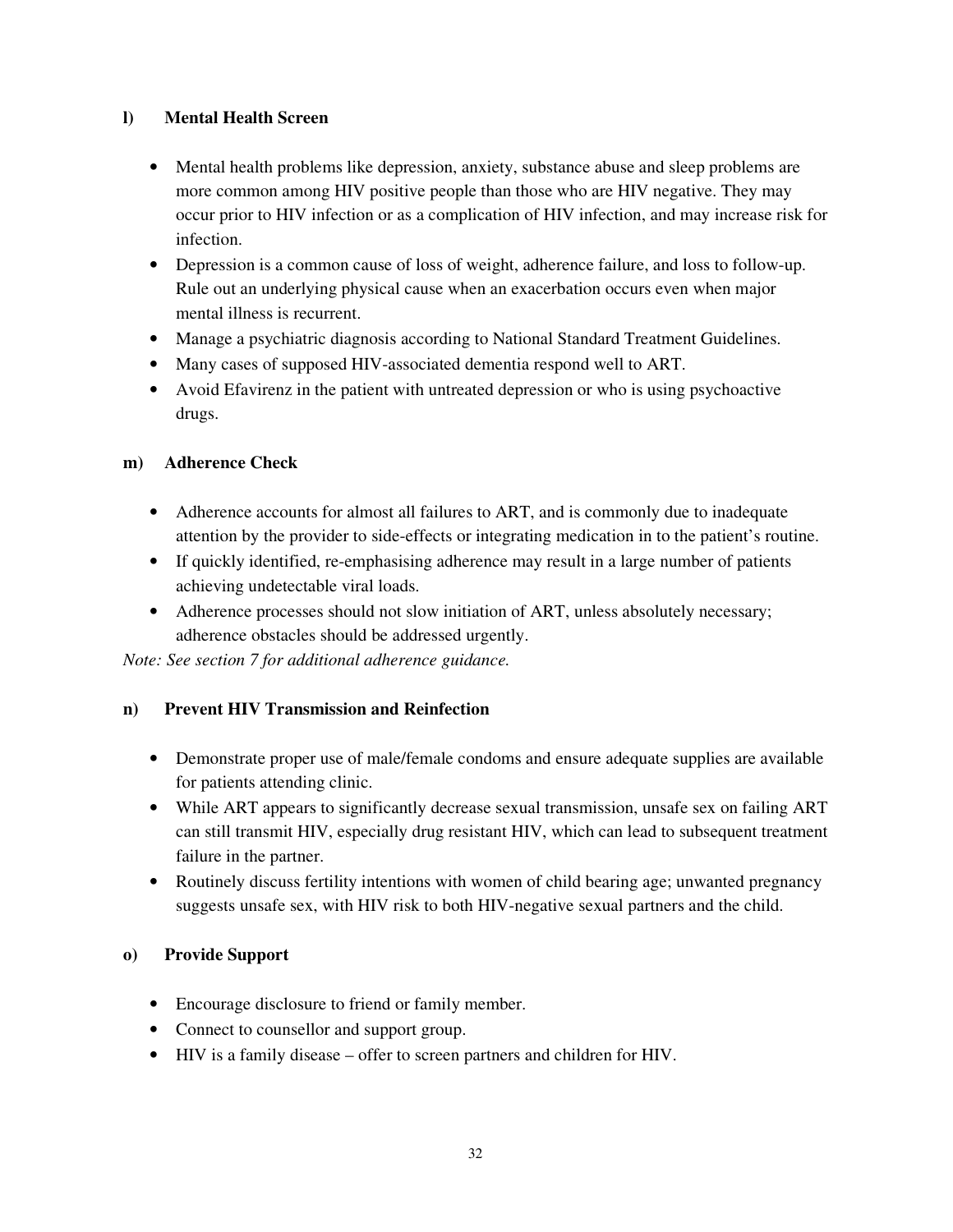# **Annexure A: Creatinine Clearance Tables**

These tables are provided to assist with manual calculation. Please note though that the new NHLS forms incorporate creatinine clearance calculation (see form following these tables) using 3 data points: gender, age and weight.

# **Creatinine Clearance** in ml/min

### **Table 1: Female, age 15-40 years**

| Weight in kg             | 30-35               | $36 - 40$    | $41 - 45$       | $46 - 50$            | $51 - 55$      | 56-60         | $61 - 65$    | 66-70           |  |
|--------------------------|---------------------|--------------|-----------------|----------------------|----------------|---------------|--------------|-----------------|--|
|                          | 35<br>30            | 36<br>40     | 41<br>45        | 50<br>46             | 55<br>51       | 56<br>60      | 65<br>61     | 70<br>66        |  |
| <b>PCr</b> in umol/liter |                     |              |                 |                      |                |               |              |                 |  |
| 60                       | 52 to 76            | $62$ to $87$ | 71 to 98        | 108<br>$80$ to       | 88 to 119      | 97 to 130     | 106 to 141   | 114 to $152$    |  |
| 70                       | 45 to $65$          | 53 to $74$   | 61 to 84        | 68 to 93             | 76 to $102$    | 83 to 111     | 91 to 121    | 98 to 130       |  |
| 80                       | 39 to 57            | 47 to $65$   | 53 to 73        | 60 to $81$           | 66 to 89       | $73$ to 98    | 79 to 106    | 86 to 114       |  |
| 90                       | 35 to $51$          | 42 to 58     | 48 to $65$      | 53 to<br>72          | $59$ to<br>-79 | 65 to 87      | $70$ to 94   | $76$ to $101$   |  |
| 100                      | 31 to $46$          | $37$ to $52$ | 43 to 59        | 48 to 65             | 53 to 72       | 58 to 78      | 63 to $85$   | 69 to 91        |  |
| 110                      | $28$ to $41$        | 34 to 47     | 39 to 53        | 43 to 59             | 48 to $65$     | 53 to $71$    | 58 to 77     | 62 to 83        |  |
| 120                      | $26 \text{ to } 38$ | 31 to 43     | 36 to 49        | 40 to 54             | $44$ to $60$   | 49 to $65$    | 53 to 70     | 57 to 76        |  |
| 130                      | $24 \text{ to } 35$ | $29$ to $40$ | $33$ to $45$    | 37 to 50             | 41 to 55       | 45 to $60$    | 49 to 65     | 53 to 70        |  |
| 140                      | 22 to 33            | $27$ to 37   | 31 to $42$      | 34 to 46             | 38 to 51       | 42 to 56      | 45 to $60$   | 49 to $65$      |  |
| $\cdots$                 |                     |              |                 |                      |                |               |              |                 |  |
| 290                      | 11 <i>to</i> 16     | 11 to 18     | 15 to 20        | <b>22</b><br>$16$ to | $18$ to $25$   | 27<br>$20$ to | 22 to 29     | $24$ to 31      |  |
| 300                      | 10 to 15            | 16 to 17     | 14 to 20        | 16 to 22             | $18$ to<br>24  | 19 to 26      | $21$ to $28$ | 23 to 30        |  |
| 350                      | 9 <sub>to</sub> 13  | 13 to 15     | 12 to 17        | $14$ to $19$         | $15$ to $20$   | 17 to 22      | $18$ to $24$ | $20$ to $26$    |  |
| 400                      | $8$ to 11           | 12 to 13     | 11 <i>to</i> 15 | 12 <i>to</i> 16      | 13 to 18       | 15 to 20      | 16 to 21     | 17 to $23$      |  |
| 450                      | $7$ to $10$         | $10$ to $12$ | 10 to 13        | 11 to 14             | 12 to 16       | 13 to 17      | 14 to 19     | $15$ to $20$    |  |
| 500                      | 6 to 9              | $9$ to $10$  | $9$ to 12       | 10 to 13             | 11 to 14       | 12 to 16      | 13 to 17     | 14 to 18        |  |
| 550                      | 6 to 8              | $9$ to $9$   | $8$ to $11$     | $9$ to $12$          | 10 to 13       | 11 to 14      | 12 to 15     | 12 to 17        |  |
| 600                      | $5$ to $8$          | $8$ to 9     | $7$ to $10$     | $8$ to $11$          | 9 to 12        | 10 to 13      | 11 to 14     | 11 <i>to</i> 15 |  |
| 650                      | $5$ to $7$          | $7$ to $8$   | $7$ to 9        | $7$ to 10            | $8$ to 11      | $9$ to $12$   | $10$ to 13   | 11 to 14        |  |
| 700                      | $7$ to $12$         | $10$ to $14$ | $9$ to $8$      | $7$ to 9             | $8$ to 10      | $8$ to $11$   | $9$ to $12$  | $10$ to $13$    |  |

(140-age) x weight in kg x 1.04 pCr in umol/liter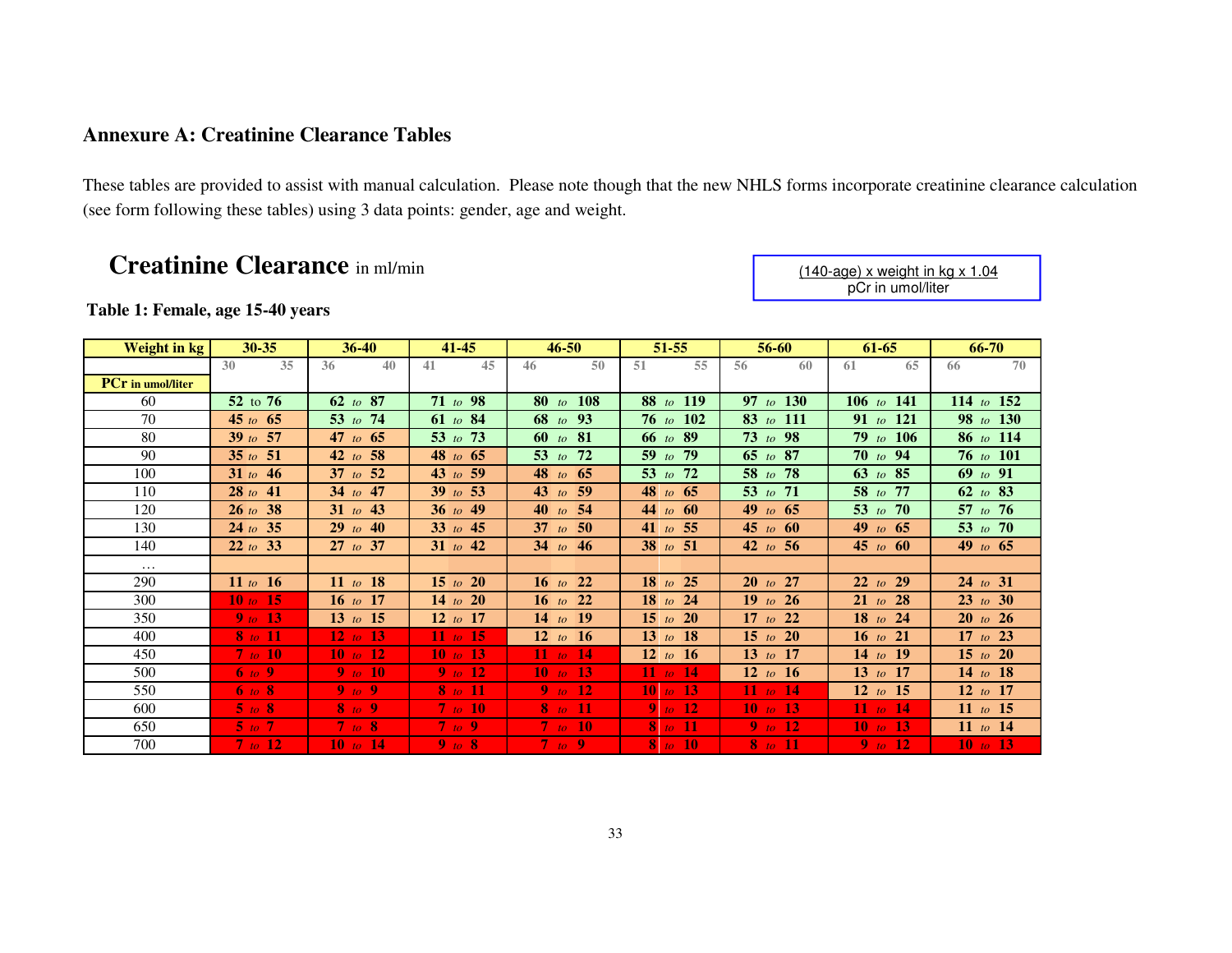# **Creatinine Clearance** in ml/min

(140-age) x weight in kg x 1.04 pCr in umol/liter

# **Table 2: Female, age 41-65 years**

| weight in kg      | $30 - 35$           | $36-40$      | $41 - 45$    | $46 - 50$                                  | $51 - 55$            | 56-60                | 61-65         | 66-70           |
|-------------------|---------------------|--------------|--------------|--------------------------------------------|----------------------|----------------------|---------------|-----------------|
|                   | 35<br>30            | 40<br>36     | 45<br>41     | $50^{\circ}$<br>46                         | 55<br>51             | 60<br>56             | 65<br>61      | 70<br>66        |
| PCr in umol/liter |                     |              |              |                                            |                      |                      |               |                 |
| 40                | 59 to 90            | 70 to 103    | $80$ to 116  | 129<br>90 <sub>to</sub>                    | 99 to $142$          | $109$ to<br>154      | 119 to 167    | to $180$<br>129 |
| 50                | 47 to $72$          | 56 to $82$   | 64 to 93     | 103<br>$72$ to                             | 80 to 113            | $87$ to<br>-124      | 95 to 134     | 103 to 144      |
| 60                | 39 to $60$          | 47 to $69$   | 53 to 77     | $60$ to $86$                               | 66 to 94             | $73$ to $103$        | $79$ to $112$ | 86 to 120       |
| 70                | 33 to $51$          | 40 to 59     | 46 to 66     | $51$ to<br>74                              | 57 to $81$           | 62 to 88             | 68 to 96      | $83$ to 103     |
| 80                | $29$ to $45$        | 35 to 51     | 40 to 58     | 45 to $64$                                 | 71<br>$50$ to        | 77<br>$55$ to        | 59 to 84      | $73$ to $90$    |
| 90                | $26 \text{ to } 40$ | 31 to 46     | 36 to 51     | 57<br>$40$ to                              | 44 to $63$           | 49 to 69             | 53 to 74      | 65 to 80        |
| 100               | 23 to 36            | $28$ to $41$ | 32 to $46$   | 51<br>$36$ to                              | 57<br>$40$ to        | 44 to<br>-62         | 48 to 67      | 58 to 72        |
| 110               | 21 to 33            | $26$ to 37   | $29$ to $42$ | 33 to $47$                                 | 36 to 51             | 40 to 56             | 43 to $61$    | 53 to $66$      |
| 120               | 20 to 30            | $23$ to 34   | $27$ to 39   | 30 to 43                                   | 33 to $47$           | 36 to 51             | 40 to 56      | 49 to $60$      |
| $\cdots$          |                     |              |              |                                            |                      |                      |               |                 |
| 220               | 11 <i>to</i> 16     | 13 to 19     | 15 to 21     | 16 to 23                                   | $18$ to<br><b>26</b> | $20$ to<br>-28       | 22 to 30      | $27$ to 33      |
| 230               | $10$ to $16$        | 12 to 18     | 14 to 20     | 16 to 22                                   | 17 to 25             | $19$ to<br>- 27      | $21$ to $29$  | 25 to 31        |
| 300               | $8$ to $12$         | 9 to $14$    | $11$ to $15$ | 12 to<br>17                                | $13$ to<br><b>19</b> | $15$ to<br><b>21</b> | 16 to 22      | 19 to 24        |
| 350               | 7 to 10             | $8$ to 12    | 9 to 13      | 10 to 15                                   | 11 <i>to</i> 16      | 12 to 18             | 14 to 19      | 17 to $21$      |
| 400               | $\overline{6}$ to 9 | $7$ to $10$  | $8$ to 12    | 9 to 13                                    | $10$ to $14$         | 11 <i>to</i> 15      | 12 to 17      | 15 to 18        |
| 450               | $5$ to $8$          | 6 to 9       | $7$ to $10$  | $8$ to 11                                  | 9 to 13              | 10 to 14             | 11 to 15      | 13 to 16        |
| 500               | $5$ to $7$          | 6 to 8       | 6 to 9       | $7$ to $10$                                | $8$ to $11$          | $9$ to 12            | 10 to 13      | 12 to 14        |
| 550               | 4 to $7$            | $5$ to $7$   | 6 to 8       | $7$ to 9                                   | $7$ to $10$          | $8$ to $11$          | 9 to $12$     | 11 <i>to</i> 13 |
| 600               | 4 to 6              | $5$ to $7$   | $5$ to $8$   | $\begin{bmatrix} 6 & to & 9 \end{bmatrix}$ | $7$ to 9             | $7$ to $10$          | $8$ to $11$   | 10 to 12        |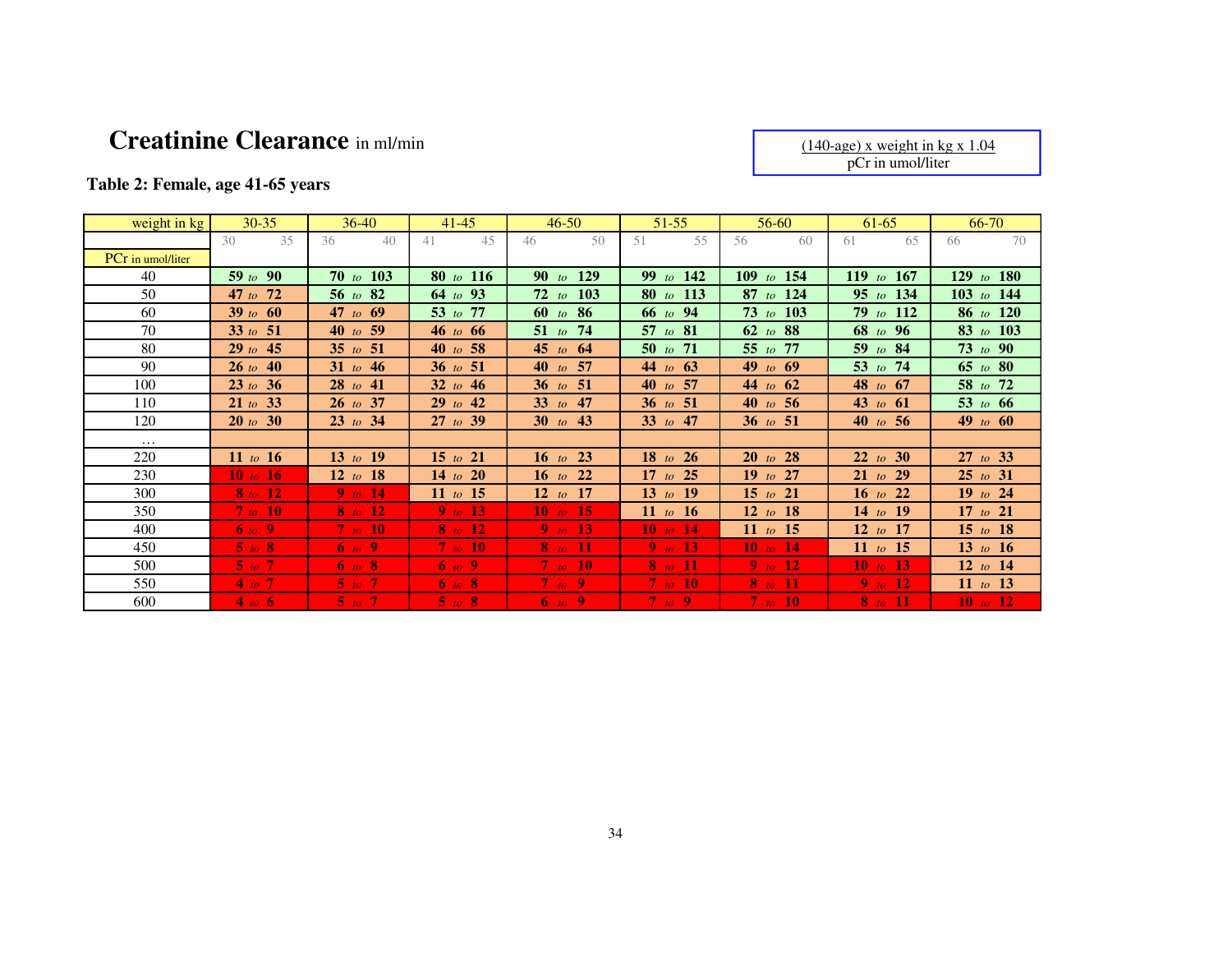# **Creatinine Clearance** in ml/min

(140-age) x weight in kg x 1.23 pCr in umol/liter

# **Table 3: Male, age 15-40 years**

| weight in kg             | $30 - 35$           | $36-40$             | $41 - 45$       | $46 - 50$             | $51 - 55$                      | $56-60$                       | $61-65$         | 66-70        |
|--------------------------|---------------------|---------------------|-----------------|-----------------------|--------------------------------|-------------------------------|-----------------|--------------|
|                          | 35<br>30            | 36<br>40            | 41<br>45        | $50^{\circ}$<br>46    | 51<br>55                       | 56<br>60                      | 65<br>61        | 70<br>66     |
| <b>PCr</b> in umol/liter |                     |                     |                 |                       |                                |                               |                 |              |
| 70                       | 53 to $77$          | 63 to 88            | $72$ to 99      | $81$ to<br><b>110</b> | <b>121</b><br>90 <sub>to</sub> | 132<br>$98$ to                | 107<br>to $143$ | 116 to 154   |
| 80                       | $46 \text{ to } 67$ | 55 to 77            | $63$ to 86      | 71 to $96$            | $78$ to $106$                  | 86 to 115                     | 94 to 125       | 101 to 135   |
| 90                       | 41 to $60$          | 49 to $68$          | 56 to 77        | 63 to 85              | 70 to 94                       | 77 to 103                     | 83 to 111       | 90 to 120    |
| 100                      | $37$ to $54$        | 44 to $62$          | $50$ to $69$    | 57 to 77              | $63$ to $85$                   | $69$ to $92$                  | 75 to 100       | 81 to 108    |
| 110                      | $34$ to 49          | 40 to 56            | 46 to 63        | 51 to 70              | -77<br>$57$ to                 | 63 to $84$                    | 68 to 91        | 74 to 98     |
| 120                      | 31 to $45$          | 37 to $51$          | 42 to 58        | 47 to $64$            | -70<br>$52$ to                 | 57 to 77                      | 63 to 83        | 68 to 90     |
| 130                      | 28 to 41            | 34 to 47            | 39 to 53        | $44$ to<br>59         | 48 to $65$                     | 53 to 71                      | 58 to 77        | 62 to 83     |
| 140                      | 26 to 38            | 32 to $44$          | 36 to 49        | 55<br>$40$ to         | 45 to $60$                     | 49 to $66$                    | 54 to 71        | 58 to 77     |
| 150                      | 25 to 36            | 30 to $41$          | 34 to 46        | $38$ to<br>51         | - 56<br>$42\text{ to}$         | 46 to 62                      | 50 to $67$      | 54 to 72     |
| 160                      | $23$ to $34$        | $28$ to $38$        | 32 to 43        | $35$ to<br>48         | 53<br>$39$ to                  | 43 to 58                      | 47 to $62$      | 51 to $67$   |
| 170                      | 22 to 32            | $26 \text{ to } 36$ | 30 to 41        | $33$ to<br>45         | 37 to 50                       | 41 to 54                      | 44 to 59        | 48 to 63     |
| $\cdots$                 |                     |                     |                 |                       |                                |                               |                 |              |
| 350                      | 11 to $15$          | 13 to 18            | 14 to 20        | 22<br>$16$ to         | $18$ to<br>24                  | 20 <sub>to</sub><br><b>26</b> | $21$ to $29$    | $23$ to $31$ |
| 400                      | $9$ to 13           | 11 to 15            | 13 to 17        | 14 to 19              | 16 to 21                       | 17 to 23                      | 19 to 25        | $20$ to $27$ |
| 450                      | $8$ to 12           | 10 to $14$          | 11 <i>to</i> 15 | 13 to 17              | 14 to 19                       | 15 to 21                      | 17 to 22        | 18 to 24     |
| 500                      | $7$ to $11$         | $9$ to 12           | $10$ to $14$    | 11 <i>to</i> 15       | 13 to 17                       | 14 to 18                      | 15 to 20        | 16 to 22     |
| 550                      | $7$ to $10$         | 8 to 11             | $9$ to 13       | 10 to 14              | 11 <i>to</i> 15                | 13 to 17                      | 14 to 18        | 15 to 20     |
| 600                      | 6 to 9              | $7$ to $10$         | 8 to 12         | 9 to 13               | 10 to 14                       | 11 <i>to</i> 15               | 13 to 17        | 14 to 18     |
| 650                      | $6$ to $8$          | $7$ to 9            | $8$ to 11       | 9 to 12               | 10 to 13                       | 11 to 14                      | 12 to 15        | 12 to 17     |
| 700                      | $5$ to $8$          | $6$ to 9            | $7$ to 10       | $8$ to $11$           | 9 to 12                        | 10 to 13                      | 11 to 14        | 12 to 15     |
| 750                      | $5$ to $7$          | $6$ to $8$          | $7$ to 9        | $8$ to 10             | $8$ to $11$                    | $9$ to 12                     | 10 to 13        | 11 to 14     |
| 800                      | $5$ to $7$          | 6 to 8              | 6 to 9          | $7$ to $10$           | $8$ to $11$                    | $9$ to $12$                   | $9$ to $12$     | 10 to 13     |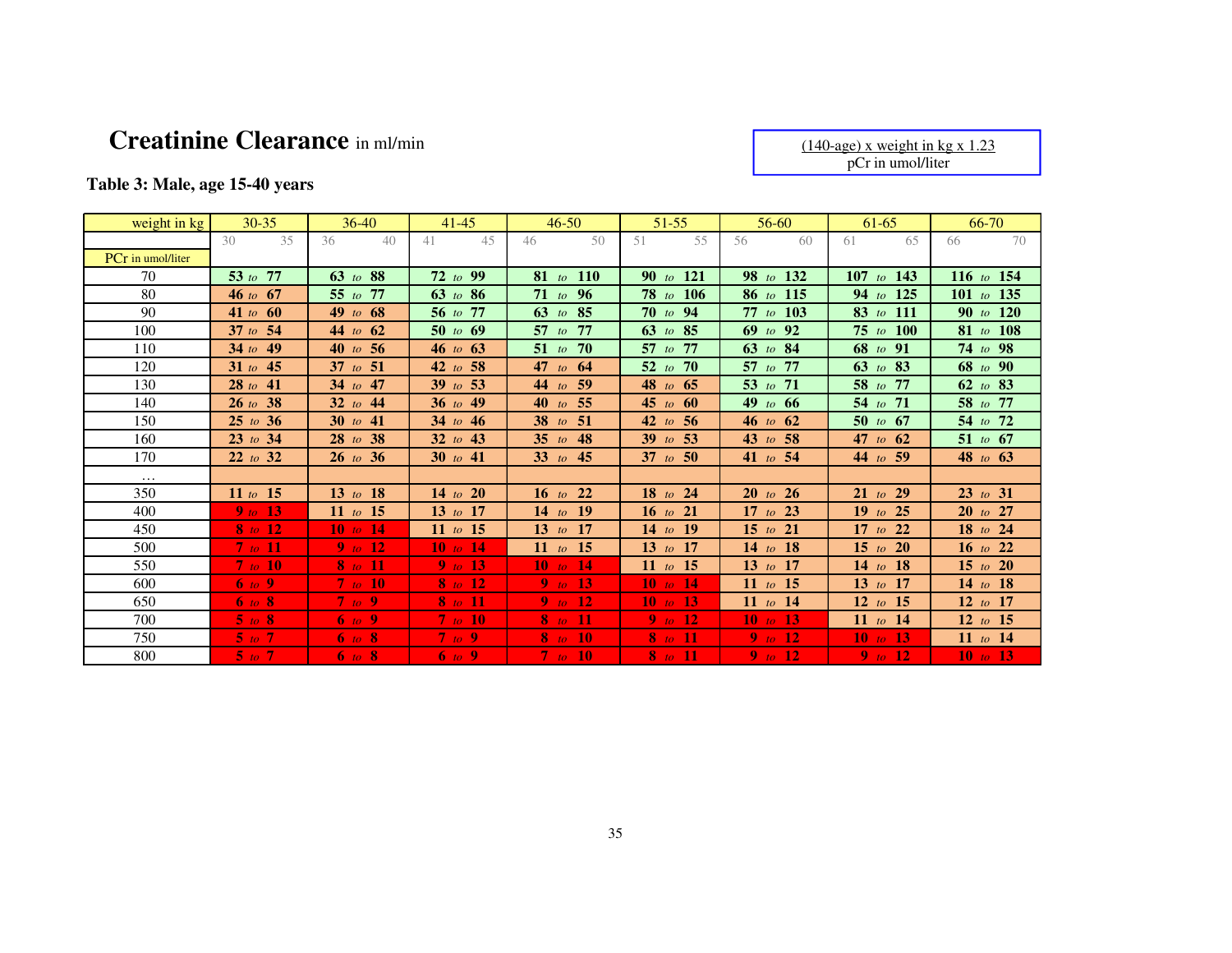# **Creatinine Clearance** in ml/min

(140-age) x weight in kg x 1.23 pCr in umol/liter

# **Table 2: Male, age 41-65 years**

| weight in kg             | $30 - 35$   | $36-40$                          | $41 - 45$       | $46 - 50$             | 51-55                | 56-60              | 61-65           | 66-70           |
|--------------------------|-------------|----------------------------------|-----------------|-----------------------|----------------------|--------------------|-----------------|-----------------|
|                          | 35<br>30    | 36<br>40                         | 45<br>41        | $50^{\circ}$<br>46    | 51<br>55             | 60<br>56           | 65<br>61        | 70<br>66        |
| <b>PCr</b> in umol/liter |             |                                  |                 |                       |                      |                    |                 |                 |
| 50                       | 55 to 85    | 66 to 97                         | 76 to 110       | $85$ to<br><b>122</b> | 94 to 134            | 103 to 146         | 113 to 158      | 122<br>to $170$ |
| 60                       | 46 to $71$  | 55 to $81$                       | 63 to 91        | $71$ to<br><b>101</b> | 78 to $112$          | 86 to 122          | 94 to 132       | 101 to 142      |
| 70                       | 40 to $61$  | 47 to 70                         | 54 to 78        | 87<br>$61$ to         | 67 to 96             | 74 to 104          | 80 to 113       | $87$ to $122$   |
| 80                       | 35 to 53    | 42 to $61$                       | 47 to $68$      | 53 $to$<br>76         | $59$ to<br>-84       | $65$ to<br>-91     | <b>70</b> to 99 | 76 to 107       |
| 90                       | 31 to $47$  | 37 to $54$                       | 42 to $61$      | 47 to $68$            | 74<br>$52\text{ to}$ | 57 to $81$         | 63 to 88        | 68 to 95        |
| 100                      | $28$ to 43  | 33 to $49$                       | 38 to 55        | $42$ to<br>-61        | 47 to $67$           | $52$ to<br>73      | 56 to 79        | 61 to 85        |
| 110                      | 25 to 39    | 30 to $44$                       | 34 to 50        | $39$ to<br>55         | 43 to $61$           | 47 to $66$         | 51 to 72        | 55 to 77        |
| 120                      | 23 to 36    | $28$ to $41$                     | 32 to $46$      | $35$ to<br>-51        | $39$ to<br>-56       | 43 to $61$         | 47<br>to $66$   | 51 to 71        |
| 130                      | 21 to 33    | 37<br>26                         | 42<br><b>29</b> | 47<br>33              | 52<br>36             | 56<br>40           | 43<br>61        | 47<br>66        |
| $\cdots$                 |             |                                  |                 |                       |                      |                    |                 |                 |
| 260                      | 11 to 16    | 13 to 19                         | 15 to 21        | 16 to 23              | $18$ to<br><b>26</b> | 20~to<br><b>28</b> | 22 to 30        | $23$ to 33      |
| 300                      | $9$ to 14   | 11 <i>to</i> 16                  | 13 to 18        | <b>20</b><br>$14$ to  | 22<br>$16$ to        | 17 to 24           | 19 to 26        | $20$ to $28$    |
| 350                      | $8$ to 12   | 9 to 14                          | 11 <i>to</i> 16 | 12 to 17              | 13 to 19             | 15 to 21           | 16 to 23        | $17$ to $24$    |
| 400                      | $7$ to $11$ | $8$ to 12                        | 9 to 14         | 11 <i>to</i> 15       | $12 \text{ to } 17$  | 13 to 18           | 14 to 20        | $15$ to $21$    |
| 450                      | 6 to 9      | 7 to $11$                        | $8$ to 12       | 9 to 14               | 10 to 15             | 11 <i>to</i> 16    | 13 to 18        | 14 to 19        |
| 500                      | 6 to 9      | $7$ to $10$                      | <b>8</b> to 11  | $8$ to 12             | 9 to $13$            | 10 to 15           | 11 <i>to</i> 16 | 12 to 17        |
| 550                      | $5$ to $8$  | $\overline{6}$ to $\overline{9}$ | $7$ to $10$     | $8$ to 11             | 9 to 12              | <b>9</b> to 13     | 10 to 14        | 11 to 15        |
| 600                      | $5$ to $7$  | 6 to 8                           | 6 to 9          | 7 to 10               | $8$ to $11$          | 9 to 12            | 9 to 13         | 10 to 14        |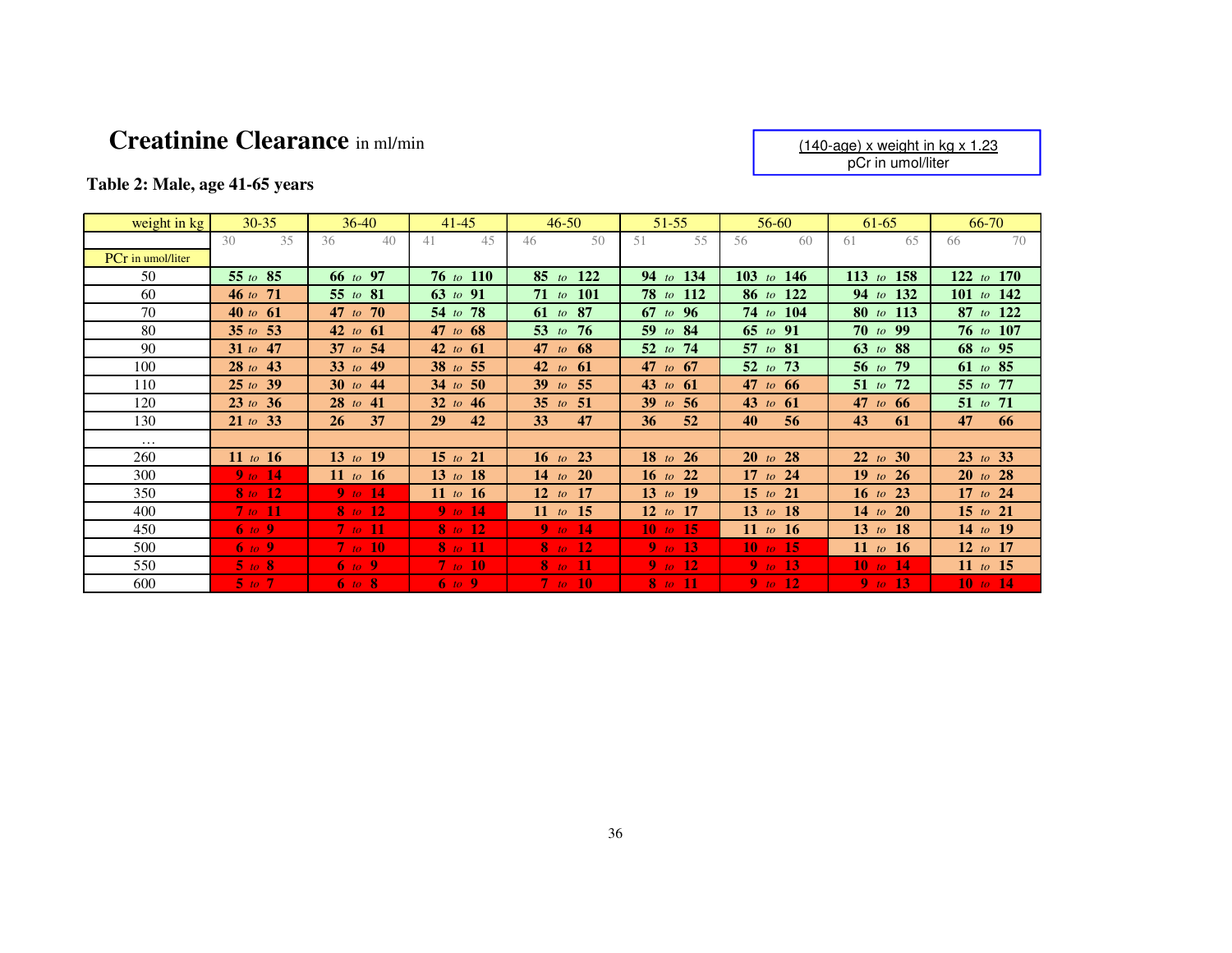#### **NHLS Testing Request Form**   $\mathbf{v}$ **NATIONAL HEALTH LABORATORY SERVICE USE FORM EXCLUSIVELY FOR CCMT CONDITIONAL GRANT TESTING PATIENT Practice Number : 5200296 HOSPITAL / CLINIC HEALTH CARE WORKER NAME WARD SIGNATURE TEL. NO. ATTACH PATIENT LABEL HERE PLEASE HOSP/CLINIC NUMBER FAX NO. SURNAME HPCSA/SANC NUMBER FIRST NAMES ADDRESS ADDRESS COPIES TO COPY TO ADDRESS DATE OF BIRTH (DOB) GENDER** D D M M Y Y Y Y **ETHNIC GROUP APPLIES TO PRIVATE PATIENTS ONLY SPECIMEN TYPE ACCOUNT TO/PRINCIPAL MEMBER**  $\mathbf{1}$ **DATE TAKEN MED AID NAMETIME TAKEN FIN CLASS HEALTH DISTRICT MED AID NO. DEP CODE CLINICAL INFORMATION MEMBER ADDRESS MEMBER TEL (H/W) ICD10 CODE(S) FOR LABORATORY** SEPTEMBER **PROJECT ACCOUNT STAMP COLLECTED BY RECEIVED BY Exter Number of Test Tubes Re PURPLE YELLOW PPT Place Laboratory Number barcode Here DBS CARD SPUTUM OTHER GREY RED COMPREHENSIVE CARE, TREATMENT AND MANAGEMENT (CCTM) PROGRAMME SPECIFIC TESTS HIV PCR** Cholesterol Cholesterol Lactate (on ice) **TB** sensitivity **Creatinine (est. GFR) Please provide: HIV viral load test: CD4 count Triglyceride TB direct (AFB) Pap Smear Gender f / m routine monitoring** ALT Sulucose TB culture Result of HIV rapid test done Age Assembly the Strong of the Strong of the Strong of the Strong of the Strong of the Strong of the Strong of the Strong of the Strong of the Strong of the Strong of t **FBC** Hepatitis B surface antigen (HBsAg) **HIV serology** Weight Weight kg **THE FOLLOWING DETAILS MUST BE COMPLETED PLEASE NOTE National ID Num Please note that this request form must be used in compliance with your provincial treatment guidelines and financial protocols. Current HIV Programme Status (please tick only one) : Current treatment d4T** 3TC EFV **PMTCT PATIENT PROGRAMME PATIENT OF PROGRAMME AND RESERVE TO A PATIENT AZT LPV NVP PMTCT Baby exposed to PMTCT ddI LPV/r BABPM ABC PRE-ART FOR LABORATORY USE: FORM QUERIES: NEW Has just enrolled in HIV care, first ever HIV-related blood tests Research 2008 TFI Provided CD4 elsewhere, first follow-up here, not yet on ART INCOMPLETE DEMOGRAPHICS SPECIMEN NOT RECEIVED INCOMPLETE DEMOGRAPHICS** SPECIMEN NOT RECEIVED

**Provis CD4 here, testing as part of follow-up care, not yet on ART** WRONG TUBE RECEIVED **INVESTIGATION NOT STATED** 

**Cotrimoxazole** Fluconazole SPECIFY :

**Other drugs: KZN:** http://196.7.68.30:8080/trakcarelab/default.htm

**Other Prov:** https://labresults.nhls.ac.za

**retesting after prior failure**

 $\mathcal{L}$ 

€

**P02A0237**

37

**Currently on the antiretrovirals marked** and anticomputer of the Currently on the AMES Laboratory Results Portal/s

**Y N Suspected poor adherence PADH**

**Months since first enrolling on ART at this** 

facility irrespective of stops and restarts:

**ART**

**CARV**

**FU**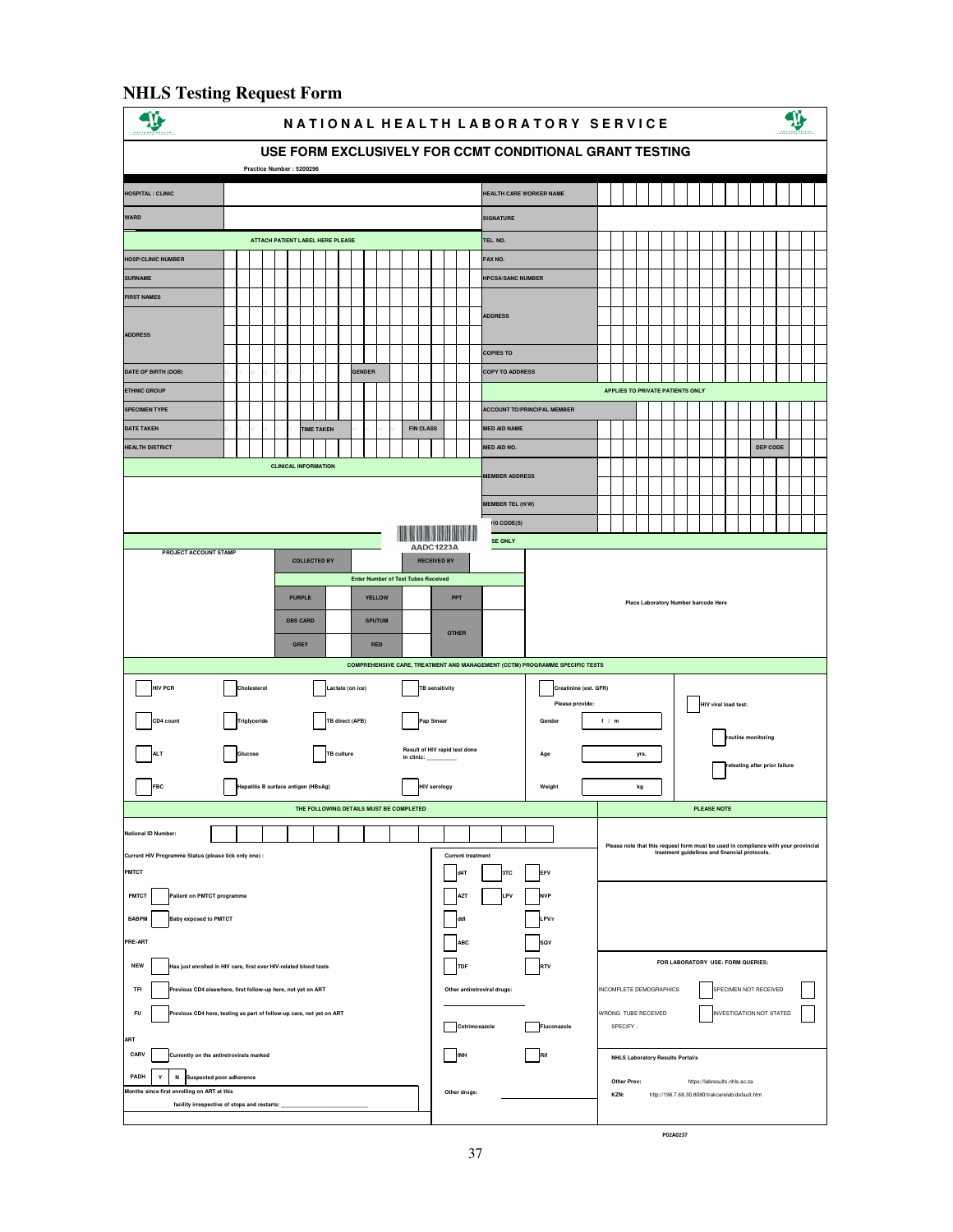# **Annexure B: Patient Adherence Record**

Folder No. Date: (dd/mm/yy)

# **Self Reporting**

| <b>Question</b>                                                                | <b>Yes</b> | No |
|--------------------------------------------------------------------------------|------------|----|
| When you feel better, do you sometimes stop taking your medication?            |            |    |
| Thinking back over the past four days, have you missed any of your doses?      |            |    |
| Sometimes if you feel worse when you take the medicine, do you stop taking it? |            |    |

# **Visual Analogue Scale (VAS)**

# **Pill Identification Test (PIT)**

| <b>Medication</b> | <b>Knows the</b><br>name $(Y/N)$ | Knows the<br>number of    | Time the medication is taken | <b>Knows any</b><br>additional |                                          |             |
|-------------------|----------------------------------|---------------------------|------------------------------|--------------------------------|------------------------------------------|-------------|
|                   |                                  | pills per<br>dose $(Y/N)$ | <b>Morning</b><br>(hour)     | <b>Evening</b><br>(hour)       | <b>Considered</b><br>Acceptable<br>(Y/N) | instruction |
|                   |                                  |                           |                              |                                |                                          |             |
|                   |                                  |                           |                              |                                |                                          |             |
|                   |                                  |                           |                              |                                |                                          |             |
|                   |                                  |                           |                              |                                |                                          |             |

### **Pill Count**

| Did the client return the medication containers?                                                                                                                                                                                                                   |        |                |
|--------------------------------------------------------------------------------------------------------------------------------------------------------------------------------------------------------------------------------------------------------------------|--------|----------------|
| *If yes, check that the client only used medication from this container since the date of their<br>last visit. If leftover medication had been used or an emergency prescription obtained, then<br>the calculations will be invalid – skip to adherence assessment | $Yes*$ | N <sub>0</sub> |

### **% Adherence = Dispensed – Returned x 100 Expected to be taken**

#### **Adherence Assessment**

| <b>Self reporting</b>     | Answered 'No' to all | Answered 'Yes to 1 | Answered 'Yes' to 2 or |
|---------------------------|----------------------|--------------------|------------------------|
|                           | questions            | question           | more questions         |
| VAS                       | >95%                 | $75-94%$           | $< 75\%$               |
| <b>PIT – Client knows</b> | Dose, Time, and      | Dose and Time      | Dose only or confused  |
| the                       | <b>Instructions</b>  |                    |                        |
| Pill count                | $>95\%$              | $75-94\%$          | $<75\%$                |
| <b>Overall Adherence</b>  | <b>High</b>          | <b>Moderate</b>    | Low                    |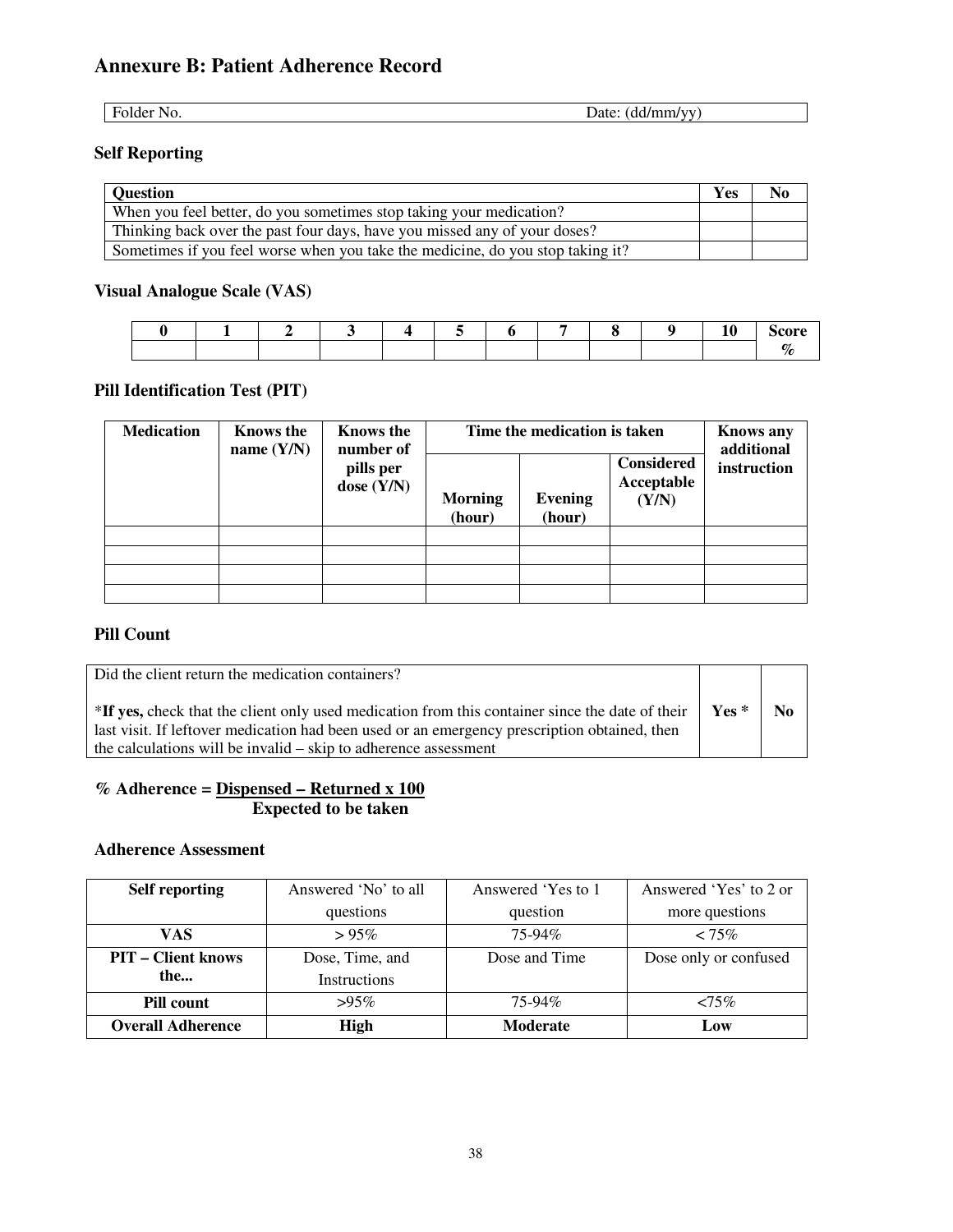# **Annexure C: Adverse Drug Reaction Reporting Form**

# **ADVERSE DRUG REACTION AND PRODUCT QUALITY PROBLEM REPORT FORM**

|           |                                           |                                                                          | (Identities of reporter and patient will remain strictly confidential) |                     |
|-----------|-------------------------------------------|--------------------------------------------------------------------------|------------------------------------------------------------------------|---------------------|
|           |                                           |                                                                          | NATIONAL ADVERSE DRUG EVENT MONITORING CENTRE                          |                     |
|           | health                                    |                                                                          | <b>NADEMC</b>                                                          |                     |
|           |                                           | The Registrar of Medicines                                               |                                                                        | Fax: (021) 448-6181 |
|           | Department:                               | Private Bag X 828                                                        |                                                                        | Tel: (021) 447-1618 |
|           | Health<br><b>REPUBLIC OF SOUTH AFRICA</b> | Pretoria 0001                                                            |                                                                        |                     |
|           |                                           |                                                                          | In collaboration with the WHO International Drug Monitoring Programme  |                     |
|           |                                           |                                                                          |                                                                        |                     |
|           | PATIENT INFORMATION                       |                                                                          |                                                                        |                     |
|           |                                           |                                                                          |                                                                        |                     |
|           |                                           |                                                                          |                                                                        |                     |
|           |                                           |                                                                          |                                                                        |                     |
|           |                                           |                                                                          |                                                                        |                     |
| Sex:<br>M |                                           |                                                                          |                                                                        | <b>Height</b> (cm): |
|           |                                           | <b>ADVERSE REACTION / PRODUCT QUALITY PROBLEM (tick appropriate box)</b> |                                                                        |                     |

**Description of reaction or problem (Include relevant tests/lab data, including dates):** 

| 1. MEDICINES / VACCINES / DEVICES (include all concomitant medicines)                                                                                                       |                     |                                                 |                                                                  |                     |                                                                   |
|-----------------------------------------------------------------------------------------------------------------------------------------------------------------------------|---------------------|-------------------------------------------------|------------------------------------------------------------------|---------------------|-------------------------------------------------------------------|
| Trade Name & Batch No.<br>(Asterisk Suspected Product)                                                                                                                      | <b>Daily Dosage</b> | Route                                           | <b>Date Started</b>                                              | <b>Date Stopped</b> | <b>Reasons for use</b>                                            |
|                                                                                                                                                                             |                     |                                                 |                                                                  |                     |                                                                   |
| <b>ADVERSE REACTION OUTCOME (Check all that apply)</b>                                                                                                                      |                     |                                                 |                                                                  |                     |                                                                   |
| life-threatening<br>death<br>disability<br>hospitalisation<br>congenital anomaly<br>Other<br>required intervention to<br><br>prevent permanent<br>impairment/damage<br><br> |                     | Event reappeared on rechallenge:<br>Y<br>N<br>N | Rechallenge not done<br>Reaction abated after stopping medicine: |                     | Recovered:<br>Y<br>N<br>Y<br>Sequelae:<br>N<br>Describe Sequelae: |
|                                                                                                                                                                             |                     |                                                 |                                                                  |                     |                                                                   |

**COMMENTS:** (e.g. Relevant history, Allergies, Previous exposure, Baseline test results/lab data)

| 2. PRODUCT QUALITY PROBLEM:               |          |                 |                        |                    |                           |  |  |  |  |
|-------------------------------------------|----------|-----------------|------------------------|--------------------|---------------------------|--|--|--|--|
| <b>Trade Name</b>                         | Batch No | Registration No | Dosage form & strength | <b>Expiry Date</b> | Size/Type of<br>container |  |  |  |  |
| <b>Product available for evaluation?</b>  |          |                 |                        |                    |                           |  |  |  |  |
| <b>REPORTING HEALTHCARE PROFESSIONAL:</b> |          |                 |                        |                    |                           |  |  |  |  |
|                                           |          |                 |                        |                    |                           |  |  |  |  |
| ADDRESS:                                  |          |                 |                        |                    |                           |  |  |  |  |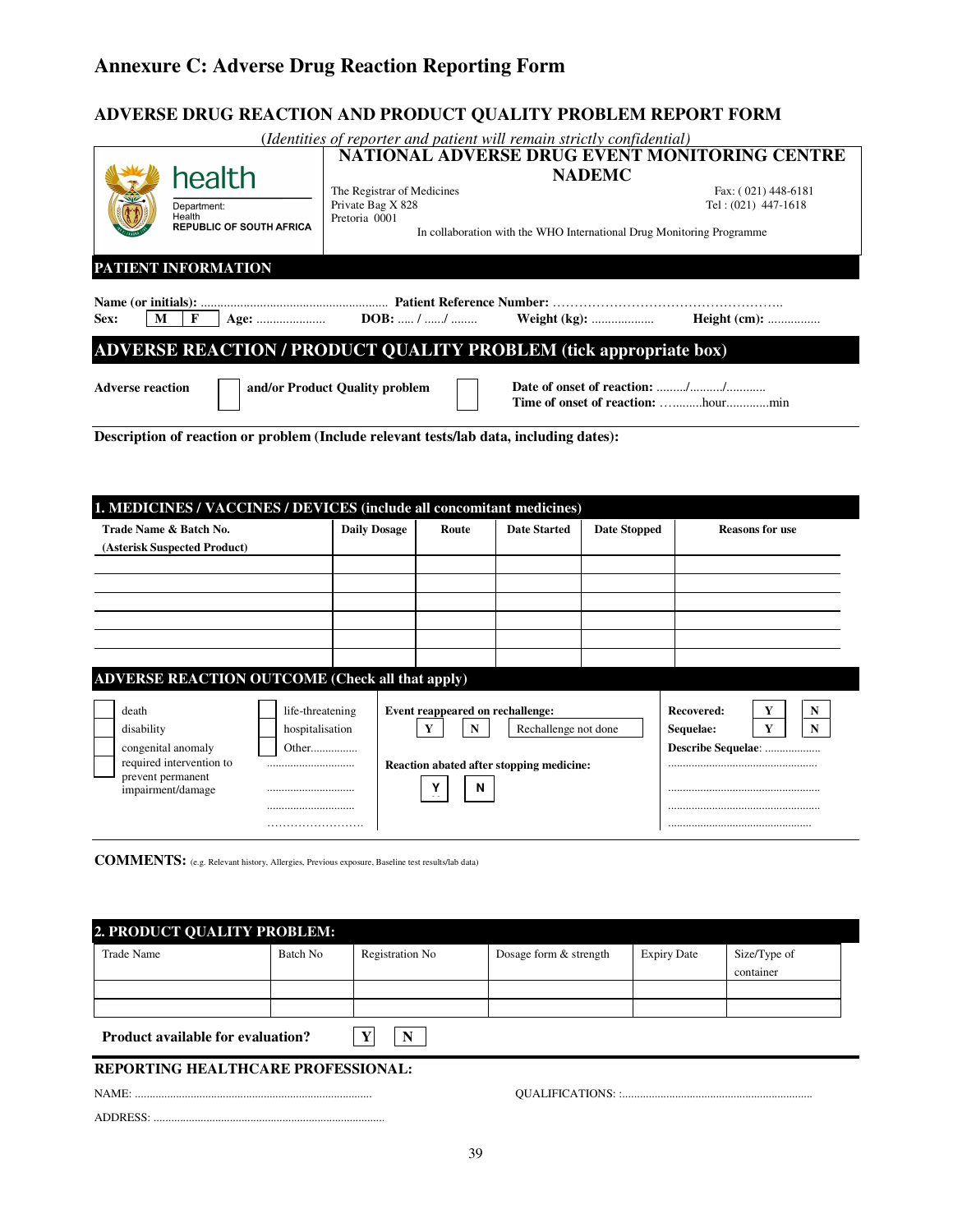| .     |  |      |
|-------|--|------|
|       |  | Jate |
| Posta |  |      |

*This report does not constitute an admission that medical personnel or the product caused or contributed to the event.* 

### **ADVICE ABOUT VOLUNTARY REPORTING**

#### **Report adverse experiences with:**

- medications (drugs, vaccines and biologicals)
- medical devices (including in-vitro diagnostics)
- complementary / alternative medicines (including traditional, herbal remedies, etc)

#### **Please report especially:**

- adverse drug reactions to newly marketed products
- serious reactions and interactions with all products
- adverse drug reactions which are not clearly reflected in the package insert.

#### **Report Product Quality Problems such as:**

- suspected contamination
- questionable stability
- defective components
- poor packaging or labelling
- therapeutic failures

#### **Report even if:**

- you're not certain the product caused the event
- you don't have all the details

#### **Important numbers:**

#### *Registered Medicines and Traditional and Herbal remedies:*

- fax:  $(021)$  448-6181
- phone: (021) 447-1618

#### *Investigational Products and Product Quality Problems:*

- fax: (012) 312-3114
- phone: (012) 312-0243

#### *Adverse Events Following Immunisation:*

- fax: (012) 312 3110
- phone: (012) 312 0032

#### **Confidentiality:** Identities of the reporter and patient will remain strictly confidential.

*Your support of the Medicine Control Council's adverse drug reaction monitoring programme is much appreciated. Information supplied by you will contribute to the improvement of medicine safety and therapy in South Africa.*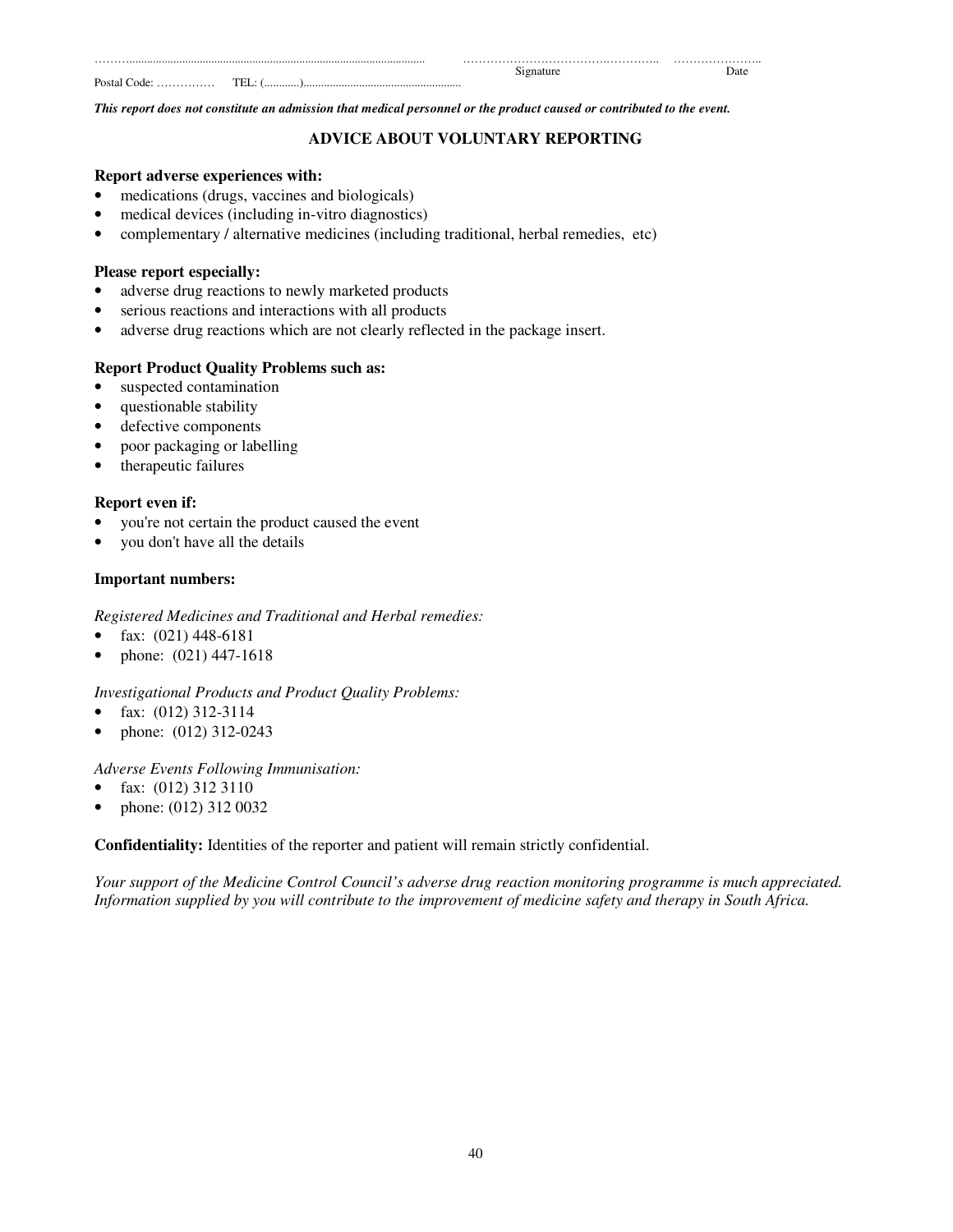# **Annexure D: WHO Clinical Staging**

# **CLINICAL STAGE 1**

- Asymptomatic
- Persistent generalized lymphadenopathy

# **CLINICAL STAGE 2**

- Unexplained persistent hepatosplenomegaly
- Papular pruritic eruptions
- Extensive wart virus infection
- Extensive molluscum contagiosum
- Fungal nail infections
- Recurrent oral ulcerations
- Unexplained persistent parotid enlargement
- Lineal gingival erythema
- Herpes zoster
- Recurrent or chronic upper respiratory tract infections (otitis media, otorrhoea, sinusitis or tonsillitis)

### **CLINICAL STAGE 3**

- Unexplained moderate malnutrition not adequately responding to standard therapy
- Unexplained persistent diarrhoea (14 days or more)
- Unexplained persistent fever (above  $37.5^{\circ}$ C intermittent or constant for longer than one month)
- Persistent oral candidiasis (after first 6–8 weeks of life)
- Oral hairy leukoplakia
- Acute necrotizing ulcerative gingivitis or periodontitis
- Lymph node tuberculosis
- Pulmonary tuberculosis
- Severe recurrent bacterial pneumonia
- Symptomatic lymphoid interstitial pneumonitis
- Chronic HIV-associated lung disease including brochiectasis
- Unexplained anaemia ( $\lt 8$  g/dL), neutropaenia ( $\lt 0.5 \times 109$  per litre)
- And/or chronic thrombocytopaenia  $(< 50 \times 109$  per litre)

### **CLINICAL STAGE 4**

- Unexplained severe wasting, stunting or severe malnutrition not responding to standard therapy
- Pneumocystis pneumonia
- Recurrent severe bacterial infections (such as empyema, pyomyositis, bone or joint infection or meningitis but excluding pneumonia)
- Chronic herpes simplex infection (orolabial or cutaneous of more than one month's duration or visceral at any site)
- Extrapulmonary tuberculosis
- Kaposi sarcoma
- Oesophageal candidiasis (or candidiasis of trachea, bronchi or lungs)
- Central nervous system toxoplasmosis (after one month of life)
- HIV encephalopathy
- Cytomegalovirus infection: retinitis or cytomegalovirus infection affecting another organ, with onset at age older than one month
- Extrapulmonary cryptococcosis (including meningitis)
- Disseminated endemic mycosis (extrapulmonary histoplasmosis, coccidiomycosis)
- Chronic cryptosporidiosis
- Chronic isosporiasis